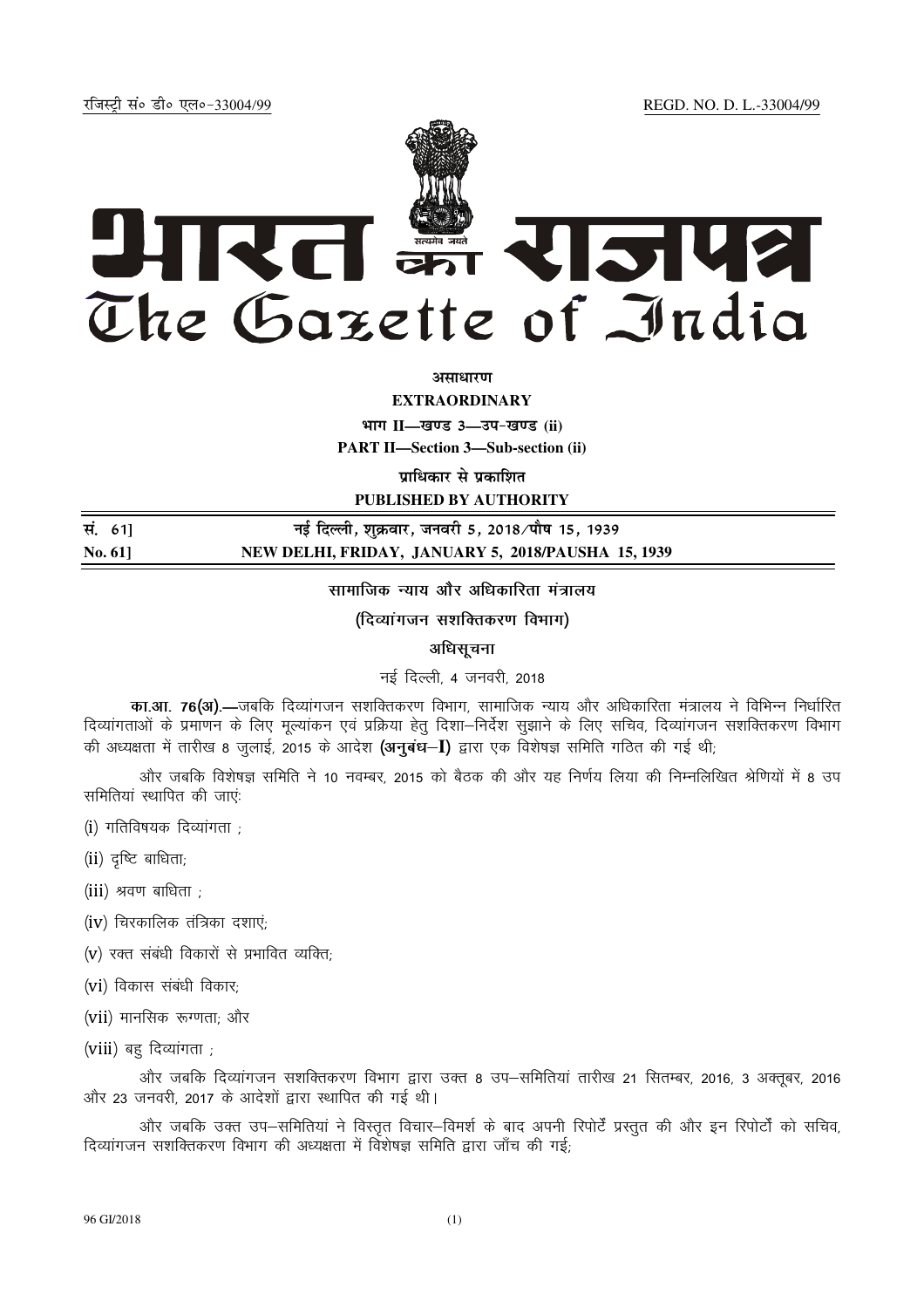यह परीक्षण यह बताता है कि रक्त के थक्के के लिए कितना समय लगता है यह VIII (8), IX (9), XI (11), और XII (12) फैक्टरों की थक्का क्षमता को मापता है। यदि इनमें से किसी भी थक्के वाले फैक्टर बहुत कम हैं, तो खून के थक्का के लिए सामान्य से अधिक समय लगता है। इस परीक्षण के परिणाम हेमोफिलिया ए या बी वाले लोगों के मध्य लंबा क्लोटिंग समय दिखाएंगे। जमावट की इस प्रक्रिया में कोओलिन या कोलेजन या एलेगिक एसिड द्वारा प्रेरित किया जाता है। सामान्य समय यानी 30–32 सेकड़ है और सस्ते होते हैं और अधिकांश स्थानों पर उपलब्ध हैं।

प्रोथ्रोम्बिन टाइम (पीटी) टेस्ट

यह परीक्षण रक्त के थक्के के लिए जो समय लेता है उसे भी मापता है यह प्राथमिक रूप से I (1), II (2), V (5), VII(7) और X (10) फैक्टरों की थक्के क्षमता को मापता है। यदि इनमें से कोई भी कारक बहुत कम है, तो खून के थक्के के लिए सामान्य से अधिक समय लगता है हेमोफिलिया ए और बी वाले अधिकांश लोगों में इस परीक्षण के परिणाम सामान्य होंगे।

दिप्पणः ये परीक्षण सरल, करने में आसान और स्क्रीनिंग परीक्षण के रूप में कार्य करते हैं और अधिकांश स्थानों पर उपलब्ध हैं।

रक्त के थक्के फैक्टरों के लिए विशिष्ट परीक्षण (फैक्टर परख) फैक्टर VIII या फैक्टर IX स्तरों को मापने और निदान की पुष्टि करने के लिए किया जा सकता है। फैक्टर परख खून बहाव विकार के निदान और पुष्टि करने के लिए आवश्यकता हैं। यह रक्त परीक्षण हेमोफिलिया के प्रकार और गंभीरता को दर्शाता है सर्वोत्तम उपचार योजना बनाने के लिए प्रकार और गंभीरता को जानना महत्वपूर्ण है।

I. कैक्टर VIII प्रोटीन है जो हेमोफिलिया ए में कमी है।

 $II$ - फैक्टर IX प्रोटीन है जो हेमोफिलिया बी में कमी है।

[सं. 16-09 / 2014-डीडी-III] शकताला डौले गामलिन, सचिव

## **MINISTRY OF SOCIAL JUSTICE AND EMPOWERMENT**

## **[Department of Empowerment of Persons with Disabilities (Divyangjan)]**

## **NOTIFICATION**

## New Delhi, the 4th January, 2018

**S.O. 76(E).—**Whereas the Department of Empowerment of Persons with Disabilities, Ministry of Social Justice and Empowerment, had constituted an expert committee vide order dated the 8th July, 2015 **(Annexure I)** under the chairmanship of Secretary, Department of Empowerment of Persons with Disabilities to suggest guidelines for evaluation and procedure for certification of various specified disabilities;

And whereas the expert Committee met on the 10th November, 2015 and decided that eight sub-committees in the following categories should be set up:

- (i) locomotor disability;
- (ii) visual impairment;
- (iii) hearing impairment;
- (iv) chronic neurological conditions;
- (v) persons affected with blood related disorders;
- (vi) developmental disorders;
- (vii) mental illness; and
- (viii) multiple disabilities;

And whereas the above eight sub-committees were set up by the Department of Empowerment of Persons with Disabilities vide orders dated the 21st September, 2016, the 3rd October, 2016 and the 23rd January, 2017.

And whereas the said sub-committees, after detailed deliberations, submitted their reports and these reports were examined by the expert committee headed by Secretary, Department of Empowerment of Persons with Disabilities;

And whereas the expert committee noted that the Ministry of Health and Family Welfare is the final authority to recommend guidelines on evaluation and procedure for certification of specified disabilities and accordingly the consolidated reports of all the eight sub-committees were referred to the Ministry of Health and Family Welfare for finalisation;

And whereas a meeting was held on the 11th April, 2017 under the chairmanship of Secretary, Ministry of Health and Family Welfare to consider the reports submitted by the eight sub-committees and subsequently Ministry of Health and Family Welfare conveyed their recommendations on 9th June 2017;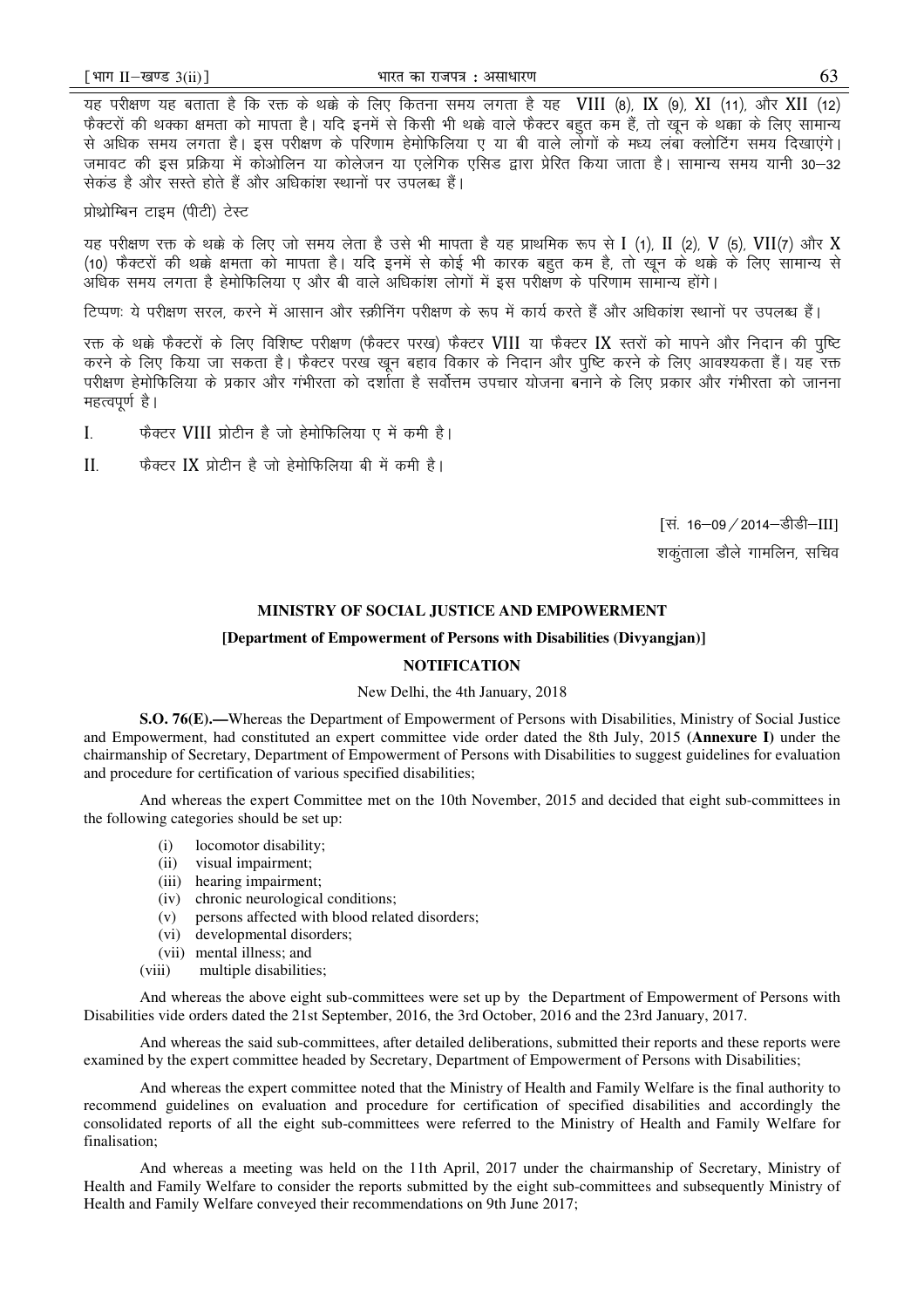Now, therefore, in exercise of powers conferred by Section 56 of the Rights of Persons with Disabilities Act, 2016 (49 of 2016), the Central Government hereby notifies the guidelines for the purpose of assessing the extent of following specified disabilities in a person after having considered the recommendations of the Ministry of Health and Family Welfare as provided at **Annexure II**, namely:-

- I. locomotor disability including cerebral palsy, leprosy cured, dwarfism, acid attack victims and muscular dystrophy;
- II. blindness and low-vision;<br>III. deaf and hard of hearing a
- deaf and hard of hearing and speech and language disability;
- IV. intellectual disability and specific learning disabilities;
- V. mental illness;
- VI. chronic neurological conditions;
- VII. haemophilia, thalassemia and sickle cell disease; and
- VIII. multiple disabilities.

2. The said guidelines for the purpose of assessing disabilities at Annexure II shall supersede the guidelines for evaluation of various disabilities and procedure for certification *vide* Government of India, Ministry of Social Justice and Empowerment notification number 16-18/97-NI I. dated the 1<sup>st</sup> June 2001 and the guidelines for evaluation and assessment of mental illness and procedure of certification *vide* Government of India, Ministry of Social Justice and Empowerment notification number 16-18/97-NI dated the 18<sup>th</sup> February 2002, except as respects things done or omitted to be done before such supersession.

Note 1:- In terms of Section 57 of the Rights of the Persons with Disabilities Act, 2016 (49 of 2016), the State Governments or as the case may be, Union Territory Administrators shall designate persons, having requisite qualifications and experience, as certifying authorities, who shall be competent to issue the certificate of disability and also notify the jurisdiction within which and the terms and conditions subject to which, the certifying authority shall perform its certification functions.

**Note 2:-** The Director General of Health Services, Ministry of Health and Family Welfare, Government of India shall be the final authority to decide upon cases where any controversy or doubt arises in matters relating to interpretation of the definitions or classifications or evaluation procedure regarding the said guidelines.

**Annexure I** 

## **File No. 16-09/2014-DD-III**

#### **Government of India**

#### **Ministry of Social Justice & Empowerment**

## **Department of Empowerment of Persons with Disabilities**

**(DD-III Section)** 

Paryavaran Bhawan, CGO Complex, Lodhi Road, New Delhi Dated the  $8<sup>th</sup>$  July, 2015

#### **ORDER**

**Sub:-** Constitution of Committee to furnish guidelines for evaluation and certification of 12 newly identified disabilities in the Rights of Persons with Disabilities Bill.

 It has been decided with the approval of Hon'ble Minister (SJ&E) to constitute the Expert Committee to finalise guidelines for evaluation and certification of 12 newly identified disabilities in the Rights of Persons with Disabilities Bill, 2014 with the following composition:-

> 1. Secretary Department of Empowerment of Persons with Disabilities, Government of India Chairman 2. Secretary Ministry of Health & Family Welfare, Government of India Member 3. Director All India Institute of Medical Sciences, New Delhi Member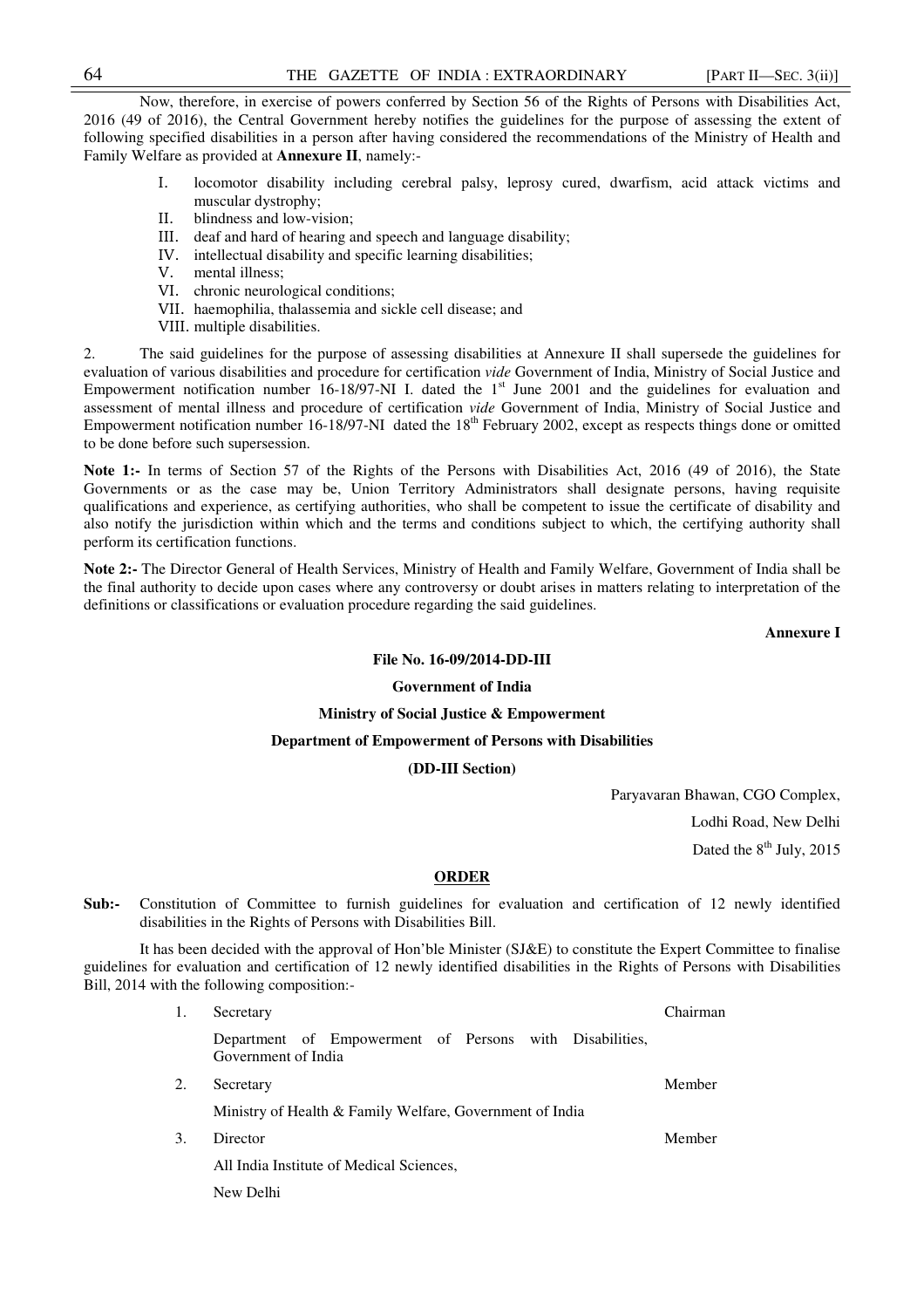| [भाग II-खण्ड $3(ii)$ ] | भारत का राजपत्र : असाधारण                                                               | 65     |
|------------------------|-----------------------------------------------------------------------------------------|--------|
| 4.                     | Director General Health Services                                                        | Member |
|                        | Ministry of Health & Family Welfare                                                     |        |
|                        | Nirman Bhawan, New Delhi                                                                |        |
| 5.                     | Head of Department                                                                      | Member |
|                        | Neurology,                                                                              |        |
|                        | Safdarjung Hospital,                                                                    |        |
|                        | New Delhi                                                                               |        |
| 6.                     | Head of Department                                                                      | Member |
|                        | Psychiatry                                                                              |        |
|                        | Dr Ram Manohar Lohia Hospital,                                                          |        |
|                        | New Delhi                                                                               |        |
| 7.                     | Head of Department                                                                      | Member |
|                        | <b>ENT</b>                                                                              |        |
|                        | Safdarjung Hospital                                                                     |        |
|                        | New Delhi                                                                               |        |
| 8.                     | Head of Department                                                                      | Member |
|                        | Hemotology                                                                              |        |
|                        | Safdarjung Hospital                                                                     |        |
|                        | New Delhi                                                                               |        |
| 9.                     | Head of Department                                                                      | Member |
|                        | Ophthalmology                                                                           |        |
|                        | Dr Ram Manohar Lohia Hospital                                                           |        |
|                        | New Delhi                                                                               |        |
| 10.                    | Head of Department                                                                      | Member |
|                        | Paediatrics                                                                             |        |
|                        | Safdarjung Hospital                                                                     |        |
|                        | New Delhi                                                                               |        |
| 11.                    | Head of Department                                                                      | Member |
|                        | <b>PMR</b>                                                                              |        |
|                        | Safdarjung Hospital                                                                     |        |
|                        | New Delhi                                                                               |        |
| 12.                    | Director,                                                                               | Member |
|                        | Ali Yavar Jung National Institute for the Hearing Handicapped                           |        |
|                        | Mumbai                                                                                  |        |
| 13.                    | Director                                                                                | Member |
|                        | National Institute of Mentally Handicapped                                              |        |
|                        | Manovikasnagar, Secunderabad                                                            |        |
| 14.                    | Director                                                                                | Member |
|                        | National Institute for Empowerment of Persons with Multiple<br>Disabilities, Tamil Nadu |        |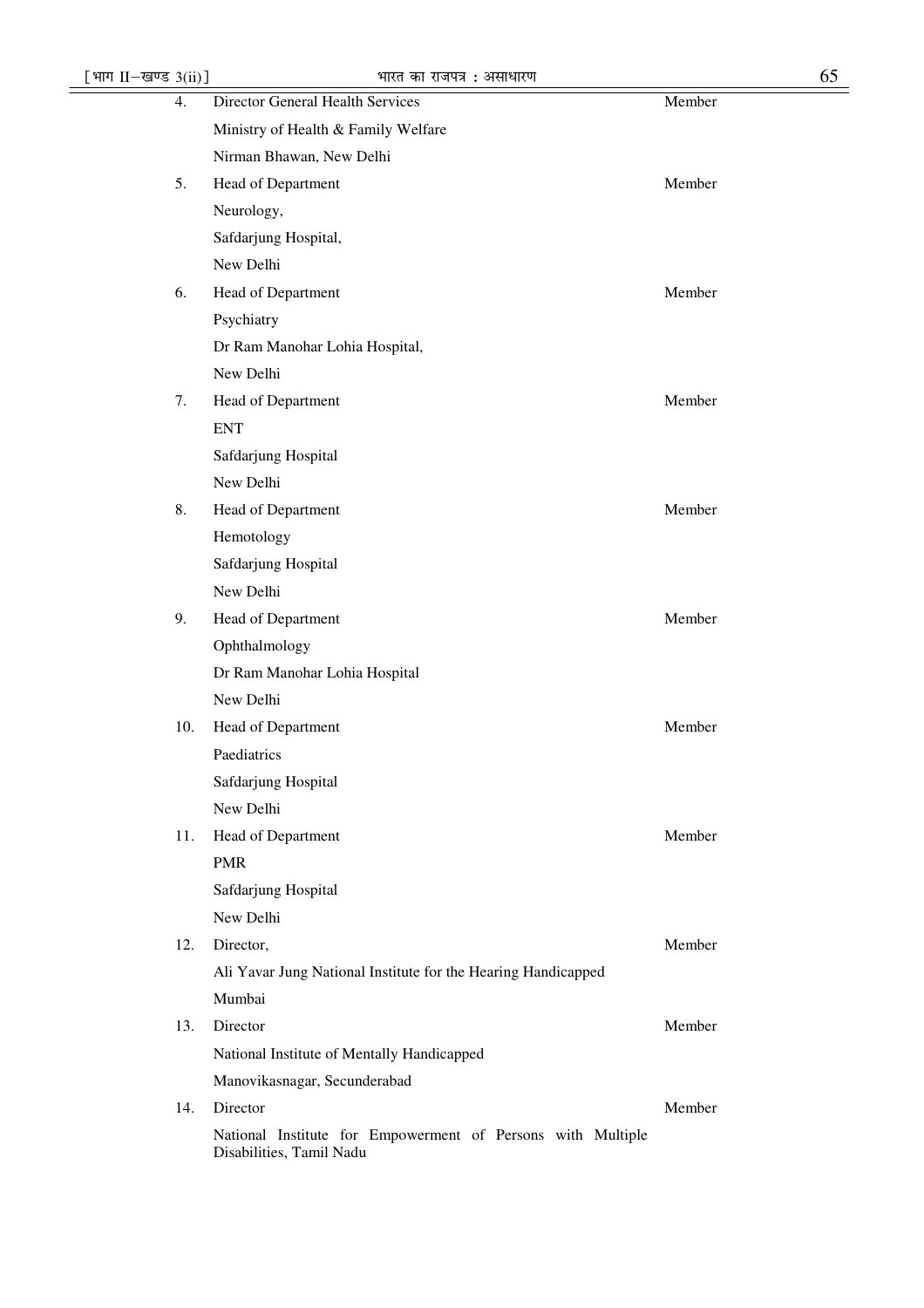| 15. | Director                                                                                             | Member   |
|-----|------------------------------------------------------------------------------------------------------|----------|
|     | National Institute for the Orthopedically Handicapped, Kolkata                                       |          |
| 16. | Director                                                                                             | Member   |
|     | National Institute for the Visually Handicapped, Uttarakhand                                         |          |
| 17. | Director                                                                                             | Member   |
|     | National Institute for Rehabilitation Training and Research, Cuttack                                 |          |
| 18. | Director                                                                                             | Member   |
|     | Pt Deendayal Upadhaya Institute for Physically Handicapped, New<br>Delhi                             |          |
| 19. | Secretary,                                                                                           | Member   |
|     | Indian Council for Medical Research                                                                  |          |
| 20. | Joint Secretary                                                                                      | Member   |
|     | Department of Empowerment of Persons with Disabilities,<br>Paryavaran Bhawan, CGO Complex, New Delhi |          |
| 21. | Director                                                                                             | Convener |
|     | Department of Empowerment of Persons with Disabilities,<br>Paryavaran Bhawan, CGO Complex, New Delhi |          |
|     |                                                                                                      |          |

- 2. The terms of reference for the Committee are as follows:-
	- (a) The Expert Committee shall:
		- (i) review existing guidelines for evaluation and certification of various disabilities,
		- (ii) formulate guidelines for evaluation of newly introduced disabilities in the RPwD Bill, 2014 and procedure for certification,
		- (iii) look into the best practices of certification prevailing across the nations.
	- (b) The Committee may co-opt any other member.
	- (c) Meetings of the Committee will be held in Delhi as per the convenience of the Chairman.
	- (d) TA/DA will be borne by the respective organization
	- (e) The Committee should submit its report within 6 months.

sd/-

(**Awanish K. Awasthi**) Joint Secretary to Govt. of India Tel.No. 24369056

To

- 1. All Members of the Committee
- 2. PS to Minister (SJ&E)
- 3. PS to Secretary (DEPwD)
- 4. PPS to JS (DEPwD)
- 5. PA to Director (DEPwD)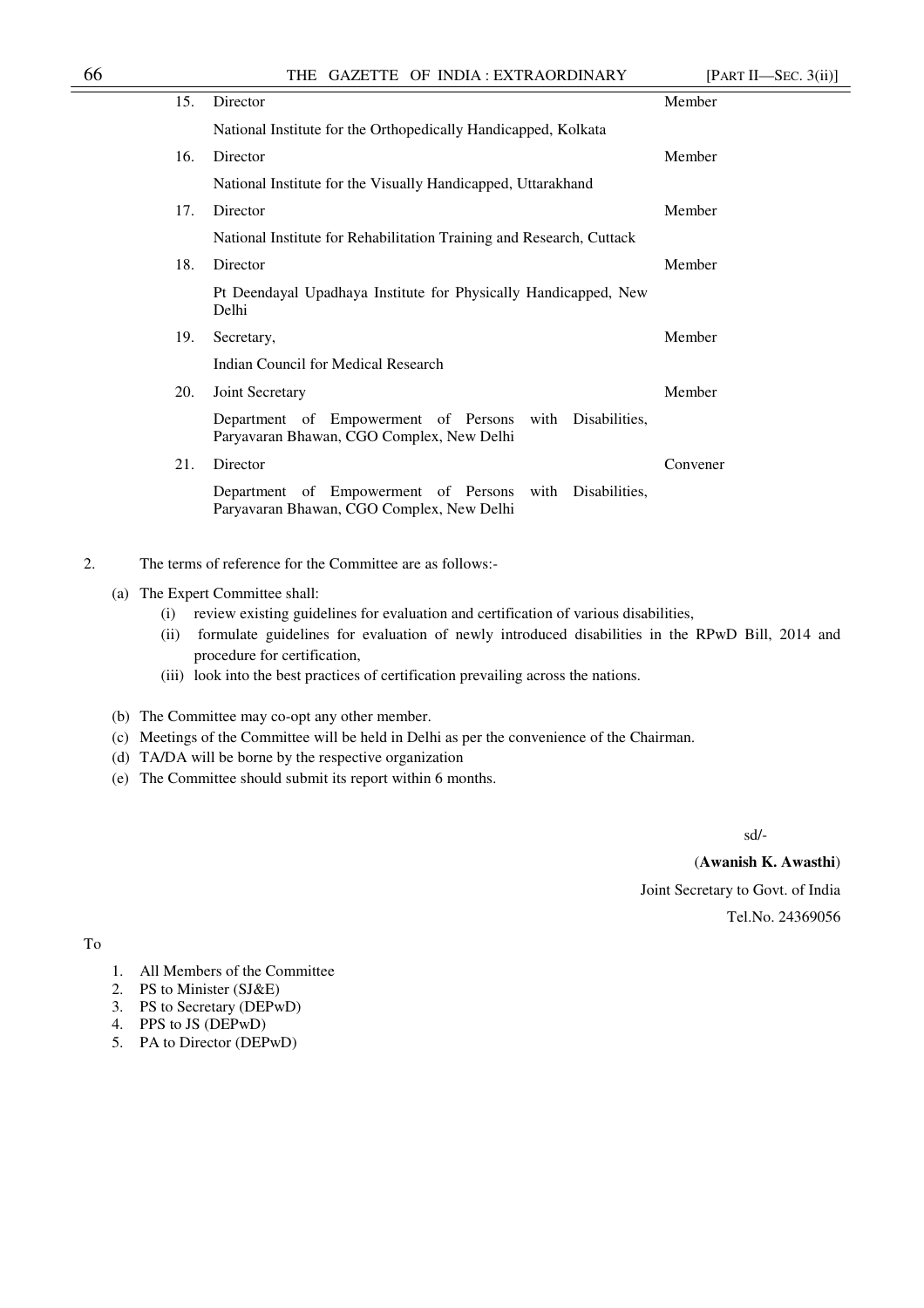# **Annexure II**

**Guidelines for the purpose of assessing the extent of specified disability in a person included under the Rights of Persons with Disabilities Act, 2016 (49 of 2016)** 

# I. LOCOMOTOR DISABILITY

**Definition.-** "Locomotor disability" means a person's inability to execute distinctive activities associated with movement of self and objects resulting from affliction of musculoskeletal or nervous system or both.

## **SECTION A:**

# **Guidelines for Evaluation of Permanent Physical Impairment (PPI) of Extremities (Upper and Lower Extremities)**

## **1.1. Guidelines for Evaluation of Permanent Physical Impairment (PPI) of Upper Extremities**

- (a) The estimation and measurement shall be made when the clinical condition has reached the stage of maximum improvement from the medical treatment. Normally the time period is to be decided by the medical doctor who is evaluating the case for issuing the PPI Certificate as per standard format of the certificate.
- (b) The upper extremity is divided into two component parts; the arm component and the hand component.
- (c) Measurement of the loss of function of arm component consists of measuring the loss of range of motion, muscle strength and co-ordinated activities
- (d) Measurement of loss of function of hand component consists of determining the prehension, sensation and strength. For estimation of prehension opposition, lateral pinch, cylindrical grasp, spherical grasp and hook grasp have to be assessed.
- (e) The impairment of the entire extremity depends on the combination of the impairments of both components.
- (f) Total disability  $\%$  will not exceed 100%.
- (g) Disability is to be certified as whole number and not as a fraction.
- (h) Disability is to be certified in relation to that upper extremity.

# **1.2.1. ARM (UPPER EXTREMITY) COMPONENT**

Total value of the arm component is 90%

#### **1.2.2. Principles of evaluation of range of motion (ROM) of joints**

- (a) The value of maximum ROM in the arm component is 90%
- (b) Each of three joints i.e. shoulder, elbow and wrist component was earlier weighed equally 30%. However, functional evaluation in clinical practice indicates greater limitations imposed if hand is involved. So, appropriate weightage is given to involvement of different joints as mentioned below;

Shoulder = up to 20%, Elbow = up to 20%, Wrist = up to 10%, & Hands = up to 40%, dependent upon extent of involvement (mild – less than 1/3, moderate – up to 2/3, or severe – almost total). If more than one joint of the upper extremity is involved, the loss of percentage in each joint is calculated separately as above and then added together.

## **1.2.3. Principles of evaluation of strength of muscles:**

- (a) Strength of muscles can be tested by manual method and graded from 0-5 as advocated by Medical Research Council (MRC), London, UK depending upon the strength of the muscles **(Appendix -I).**
- (b) Loss of muscle power can be given percentages as follows:
	- (i) The mean percentage of loss of muscle strength around a joint is multiplied by 0.30.
	- (ii) If loss of muscle strength involves more than one joint the mean loss of percentage in each joint is calculated separately and then added together as has been described for loss of motion.

#### **1.2.4. Principles of evaluation of coordinated activities:**

- (a) The total value for coordinated activities is 90%
- (b) Ten different coordinated activities should be tested as given in the **Form A. (Appendix II assessment proforma for upper extremity)**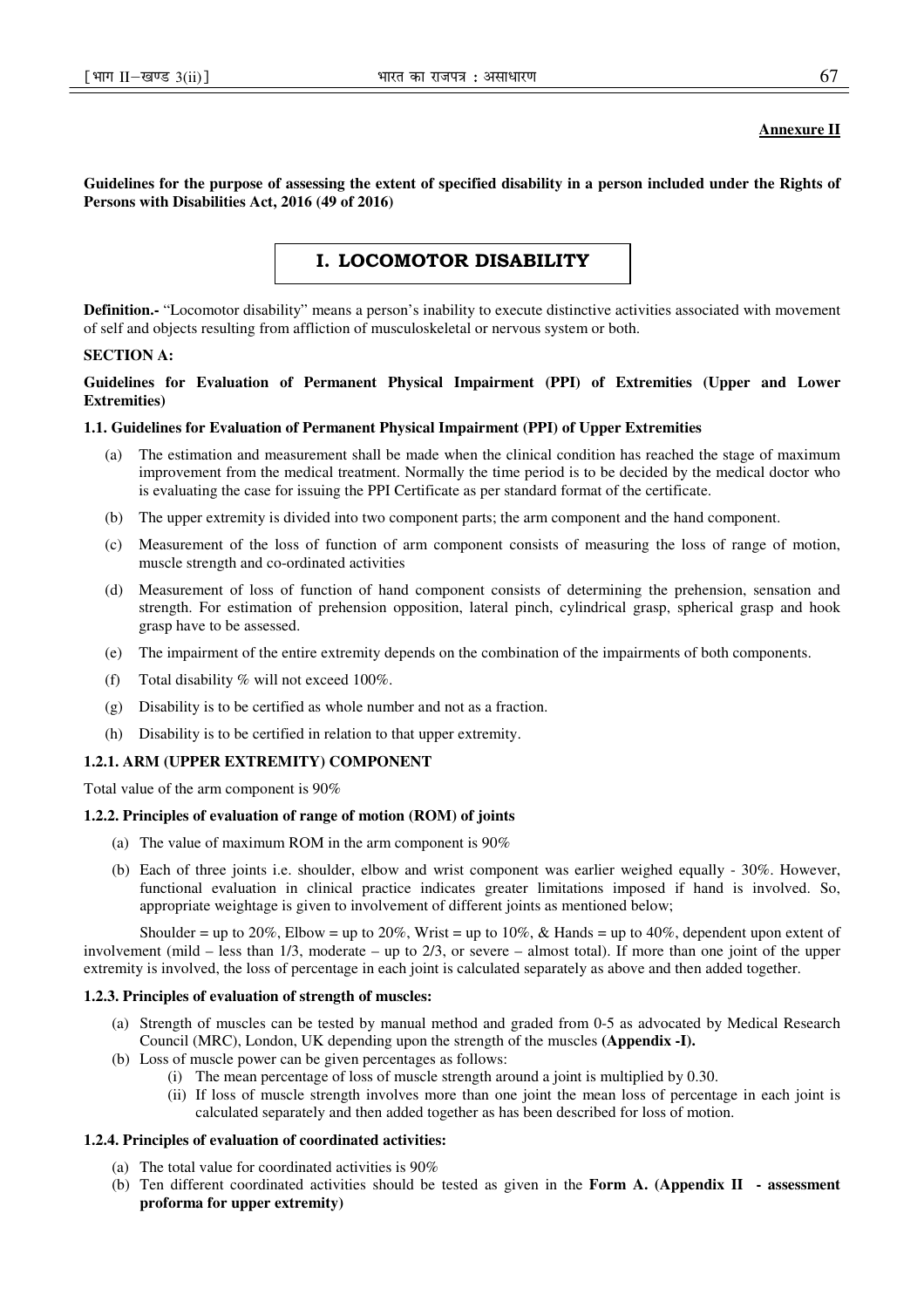- (c) Each activity has a value of  $9\%$
- (d) Average normal range of different joints for reference is at **Appendix III**,

## **1.2.5. Combining values for the Arm Component:**

The total value of loss of function of arm component is obtained by combining the value of loss of ROM, muscle strength and coordinated activities, using the combining formula.

 $a + b (90-a)$ 

90

where  $a =$  higher value and  $b =$  lower value

## **1.3.1. HAND COMPONENT:**

- (a) Total value of hand component is 90%
- (b) The functional impairment of hand is expressed as loss of prehension, loss of sensation and loss of strength.

## **1.3.2. Principles of evaluation of prehension:**

Total value of prehension is 30%

It includes:

(a) Opposition - 8%

Tested against - Index finger - 2%

- Middle finger - 2%

 $-$  Ring finger  $-2\%$ 

- Little finger - 2%

- (b) Lateral pinch 5% Tested by asking the patient to hold a key between the thumb and lateral side of index finger.
- (c) Cylindrical grasp 6% Tested for
	- i. Large object of approx. 4 inches size 3%
	- ii. Small object of 1-2 inch size 3%
- (d) Spherical grasp 6% Tested for
	- i. Large object of approx. 4 inches size 3%
	- ii. Small object of 1-2 inch size 3%
- (e) Hook grasp 5% -Tested by asking the patient to lift a bag

#### **1.3.3. Principles of Evaluation of sensation:**

- (a) Total value of sensation in hand is 30%.
- (b) It shall be assessed according to the distribution given below:
	- (i) Complete loss of sensation

| Thumb ray     | $9\%$ |
|---------------|-------|
| Index finger  | 6%    |
| Middle finger | 5%    |
| Ring finger   | 5%    |
| Little finger | 5%    |

(ii) Partial loss of sensation: Assessment should be made according to percentage of loss of sensation in thumb/finger(s).

# **1.3.4. Principles of Evaluation of strength**

- (a) Total value of strength is  $30\%$ .
- (b) It includes:
	- (i) Grip strength 20% (ii) Pinch strength 10%

<sup>-</sup>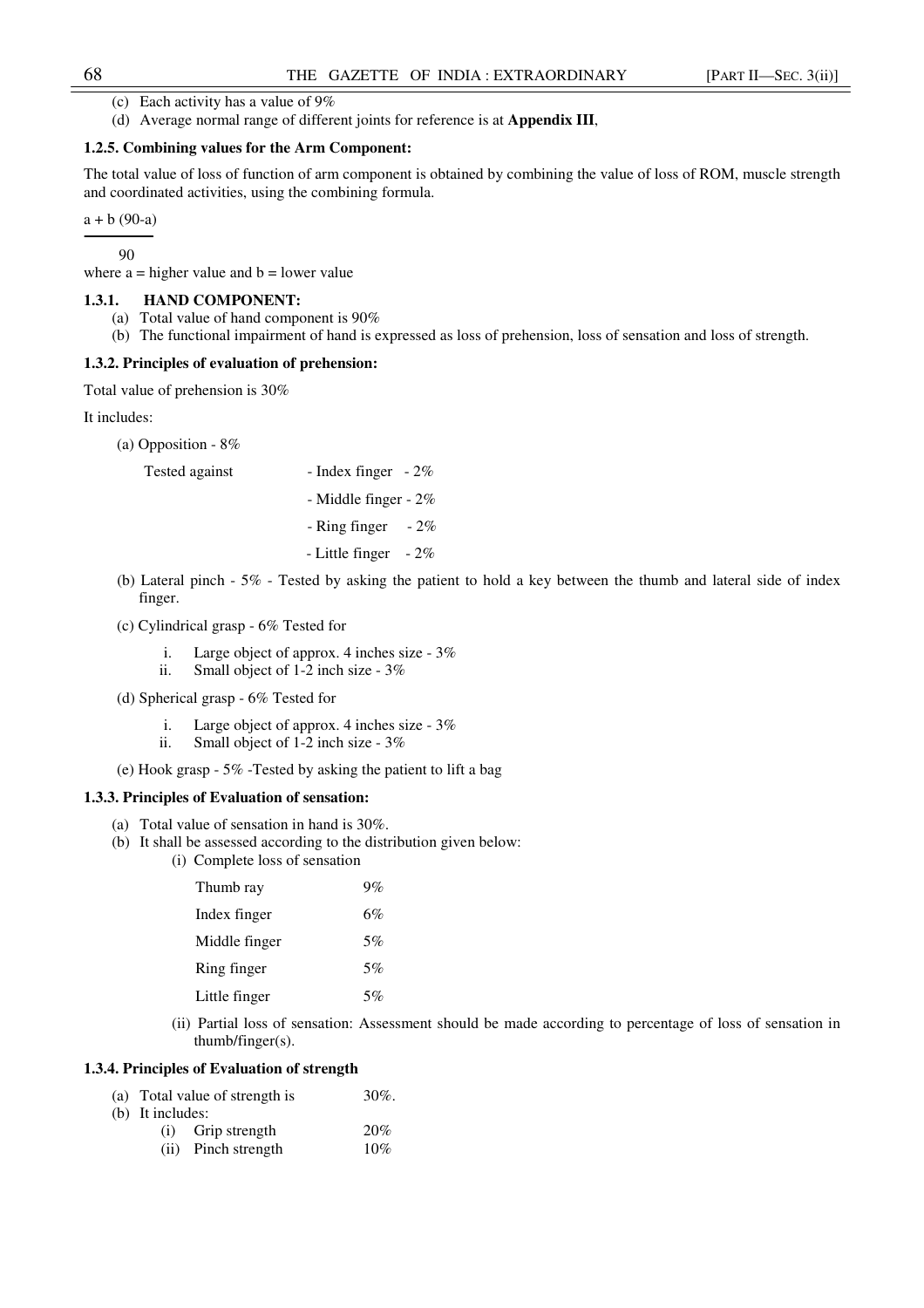Strength of hand should be tested with hand dynamo-meter or by clinical method (grip method). 10% weightage to be given to persons with involvement of dominant upper extremity (mostly right upper extremity) due to acquired conditions (diseases/ injuries etc.).

For shortening of upper extremity, addition weightage is as follows:

First 1" - No additional weightage

For each 1" beyond first 1" - 2% additional weightage.

Additional weightage - A total of upto 10% additional weightage can be given to following accompanying factors if they are continuous and persistent despite treatment.

| (i) Deformity                              |       |
|--------------------------------------------|-------|
| In functional position                     | $3\%$ |
| In non-functional position                 | 6%    |
| $(ii)$ Pain                                |       |
| Severe (grossly interfering with function) | $9\%$ |
| Moderate (interfering with function)       | 6%    |
| Mild (slightly interfering with function)  | $3\%$ |
| (iii) Loss of sensation                    |       |
| Complete Loss                              | $9\%$ |
| <b>Partial Loss</b>                        | 6%    |
| (iv) Complications                         |       |
| Superficial complications                  | $3\%$ |
| Deep complications                         | 6%    |

Total % of PPI will not exceed 100% in any case.

Disability % is to be certified in relation to that extremity.

Disability % is to be mentioned as whole number, and not as a fraction.

#### **1.3.5. Combining values of hand component:**

The final value of loss of function of hand component is obtained by summing up values of loss of prehension, sensation and strength.

## **1.3.6. Combining values for the Extremity:**

Values of impairment of arm component and impairment of hand component should be added by using combining formula:

 $a + b (90-a)/90$ 

where  $a =$  higher value and  $b =$  lower value.

# **2. Guidelines for Evaluation of Permanent Physical Impairment in Lower Extremity**

The measurement of loss of function in lower extremity is divided into two components, namely, mobility and stability components.

## **2.1.1. MOBILITY COMPONENT**

Total value of mobility component is 90% which includes range of movement (ROM) and muscle strength.

## **2.1.2. Principles of Evaluation of Range of Movement:**

- (a) The value of maximum range of movement in mobility component is 90%
- (b) Each of three joints i.e. hip, knee and foot-ankle component was earlier weighed equally 30%, but functional evaluation in clinical practice indicates greater limitations imposed if major proximal or middle joints are involved and, therefore, the appropriate weightage is given to involvement of proximal and middle joints, as follows:

Hip= up to 35%, Knee= up to 35%, Ankle= up to 20%, dependent upon extent of involvement (mild – less than  $1/3$ , moderate – up to  $2/3$ , or severe – almost total).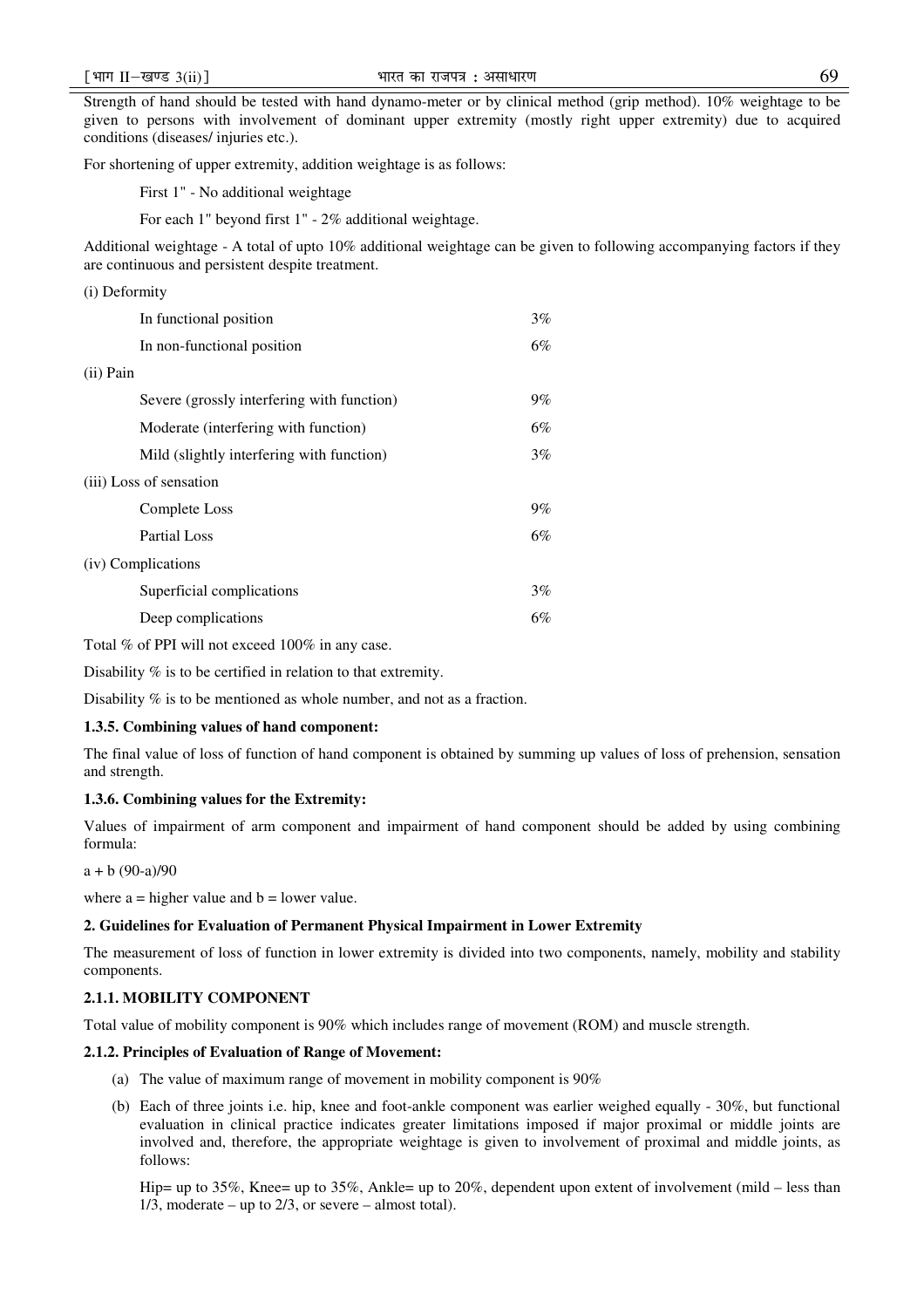If more than one joint of the limb is involved the mean loss of ROM in percentage should be calculated in relation to individual joint separately and then added together to calculate the loss of mobility component in relation to that particular limb.

## **2.1.3. Principle of Evaluation of Muscle Strength:**

- (a) The value for maximum muscle strength in the extremity is 90%.
- (b) Strength of muscles can be tested by Manual Method and graded 0-5 depending upon the residual strength in the muscle group.
- (c) Manual muscle strength grading can be given percentage as below:

| Numerical Score of Muscle Power | Qualitative Score | Loss of strength in % |
|---------------------------------|-------------------|-----------------------|
|                                 | Zero              | 100                   |
|                                 | Trace activity    | 80                    |
|                                 | Poor              | 60                    |
|                                 | Fair              | 40                    |
|                                 | Good              | 20                    |
|                                 | Normal            |                       |

- (d) Mean percentage of muscle strength loss around a joint is multiplied by 0.30 to calculate loss in relation to limb.
- (e) If there has been a loss muscle strength involving more than one joint the values are added as has been described for loss of ROM.

# **2.1.4. Combining values for mobility component:**

The values of loss of ROM and loss of muscle strength should be combined with the help of combining formula: a+b  $(90-a)/90$  where a = higher value, b = lower value.

#### **2.2. Stability Component**

- (a) Total value of the stability component is 90%
- (b) It shall be tested by clinical method as given in **Form B** (Assessment Proforma for lower extremity) in **Appendix II**. There are nine activities, which need to be tested, and each activity has a value of ten per cent (10%). The percentage valued in relation to each activity depends upon the percentage of loss stability in relation to each activity.

## **2.3. Extra Points**

Extra points (% of impairment) are given for deformities, pain, contractures, loss of sensations and shortening etc.

For Shortening (true shortening and not apparent shortening)

| First $1/2$ "                | Nil   |
|------------------------------|-------|
| Every 1/2" beyond first 1/2" | $4\%$ |

Maximum extra points for associated problems such as deformity, pain, contractures etc. to be added are 10% (excluding shortening).

| (a) Deformity                              |       |
|--------------------------------------------|-------|
| In functional position                     | $3\%$ |
| In non-functional position                 | 6%    |
| $(b)$ Pain                                 |       |
| Severe (grossly interfering with function) | $9\%$ |
| Moderate (interfering with function)       | 6%    |
| Mild (slightly interfering with function)  | 3%    |
| (c) Loss of sensation                      |       |
| Complete Loss                              | $9\%$ |
| Partial Loss                               | 6%    |
| (d) Complications                          |       |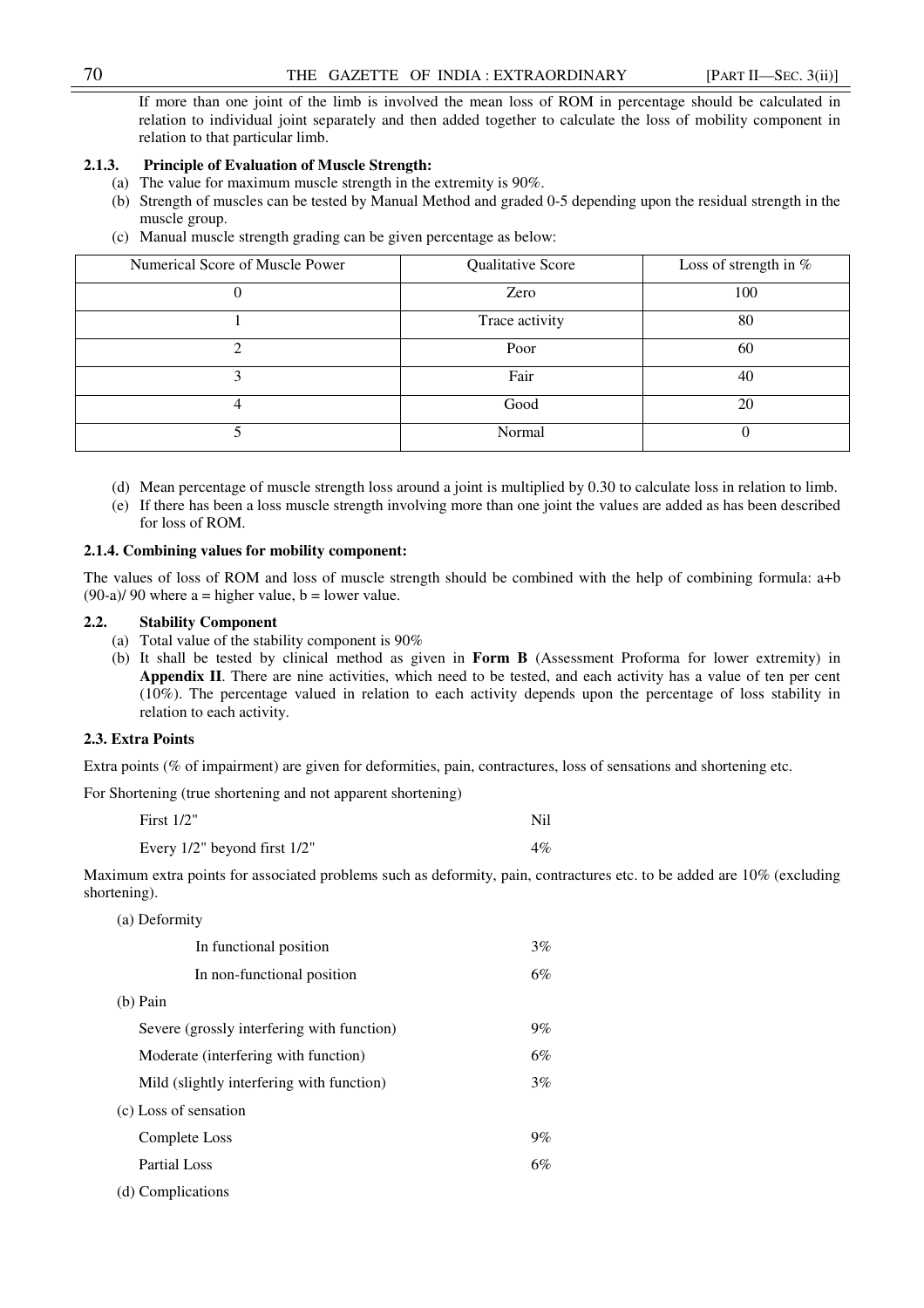| [भाग II-खण्ड $3(ii)$ ]    | भारत का राजपत्र : असाधारण |  |
|---------------------------|---------------------------|--|
| Superficial complications | 3%                        |  |
| Deep complications        | 6%                        |  |

# **SECTION B:**

# **3. Guidelines for Evaluation of Permanent Physical Impairment of the Spine**

# **Basic guidelines:**

3.1. Permanent physical impairment caused by spinal injuries or deformity may change over the years, the certificate issued in relation to spine may have to be reviewed as per the standard guidelines for disability certification**.** 

3.2. Permanent physical impairment should be awarded in relation to the Spine.

# **1. TRAUMATIC LESIONS**

# **Cervical Spine Injuries:**

| No.  | <b>Cervical Spine Injuries</b>                                                                                                                                                                | Percentage of PPI in relation to the<br><b>Spine</b> |
|------|-----------------------------------------------------------------------------------------------------------------------------------------------------------------------------------------------|------------------------------------------------------|
| i.   | 25% or more compression of one or two adjacent vertebral bodies with<br>No involvement of posterior elements, No nerve root involvement,<br>moderate Neck rigidity and persistent Soreness.   | 20%                                                  |
| ii.  | Posterior element damage with radiological evidence of moderate<br>dislocation/subluxation including whiplash injury                                                                          |                                                      |
|      | A) With fusion healed, No permanent motor or sensory changes<br>B) Persistent pain with radiologically demonstrable instability.                                                              | $10\%$<br>25%                                        |
| iii. | Severe Dislocation:<br>a) Fair to good reduction with or without fusion with no residual motor<br>or sensory involvement<br>b) Inadequate reduction with fusion and persistent radicular pain | 10%                                                  |
|      |                                                                                                                                                                                               | 15%                                                  |

# **Cervical Intervertebral Disc Lesions:**

| No. | <b>Cervical Intervertebral Disc Lesions</b>                                     | Percentage of PPI In relation to<br><b>Spine</b> |
|-----|---------------------------------------------------------------------------------|--------------------------------------------------|
|     | Treated case of disc lesion with persistent pain but no neurological<br>deficit | 10%                                              |
| ii. | Treated case of disc lesion with pain and instability                           | 15%                                              |

# **Thoracic and Thoracolumbar Spine Injuries:**

| No.  | <b>Thoracic and Thoracolumbar Spine Injuries</b>                                                                                                                                      | Percentage of PPI In relation to<br><b>Spine</b> |
|------|---------------------------------------------------------------------------------------------------------------------------------------------------------------------------------------|--------------------------------------------------|
|      | Compression of less than 50% involving one vertebral body with no<br>neurological manifestation                                                                                       | 10%                                              |
| ii.  | Compression of more than 50% involving single vertebra or more with<br>involvement of posterior elements, healed, no neurological<br>manifestations persistent pain, fusion indicated | 20%                                              |
| iii. | Same as (ii) with fusion, pain only on heavy use of back                                                                                                                              | 15%                                              |
| iv.  | Radiologically demonstrable instability with fracture or fracture<br>dislocation with persistent pain                                                                                 | 30%                                              |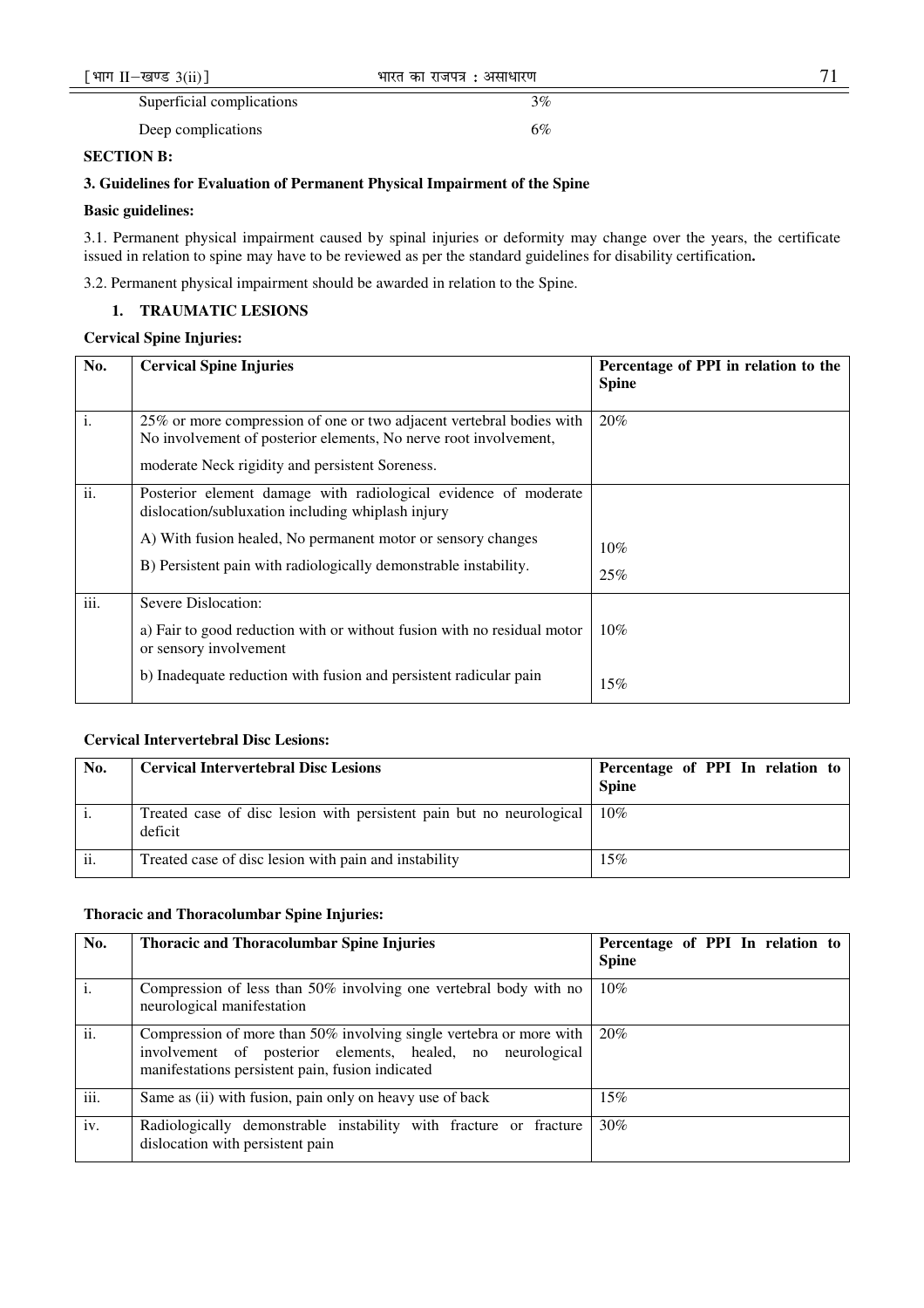| No.            | <b>Lumbar and/or Lumbosacral Spine Fracture</b>                                                                                                                             | Percentage of PPI In relation to<br><b>Spine</b> |
|----------------|-----------------------------------------------------------------------------------------------------------------------------------------------------------------------------|--------------------------------------------------|
| $\mathbf{i}$ . | Compression of 25% or less of one or two adjacent Vertebral<br>bodies, No definite pattern, No neurological Deficit                                                         | 10%                                              |
| ii.            | Compression of more than 25% with disruption of Posterior<br>elements, persistent pain and stiffness, healed with or without<br>fusion, inability to lift more than 10 kgs. | 20%                                              |
| iii.           | Radiologically demonstrable instability in low lumbar or<br>Lumbosacral spine with pain                                                                                     | 30%                                              |

# **Lumbar and Lumbosacral Spine: Fracture**

# **Intervertebral Disc lesion:**

| No.            | <b>Intervertebral Disc lesion</b>                                                                                                                              | Percentage of PPI In relation to<br><b>Spine</b> |
|----------------|----------------------------------------------------------------------------------------------------------------------------------------------------------------|--------------------------------------------------|
| $\mathbf{i}$ . | Treated case with persistent pain                                                                                                                              | 10%                                              |
| ii.            | Treated case with persistent pain and instability                                                                                                              | 20%                                              |
| iii.           | Treated case with persistent pain and activities of lifting<br>moderately modified                                                                             | 25%                                              |
| iv.            | Treated case with persistent pain and stiffness, aggravated by<br>heavy lifting necessitating modification of all activities requiring<br>heavy weight lifting | 30%                                              |

## **4. Non Traumatic Lesions:**

# **Scoliosis and/or Kyphoscoliosis:**

**4.1.** Scoliosis is a condition in which an individual's spine has lateral, or side to side curvature. Although scoliosis is a three-dimensional deformity, on an x-ray, scoliosis curves can often look like a simple "S" or a "C" shape.

**4.2.** Scoliosis is defined with radiographs that includes a standing x-ray of the entire spine antero-posterior view, as well as the lateral view. Curve magnitude is measured in degrees using the **Cobb method**. A straight spine has a curve of 0º; **any curve greater than 10<sup>°</sup> is considered scoliosis**. Between 0°and 10° is considered "postural asymmetry" which is not true scoliosis. The lateral radiograph is used to determine the thoracic kyphosis (or roundback appearance) and the amount of lumbar lordosis (swayback).

**4.3.** In general, the severity of the scoliosis depends on the degree of the curvature and whether it threatens vital organs, specifically the lungs and heart. The percentage of PPI shall be as follows:-

| Group   | <b>Cobb Angle</b>      | % of permanent<br>impairment |
|---------|------------------------|------------------------------|
| Group 1 | 10-20 degrees          | 1 to 5                       |
| Group 2 | $21-30$ degrees        | 6 to 9                       |
| Group 3 | $31-50$ degrees        | 10 to 19                     |
| Group 4 | $51-75$ degrees        | 20 to 29                     |
| Group 5 | $76-100$ degrees       | 30 to 39                     |
| Group 6 | $101-125$ degrees      | $40$ to $60$                 |
| Group 7 | 126 degrees or greater | More than 60                 |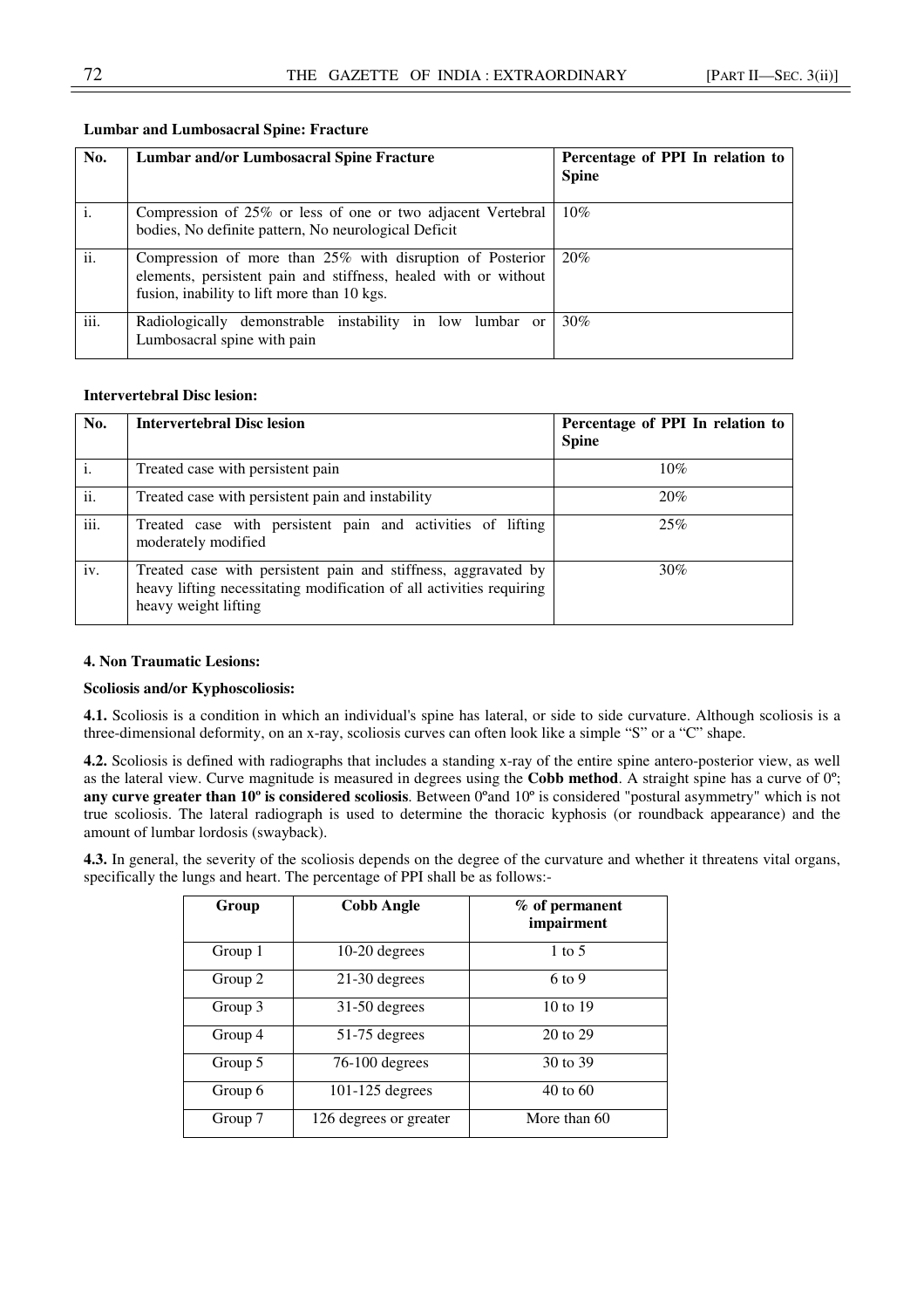**4.4.** A person with scoliosis or kyphoscoliosis should be assessed for cardiorespiratory limitations if present. Additional weightage in % of permanent is to be given according to severity of involvement as assessed clinically or relevant investigations mentioned in the Guidelines under respective section.

**4.5.** In cases with scoliosis of severe type cardiopulmonary function tests and percentage deviation from normal shall be assessed by one of the following method whichever seems more reliable clinically at the time of assessment. The value thus obtained shall be added by combining formula.

# **(a) Chest Expansion**

| No.  | <b>Maximum Chest Expansion</b> | $\%$ PPI |
|------|--------------------------------|----------|
|      | More than 4 cm                 | Nil      |
| ii.  | 3 cm. to 4 cm.                 |          |
| iii. | 2 cm, to less than 3 cm        | 10       |
| iv.  | 1 cm. to less than 2 cm.       | 15       |
| V.   | Less than 1 cm.                | 20       |

## **(b) Counting in one breath:**

| No.  | Single breath count | $\%$ PPI |
|------|---------------------|----------|
| i.   | More than 40        | Nil      |
| ii.  | 31 to 40            | 5        |
| iii. | 21 to 30            | 10       |
| iv.  | 11 to 20            | 15       |
| v.   | 5 to 10             | 20       |
| vi.  | Less than 5         | 25       |

The additional weightage is to be added using combining formula:  $a+b(90-a)/90$  ( $a =$  higher value,  $b =$  lower value).

## **4.6. Torso Imbalance:**

In addition to the above PPI should also be evaluated in relation the torso imbalance. The torso imbalance should be measured by dropping a plumb line from C7 spine and measuring the distance of plumb line from gluteal crease.

| <b>Deviation of Plumb line</b> | PPI        |
|--------------------------------|------------|
| Up to $1.5 \text{ cm}$         | $4\%$      |
| $1.6 - 3.0$ cm                 | 8%         |
| $3.1 - 5.0$ cm                 | 16%        |
| 5.1 and above                  | 32%        |
| <b>Head Tilt over C7 spine</b> | <b>PPI</b> |
| Up to $15^{\circ}$             | $4\%$      |
| More than $150$                | 10%        |

**Associated Problems as given below: To be added directly but the total value of PPI in relation to trunk should not exceed 100%.** 

(a) Pain

| -mildly interfering with ADL*      | 4%  |
|------------------------------------|-----|
| -moderately restricting ADL        | 6%  |
| -severely restricting ADL          | 10% |
| * ADL - Activities of Daily Living |     |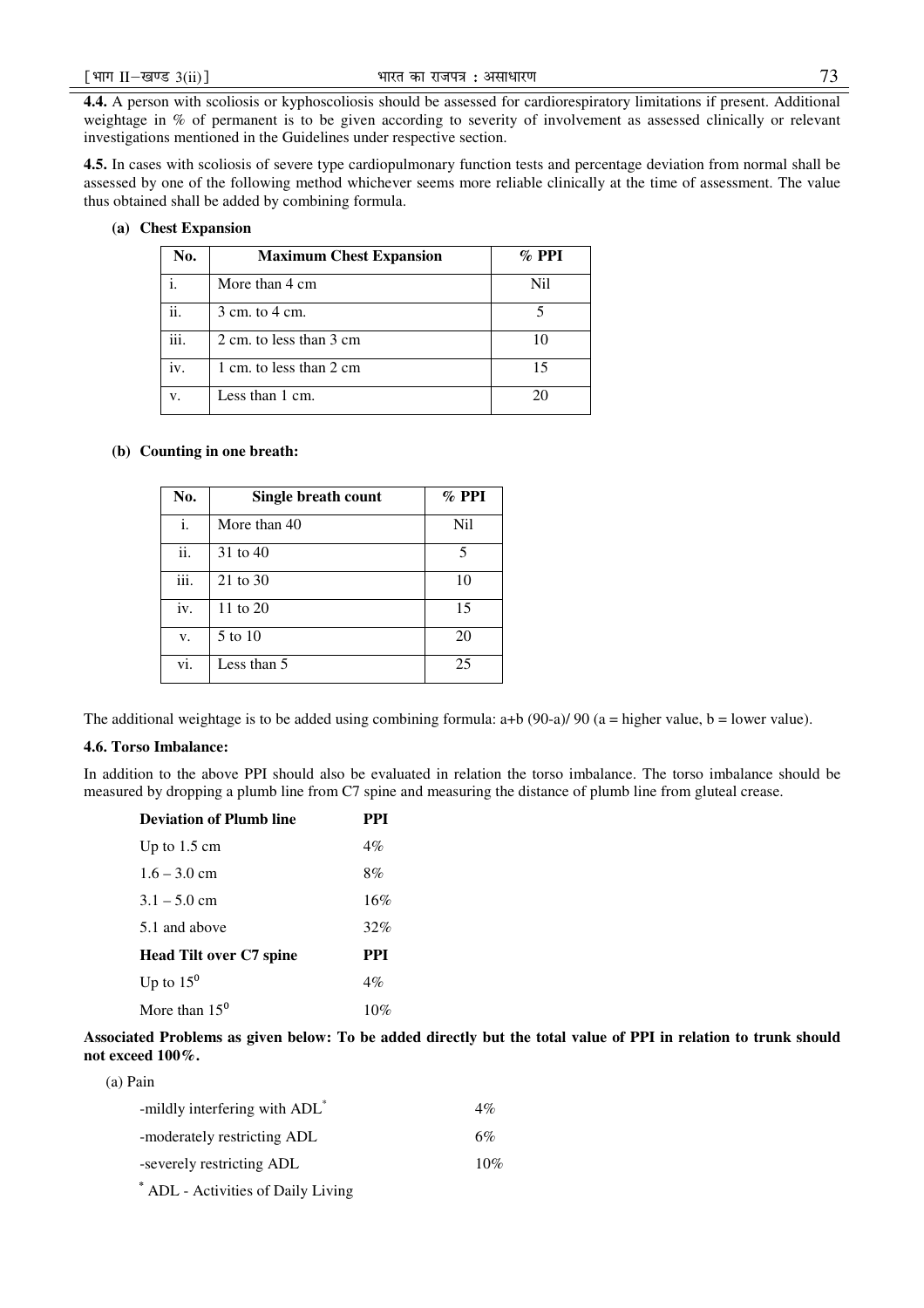| (b) Cosmetic Appearance:                  |       |
|-------------------------------------------|-------|
| -No obvious disfiguration with clothes on | Nil.  |
| -mild disfigurement                       | 2%    |
| -severe disfigurement                     | $4\%$ |
| (c) Leg Length Discrepancy:               |       |
| $-First1/2$ " shortening                  | Nil.  |
| -Every $1/2$ " beyond first $1/2$ "       | $4\%$ |
|                                           |       |

(d) Neurological deficit - Neurological deficit should be calculated as per established method of evaluation of PPI in such cases. Value thus obtained should be added using combining formula.

# **4.7. KYPHOSIS**

Kyphosis is a larger-than-normal forward bend in the spine, most commonly in the upper back.

The normal range of thoracic kyphosis (according to the Scoliosis Research Society) is between 20°-40°, and any curvature higher than 40° is considered abnormal.

Evaluation should be done on the similar guidelines as used for scoliosis stated above with the following modifications:

| <b>Spinal Kyphotic Deformity</b> | <b>Permanent Physical Impairment</b> |
|----------------------------------|--------------------------------------|
| Less than $40^0$                 | N <sub>il</sub>                      |
| $41 - 50^{0}$                    | $10\%$                               |
| $51 - 60^0$                      | 20%                                  |
| $61 - 70$ <sup>0</sup>           | 30%                                  |
| $71 - 80^0$                      | 40%                                  |
| $81 - 90^0$                      | 50%                                  |
| $91 - 100^0$                     | 60%                                  |
|                                  |                                      |

**4.8. Torso Imbalance** - Plumb line dropped from external ear normally falls at ankle level.

The deviation from normal should be measured from ankle anterior joint line to the plumb line.

| Less than 5 cm in front of ankle  | $4\%$ |
|-----------------------------------|-------|
| 5 to 10 cm in front of ankle      | 8%    |
| 10 to 15 cm in front of ankle     | 16%   |
| More than 15 cm in front of ankle | 32%   |

(Add directly)

#### **4.9. Miscellaneous conditions:**

Those conditions of the spine which cause stiffness and pain etc. but are not listed above are rated as follows:

| No.  | <b>Condition</b>                                                                                                    | $\%$ of PPI |
|------|---------------------------------------------------------------------------------------------------------------------|-------------|
| i.   | Subjective symptoms of pain, no involuntary muscle spasm,<br>not substantiated by demonstrable structural pathology | Nil         |
| ii.  | Pain, persistent muscles spasm and stiffness of spine,<br>substantiated by mild radiological changes                | 20          |
| iii. | Same as ii. above with moderate radiological changes                                                                | 25          |
| iv.  | Same as ii. above with severe radiological changes involving<br>any one of the regions of spine                     | 30          |
| V.   | Same as iv. above involving the whole spine                                                                         |             |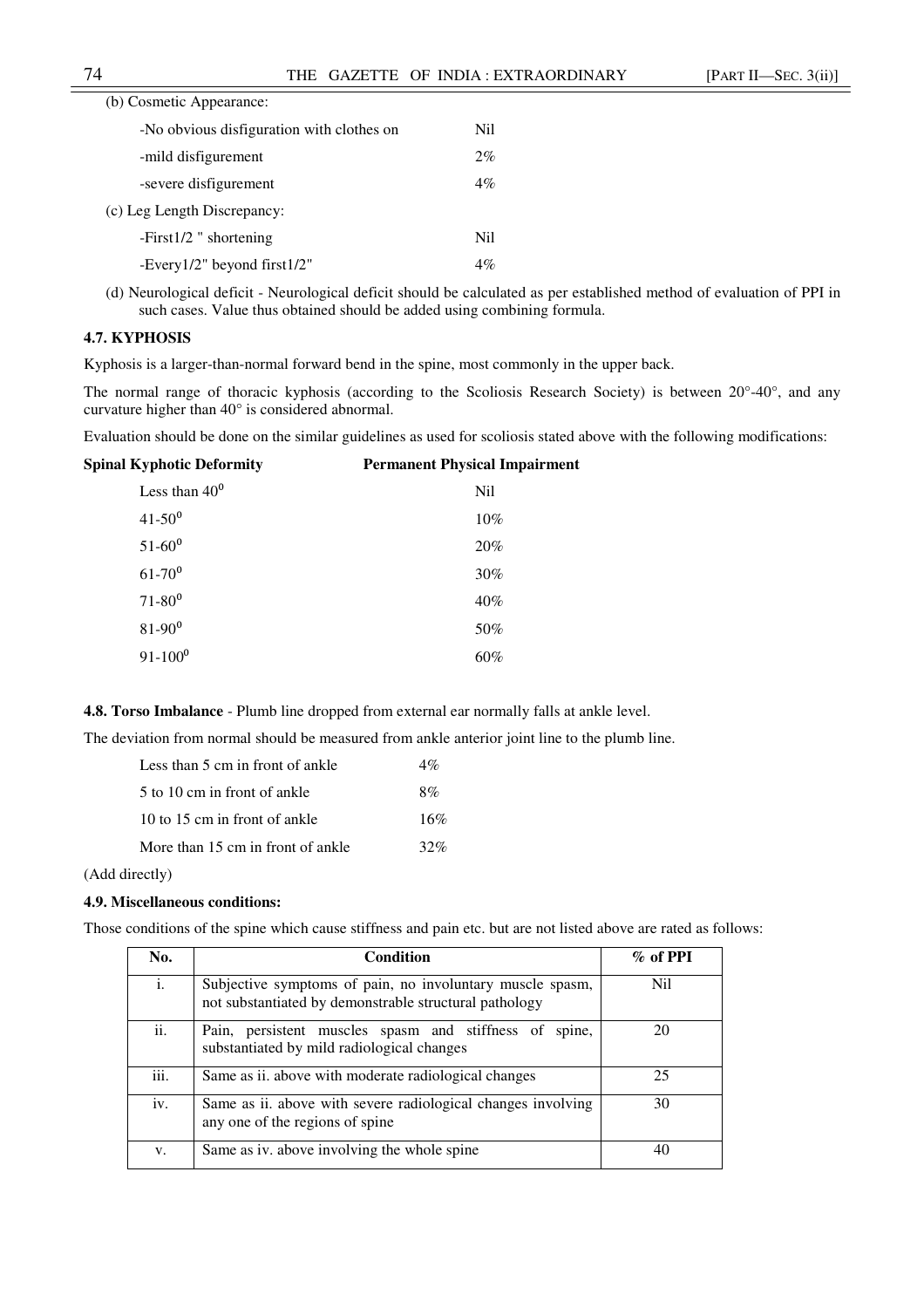# **SECTION C:**

# **5. Guidelines for Evaluation of Permanent Physical Impairment in Persons with Amputation (Amputees):**

# **5.1. Basic Guidelines:**

- (a) In cases of multiple amputees, the % of permanent impairment is to be computed by using the combining formula:  $a+b$  (90-a)/ 90 ( $a =$  higher value,  $b =$  lower value).
- (b) If the stump is unfit for fitting the prosthesis additional weightage of 5% should be added to the value.
- (c) Any complication in form of stiffness of proximal joint, neuroma, infection, etc., should be given upto a total of 10% additional weightage.
- (d) Involvement of dominant upper limb (right upper limb in majority of individuals) in acquired amputation should be given 10% additional weightage.

# **5.2. Upper Limb Amputations:**

| No. | <b>Level of Upper Limb Amputation</b>                                                  | % of permanent<br>impairment in relation to<br>that specific limb |
|-----|----------------------------------------------------------------------------------------|-------------------------------------------------------------------|
| 1.  | Fore-quarter amputation                                                                | 100                                                               |
| 2.  | <b>Shoulder Disarticulation</b>                                                        | 90                                                                |
| 3.  | Trans Humeral (Above Elbow) upto upper 1/3 of arm                                      | 85                                                                |
| 4.  | Trans Humeral (Above Elbow) upto lower 1/3 of arm                                      | 80                                                                |
| 5.  | Elbow disarticulation                                                                  | 75                                                                |
| 6.  | Trans Radial (Below Elbow) upto upper 1/3 of forearm                                   | 70                                                                |
| 7.  | Trans Radial (Below Elbow) upto lower 1/3 of forearm                                   | 65                                                                |
| 8.  | Wrist disarticulation                                                                  | 60                                                                |
| 9.  | Hand through carpal bones                                                              | 55                                                                |
| 10. | Thumb through C.M. or though 1st MC joint                                              | 30                                                                |
| 11. | Thumb disarticulation through metacarpophalangeal Joint or through<br>proximal phalanx | 25                                                                |
| 12. | Thumb disarticulation through inter phalangeal joint or Through distal<br>phalanx      | 15                                                                |
| 13. | Amputation through Proximal phalanx or Disarticulation through MP joint of             |                                                                   |
|     | Index finger                                                                           | 15                                                                |
|     | Middle finger                                                                          | 5                                                                 |
|     | Ring finger                                                                            | 3                                                                 |
|     | Little finger                                                                          | 2                                                                 |
| 14. | Amputation through Middle phalanx or Disarticulation through PIP joint of              |                                                                   |
|     | Index finger                                                                           | 10                                                                |
|     | Middle finger                                                                          | 4                                                                 |
|     | Ring finger                                                                            | 2                                                                 |
|     | Little finger                                                                          |                                                                   |
| 15. | Amputation through Distal phalanx or disarticulation through DIP joint of              |                                                                   |
|     | Index finger                                                                           | 5                                                                 |
|     | Middle finger                                                                          | 2                                                                 |
|     | Ring finger                                                                            | 1                                                                 |
|     | Little finger                                                                          | 1                                                                 |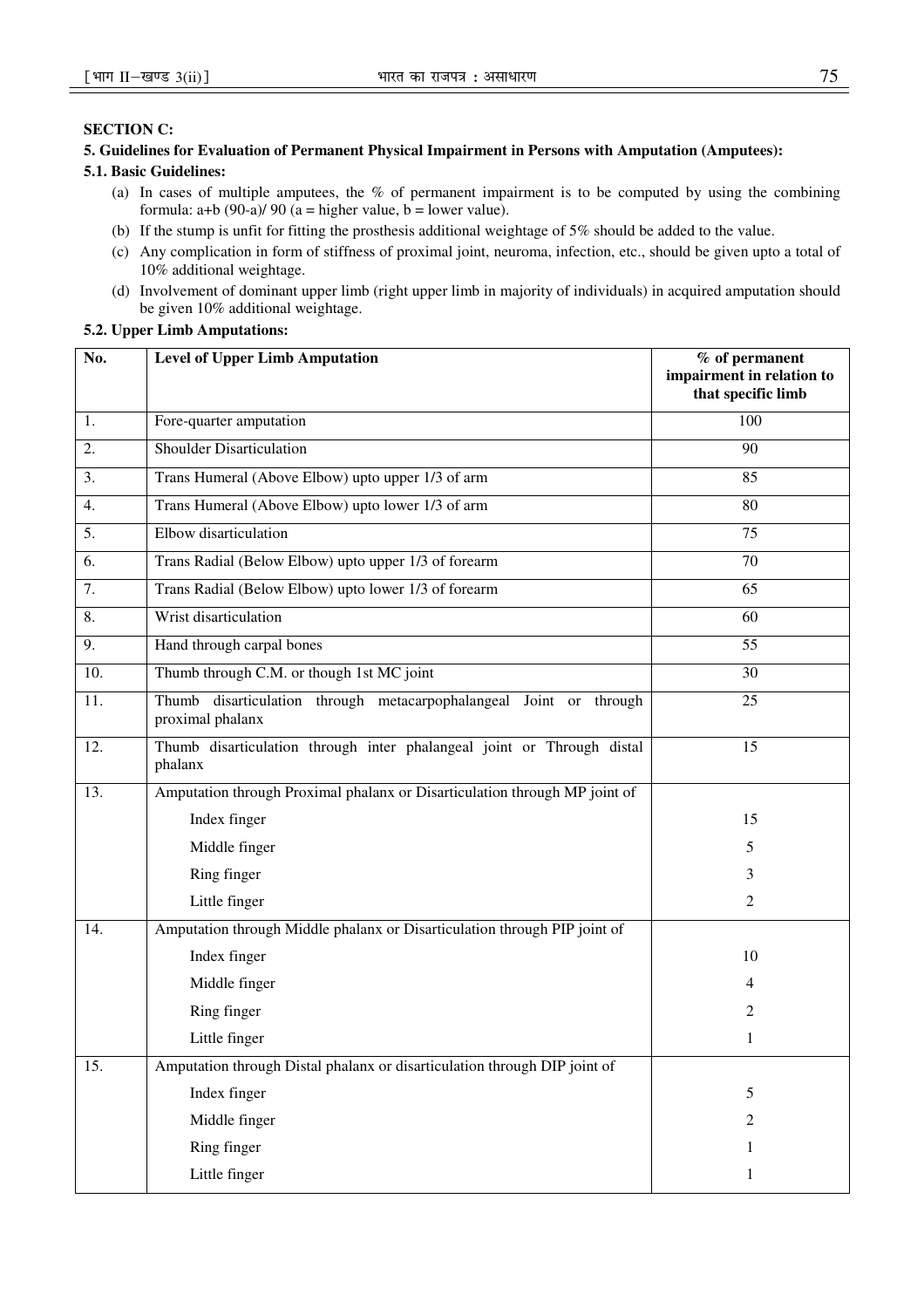| No.              | <b>Level of Lower Limb Amputation</b>                     | $%$ of permanent<br>impairment in relation to<br>that specific limb |
|------------------|-----------------------------------------------------------|---------------------------------------------------------------------|
| 1.               | Hind quarter                                              | 100                                                                 |
| 2.               | Hip disarticulation                                       | 90                                                                  |
| 3.               | Trans Femoral (Above knee) up to upper 1/3 of thigh       | 85                                                                  |
| $\overline{4}$ . | Trans Femoral (Above knee) upt o lower 1/3 of thigh       | 80                                                                  |
| 5.               | Through knee                                              | 75                                                                  |
| 6.               | Trans Tibial (Below Knee) up to upper 1/3 of leg          | 70                                                                  |
| 7.               | Trans Tibial (Below Knee) up to lower 1/3 of leg          | 60                                                                  |
| 8.               | Through ankle                                             | 55                                                                  |
| 9.               | Syme's                                                    | 50                                                                  |
| 10.              | Upto mid-foot (proximal to tarso-metatarsal joints level) | 40                                                                  |
| 11.              | Upto fore-foot (distal to tarso-metatarsal joints level)  | 30                                                                  |
| 12.              | All toes                                                  | 20                                                                  |
| 13.              | Loss of first toe                                         | 10                                                                  |
| 14.              | Loss of second toe                                        | $\overline{4}$                                                      |
| 15.              | Loss of third toe                                         | 3                                                                   |
| 16.              | Loss of fourth toe                                        | 2                                                                   |
| 17.              | Loss of fifth toe                                         |                                                                     |

# **5.3. Lower Limb Amputations:**

# **6. Guidelines for Evaluation of Permanent Physical Impairment of Congenital deficiencies of the extremities**

Congenital limb deficiency simply means the partial or total absence of a limb at birth. These may be sporadic or syndromic.

A variety of limb classification systems have been used over the years. The current and accepted form of classification that has been adopted internationally since 1998 is the ISPO (International Society for Prosthetics and Orthotics) classification system.

Common examples of congenital limb deficiencies include congenital femoral deficiency, proximal focal femoral deficiency and congenital tibial deficiency in lower limb and congenital radial longitudinal deficiency (radial club hand) and congenital ulnar longitudinal deficiency in upper limb.

## **TRANSVERSE DEFICIENCIES**

**6.1.** Functionally congenital transverse limb deficiencies are comparable to acquired amputations and can be called synonymously as congenital amputation. However, in some cases revision of amputation is required to fit in a prosthesis.

**6.2.** The transverse limb deficiencies therefore should be assessed on basis of the guidelines applicable to the evaluation of PPI in cases of amputees as given in the preceding chapter.

## **For example: PPI**

| Transverse deficiency Rt. Arm complete (shoulder disarticulation) | $90\%$ |
|-------------------------------------------------------------------|--------|
| Transverse deficiency at thigh complete (hip disarticulation)     | $90\%$ |
| Transverse deficiency Proximal Upper arm (Above elbow)            | 85%    |
| Transverse deficiency at lower thigh (Above knee, Lower 1/3)      | 80%    |
| Transverse deficiency forearm complete (elbow disarticulation)    | 75%    |
| Transverse deficiency lower forearm (Below Elbow)                 | 65%    |
| Transverse deficiency carpal complete (wrist disarticulation)     | 60%    |
| Transverse deficiency Metacarpal complete (Disarticulation        |        |
| through carpal bones)                                             | 55%    |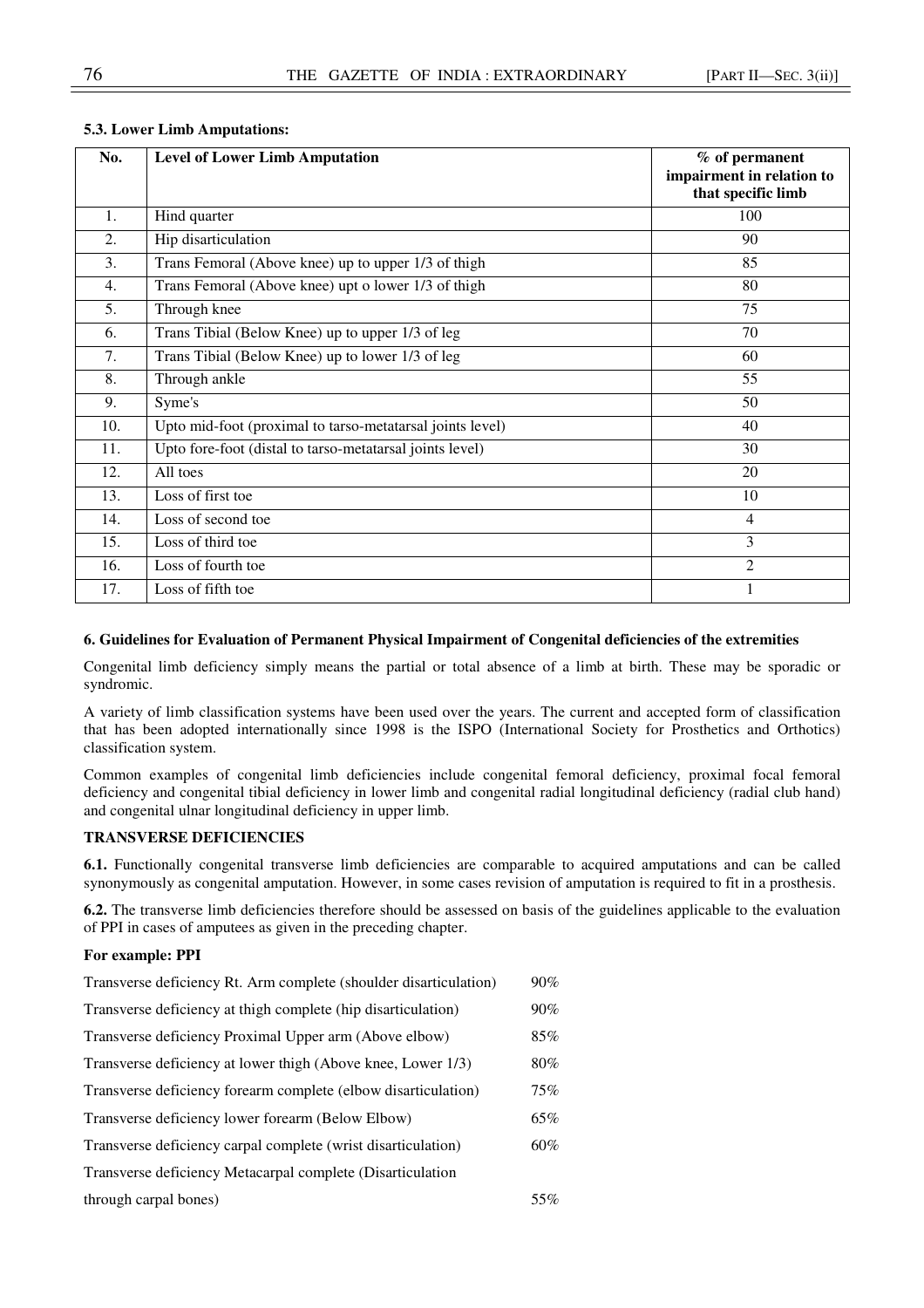# **LONGITUDINAL DEFICIENCIES**

## **Basic Guidelines**

**6.3.** In cases of longitudinal deficiencies of limbs, due consideration shall be given to functional impairment.

**6.4.** In upper limb, loss of ROM, loss muscular strength and hand functions like prehension, etc shall be tested while assessing the case for PPI.

**6.5.** In lower limb clinical method of stability component and shortening of lower limb shall be given due weightage.

**6.6.** Apart from functional assessment, the lost joint/part of body should also be valued as per distribution given in the Guidelines for Evaluation of PPI in upper extremity and lower extremity amputation. The values so obtained shall be added with the help of combining formula.

**6.7.** In cases of loss of single bone in forearm the evaluation shall be based on the principles of evaluation of Arm component which include Evaluation of ROM, Muscle strength-and coordinated activities. The values so obtained shall be added together with the help of combining formula.

**6.8.** In cases of loss of single bone in leg the evaluation should be based on the principles of evaluation of mobility component and stability components of the lower extremity. The values obtained should be added together with the help of combining formula.

## **SECTION D:**

## **Guidelines for Evaluation of permanent physical impairment in persons with Club Foot and other conditions**

#### **7. Club Foot:**

Clubfoot is a common deformity of the foot. It is most often noticed at birth. However, similar looking deformity can be seen in other conditions as well. Deformity may be mild, moderate, or severe.

Severity of Clubfoot Deformity is commonly assessed in clinical settings in India using a Scoring method developed by Shafique Pirani.

It is based on six clinical signs (three signs of hind foot and three signs of mid-foot). Each sign is scored 0 (normal), 0.5 (mildly abnormal) or 1 (severely abnormal). The amount of deformity is "scored" and recorded as "Hindfoot Score", "Midfoot Score" and as a summed "Total Score".

The Hindfoot Score (HS) is the sum of the scores for Posterior Crease (PC), Rigid Equinus (RE), and Empty Heel (EH). HS value is a measurement of contracture posteriorly from 0 (no deformity) to 3 (severe deformity).

The Midfoot Score (MS) is the sum of the scores for Medial Crease (MC), CLB, and Lateral Head of Talus (LHT). MS value is measurement of contracture medially from 0 (no deformity) to 3 (severe deformity).

The Total Score (TS) is a sum of the HS and MS.

TS value is measurement of overall deformity from 0 (no deformity) to 6 (severe deformity).

The following scoring system using Pirani severity score for calculating disability in clubfoot:

| <b>Total Score</b>       | % of Impairment  |
|--------------------------|------------------|
| $\boldsymbol{0}$         | $\boldsymbol{0}$ |
| 0.5                      | 3                |
| $\mathbf{1}$             | 7                |
| 1.5                      | 10               |
| $\mathfrak{2}$           | 14               |
| 2.5                      | 17               |
| $\mathfrak{Z}$           | 20               |
| 3.5                      | 24               |
| $\overline{\mathcal{A}}$ | $27\,$           |
| 4.5                      | 31               |
| 5                        | 35               |
| 5.5                      | 37               |
| 6                        | 40               |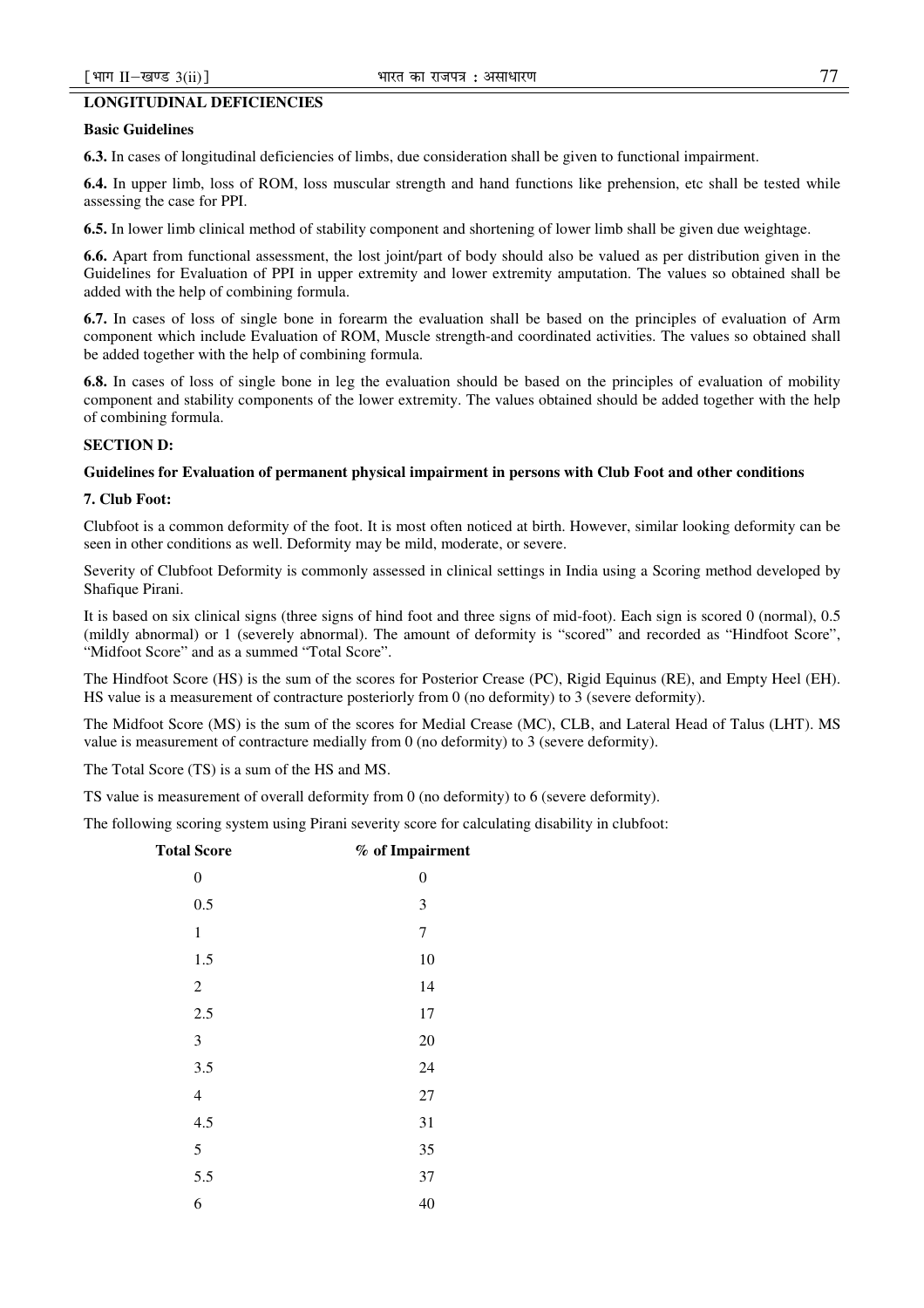# **Note:-**

- (i) Disability is to be certified as whole number and not as a fraction.
- (ii) Disability is to be certified in relation to that lower extremity.
- (iii) In cases with bilateral involvement, % PPI is calculated for each side and then combining formula is used.
- (iv) Total disability % will not exceed 100%.

#### **8.1. Lymphoedema:**

Chronic lymphedema is an important condition regardless if it is classified as primary or secondary and cannot simply be described as an accumulation of protein-rich fluid. It is a chronic degenerative and inflammatory process affecting the soft tissues, skin, lymph vessels and nodes and may result in severe and often disabling swelling. Lymphedema may present in the extremities, trunk, abdomen, head and neck and external genitalia and can develop anytime during the course of a lifetime in primary cases; secondary cases may occur immediately following the surgical procedure or trauma, within a few months, a couple of years, or twenty years or more after treatment.

**8.2.** Its severity is assessed and graded as follows:-

- Grade 1: 5% to 10% interlimb discrepancy in volume or circumference at point of greatest visible difference; swelling or obscuration of anatomic architecture on close inspection; pitting edema.
- Grade 2: More than 10% to 30% interlimb discrepancy in volume or circumference at point of greatest visible difference; readily apparent obscuration of anatomic architecture; obliteration of skin folds; readily apparent deviation from normal anatomic contour.
- Grade 3: More than 30% interlimb discrepancy in volume; lymphorrhea; gross deviation from normal anatomic contour; interfering with activities of daily living.
- Grade 4: Progression to malignancy (e.g., lymphangiosarcoma); amputation indicated; disabling lymphedema.

| Lymphoedema Grade | <b>Permanent Physical Impairment</b> |
|-------------------|--------------------------------------|
|                   | Less than $10\%$                     |
|                   | $10 - 39\%$                          |
| 3                 | $40 - 50\%$                          |
|                   | more than $50\%$                     |
|                   |                                      |

# **Note:-**

- (i) Disability is to be certified as whole number and not as a fraction.
- (ii) Disability is to be certified in relation to that extremity.
- (iii) In cases with bilateral/ more than one limb involvement, % PPI is calculated for each limb and then combining formula is used.
- (iv) Total disability % will not exceed 100%.

## **9. Charcot's Joint**

Charcot joint or neuropathic joint, or Charcot arthropathy is a progressive condition of the musculoskeletal system that is characterized by joint dislocations, pathologic fractures, and debilitating deformities. The hallmark deformity associated with this condition is midfoot collapse, described as a "rocker-bottom" foot.

Charcot arthropathy results in progressive destruction of bone and soft tissues at weight bearing joints; in its most severe form, it may cause significant disruption of the bony architecture. Charcot arthropathy can occur at any joint; however, it occurs most commonly in the lower extremity, at the foot and ankle. The Charcot foot has been documented to occur as a consequence of various peripheral neuropathies; however, diabetic neuropathy has become the most common etiology.

Numerous classification systems exist for the categorization of the Charcot foot according to the severity/location and complexity of the condition. Most of the classification systems of Charcot foot include radiographic and anatomical findings; however, Lee C Roger's classification is based on the stage/complexity and location of the Charcot foot deformity, which offers a more prognostic view of the condition. In addition, this classification system depicts the risk factors for amputation with increasing severity and location of Charcot foot deformity.

Given below is the % of impairment in Charcot's arthropathy based on Roger's classification: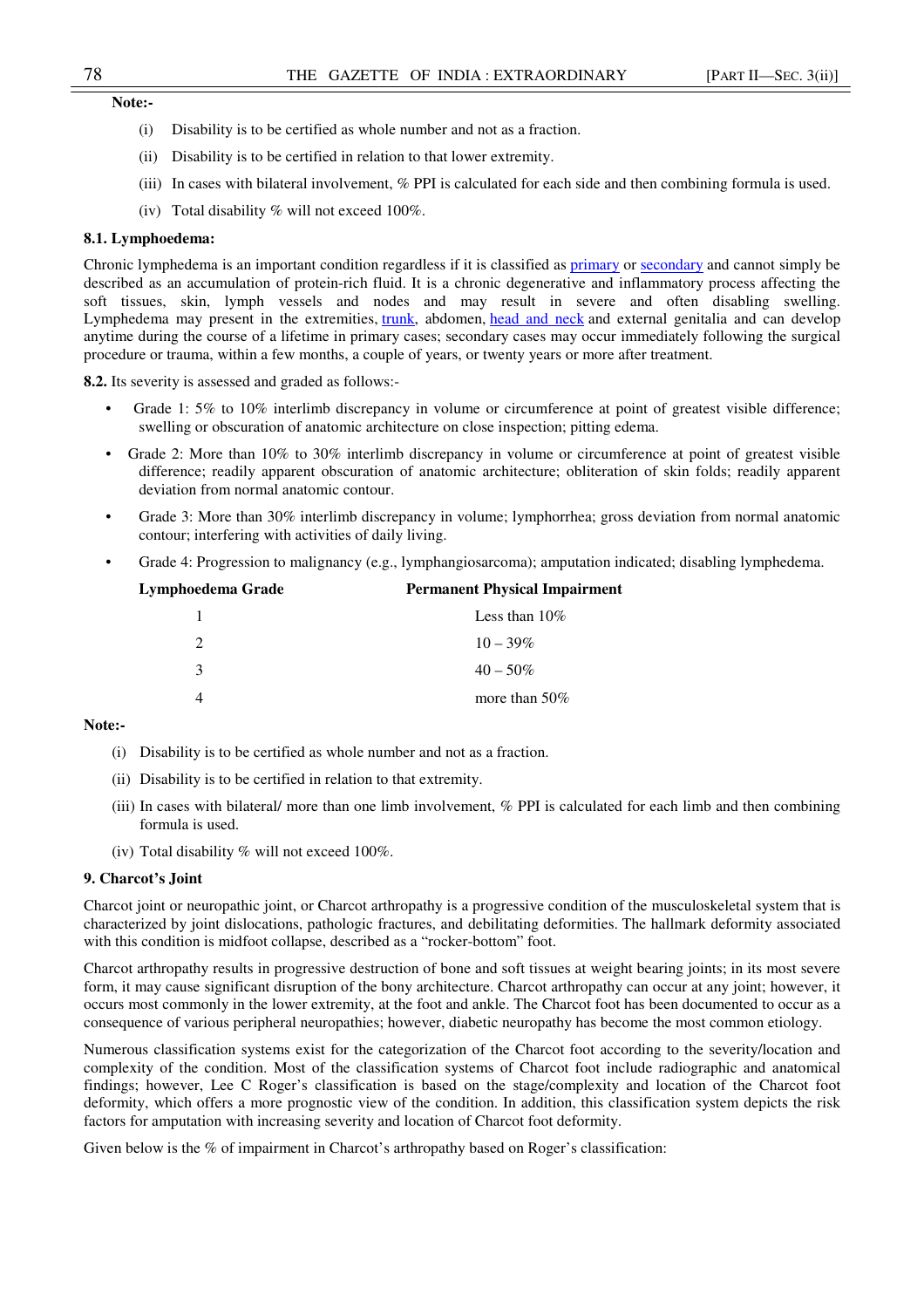## ¹Hkkx IIµ[k.M 3(ii)º Hkkjr dk jkti=k % vlk/kj.k 79

| <b>Location and Stage</b>                          | Forefoot | <b>Midfoot</b> | Rearfoot/Ankle |
|----------------------------------------------------|----------|----------------|----------------|
| <b>Acute Charcot without</b><br>deformity          | 15%      | 20%            | 25%            |
| <b>Charcot with deformity</b>                      | 20%      | 25%            | 30%            |
| <b>Charcot</b> with deformity<br>and ulceration    | 30%      | 35%            | 40%            |
| <b>Charcot</b> with deformity<br>and osteomyelitis | 40%      | 45%            | 50%            |

## **Note:-**

- (i) Disability is to be certified as whole number and not as a fraction.
- (ii) Disability is to be certified in relation to that extremity.
- (iii) In cases with bilateral limb involvement, % PPI is calculated for each limb and then combining formula is used.
- (iv) Total disability % will not exceed 100%.

# **SECTION E:**

# **10. Guidelines for Evaluation of Locomotor Disability due to chronic Neurological conditions.**

# **Basic Guidelines:**

**10.1.** Assessment in neurological conditions is not the assessment of disease but the assessment of its effects, i.e. clinical manifestations.

**10.2.** These guidelines shall only be used for central and upper motor neurone lesions.

**10.3.** For assessment of lower motor neurone lesions, muscular disorders and other locomotor conditions, methods of evaluation as mentioned above will be used.

**10.4.** Normally any neurological assessment for the purpose of certification has to be done six months after the onset of disease; however, exact time period is to be decided by the Medical Doctor who is evaluating the case and has to recommend the review of certificate as given in the standard format of certificate.

**10.5.** Total percentage of physical impairment in any neurological condition shall not exceed 100%.

**10.6.** In mixed cases the highest score will be taken into consideration. The lower score will be added to it by the help of combining formula:

# $a + b (90-a) / 90$

**10.7.** Additional rating of 10% will be given for involvement of dominant upper extremity.

**10.8.** Additional weightage up to 10% can be given for loss of sensation in each extremity but the total physical impairment should not exceed 100%.

# **Motor System Disability**

# **11. Stroke**

**11.1.** The **modified Rankin Scale (mRS**) is a commonly used scale for measuring the degree of disability or dependence in the daily activities of people who have suffered a stroke or other causes of neurological disability.

The scale runs from 0-6, running from perfect health without symptoms to death.

- $\bullet$  0 No symptoms.
- 1 No significant disability. Able to carry out all usual activities, despite some symptoms.
- 2 Slight disability. Able to look after own affairs without assistance, but unable to carry out all previous activities.
- 3 Moderate disability. Requires some help, but able to walk unassisted.
- 4 Moderately severe disability. Unable to attend to own bodily needs without assistance, and unable to walk unassisted.
- 5 Severe disability. Requires constant nursing care and attention, bedridden, incontinent.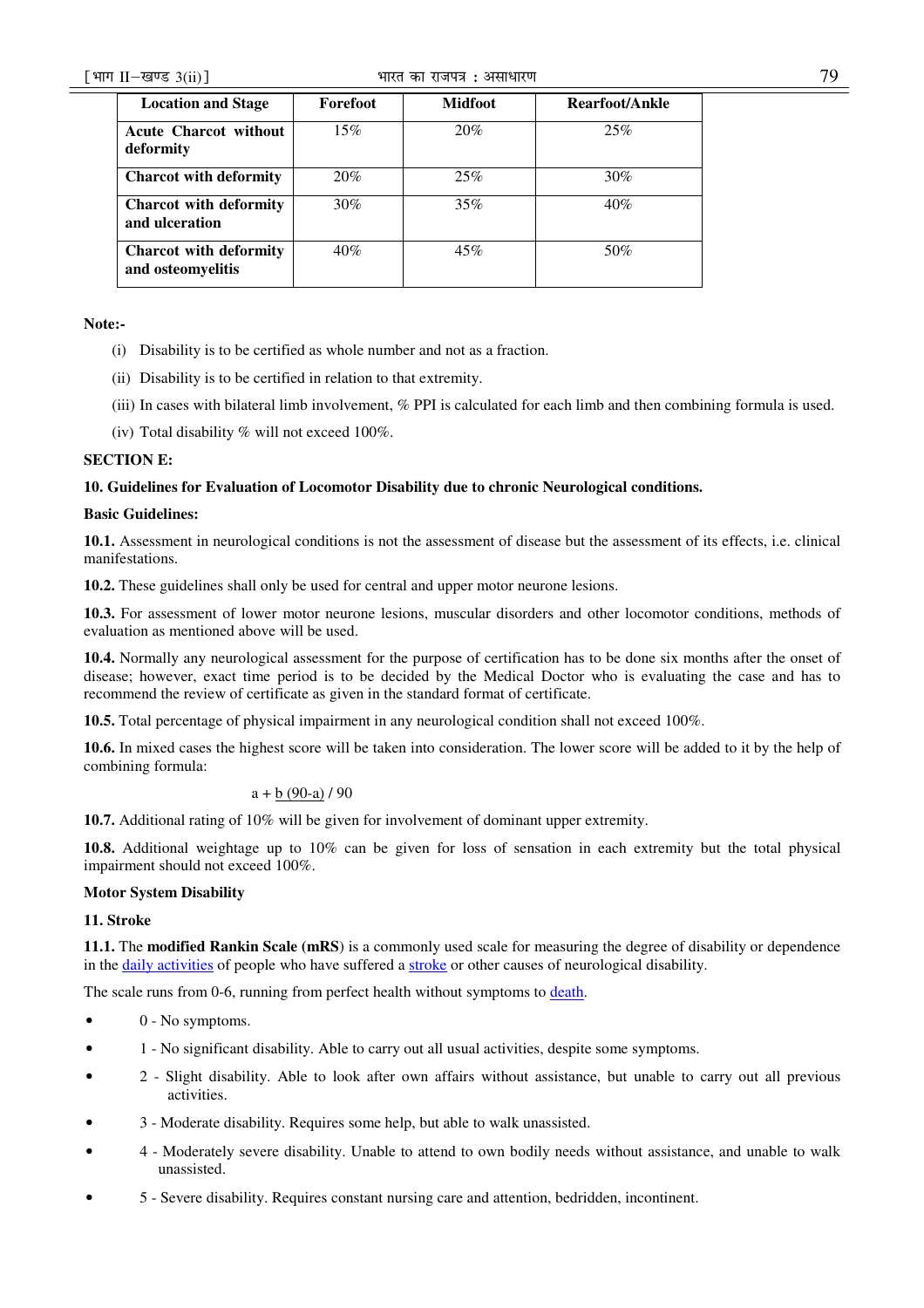• 6 - Dead.

| mRS Score      | $\%$ PPI         |
|----------------|------------------|
|                | Nil              |
|                | Less than $40\%$ |
| $\mathfrak{D}$ | 40%-50%          |
| 3              | $51\% - 60\%$    |
|                | $61\% - 80\%$    |
| 5              | more than $80\%$ |

# **12. Other Neurological Disability**

| 12.1. Extent of Sensory Deficit | <b>Physical Impairment</b>                    |  |
|---------------------------------|-----------------------------------------------|--|
| Anaesthesia                     | Up to $10\%$ for each limb                    |  |
| Hypoaesthesia                   | Depending upon $%$ of loss of sensation       |  |
| Paraestheis                     | Up to $30\%$ depending upon loss of sensation |  |
| Hands/feet sensory loss         | Depending upon $%$ of loss sensation          |  |

# **12.2. Bladder disability due to neurogenic Involvement**

| <b>Bladder Involvement</b>                     | <b>Physical Impairment</b> |
|------------------------------------------------|----------------------------|
| Mild (Hesitancy/Frequency)                     | 25%                        |
| Moderate (precipitancy)                        | 50%                        |
| Severe (occasional but recurrent Incontinence) | 75%                        |
| Very Severe (Retention/Total Incontinence)     | $100\%$                    |

# **12.3. Ataxia (Sensory or Cerebellar)**

| <b>Severity of Ataxia</b>      | % of Permanent Physical Impairment |
|--------------------------------|------------------------------------|
| Mild (Detected on examination) | Less than $40\%$                   |
| Moderate                       | 40 to 60\%                         |
| Severe                         | More than $60\%$                   |

# **SECTION F:**

## **13. Spinal Cord Injuries**

**13.1.** The resulting impairment and disability after Spinal Cord Injury (SCI) is typically significant and devastating. The determination of impairment and disability after SCI is usually straightforward and may be accomplished by general categorization of an individual's neurologic and functional level. Although secondary medical difficulties, such as pressure ulcers, spasticity, deep venous thrombosis, heterotopic ossification, myopathic pain syndromes, restrictive pulmonary compromise etc., which may impact both impairment and disability, can arise at any time after SCI, neurologic and functional abilities are typically stabilized by twelve months.

**13.2.** Documenting impairments in a person with an SCI is best determined by performing a standardized neurological examination as endorsed by the International Standards for Neurological Classification of Spinal Cord Injury (ISNCSCI) Patients. Persons with Spinal Cord Injury are graded on the ASIA (American Spinal Injury Association) Impairment Scale.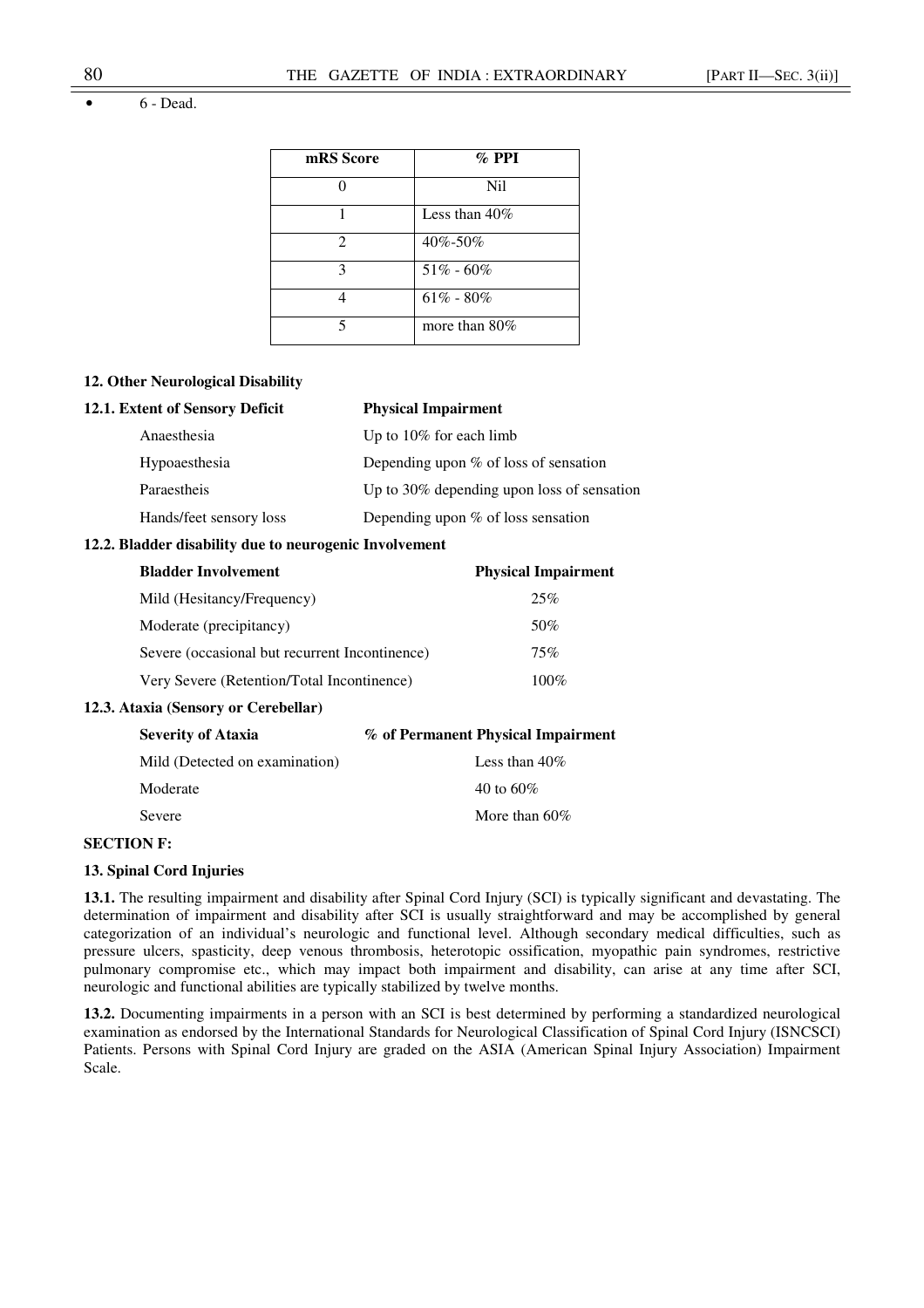| $A = Complete$   | No motor or sensory function is preserved in the S4-S5 segments.                                                                                                                                                                                                                        |
|------------------|-----------------------------------------------------------------------------------------------------------------------------------------------------------------------------------------------------------------------------------------------------------------------------------------|
| $B = Incomplete$ | Sensory but not motor function is preserved below the neurological level and includes intact<br>S4-S5 segments (light touch or pinprick at S4-S5 or deep anal sensation) and no motor<br>function is preserved more than three levels below the motor level on either side of the body. |
| $C = Incomplete$ | Motor function is preserved below neurological level, and more than half of the key muscles<br>below the neurological level have a muscle grade $\lt3$ (grades 0-2).                                                                                                                    |
| $D = Incomplete$ | Motor function is preserved below neurological level, and at least half (half or more) of the<br>key muscles below the neurological level have a muscle grade $>3$ .                                                                                                                    |
| $E = Normal$     | If sensation and motor function as tested with the ISNCSCI are graded as normal in all<br>segments, and the patient had prior deficits, then the AIS grade is E. Someone without a SCI<br>does not receive an AIS grade.                                                                |

## The ASIA Impairment Scale:

**13.3.** The individuals with SCI shall be categorized into one of the four main diagnostic categories for the purpose of disability evaluation and certification:

| No. | Diagnostic Category                                                                                                     | of permanent impairment in<br>%<br>relation to whole body |
|-----|-------------------------------------------------------------------------------------------------------------------------|-----------------------------------------------------------|
|     | Tetraplegia (or more specifically, bilateral severe loss of upper<br>extremity function plus the presence of paraplegia | Up to $90\%$                                              |
|     | Paraplegia                                                                                                              | Up to $75\%$                                              |
| 3.  | Cauda equine syndrome without bladder or bowel dysfunction                                                              | Up to $40\%$                                              |
| -4. | Cauda equine-like syndrome with bowel or bladder impairment such as<br>lumbosacral plexopathies                         | Up to $60\%$                                              |

- (a) Tetraplegia replaced the term quadriplegia in 1992.
- (b) Terms such as tetraparesis, quadriparesis, paraparesis are to be avoided.
- (c) Additional weightage of upto 20% is given for presence of significant neuropathic pain, spinal deformity, spasticity, contracture, heterotopic ossification, pressure ulcer etc. depending on severity, and added to the permanent physical impairment % computed as above.
- (d) Total disability % will not exceed 100%.
- (e) Disability is to be certified as whole number.

# **SECTION G:**

## **14. Acid Attack Victims**

**14.1.** Definition "**acid attack victims**" means a person disfigured due to violent assaults by throwing of acid or similar corrosive substance.

**14.2.** Acid attacks cause chemical burns. Acids cause coagulation necrosis with precipitation of proteins. They can cause lifelong bodily disfigurement. The medical effects of acid attacks are generally extensive. Acids used in acid attacks may be acetic acid, carbolic acid, chromic acid, formic acid, sulphuric acid, nitric acid, hydrochloric acid, hydrofluoric acid, oxalic acid, phosphoric acid etc. The severity of the damage depends on the concentration of the acid and the time before the acid is thoroughly washed off with water or neutralized with a neutralizing agent. The acid can rapidly eat away skin, the layer of fat beneath the skin, and in some cases even the underlying bone.

**14.3.** Impairments resulting from acid burns are not restricted to the skin. Often, more than one system is involved, such as skin, musculoskeletal, respiratory, vision etc. Scarring represents a special type of disfigurement. Scars affect sweat glands, hair growth, and nail growth, and cause pigment changes or contractures and may affect loss of performance and cause impairment. The lymphatic system can be affected in the lower or upper extremity, causing chronic swelling of the leg and feet, or the arm and hand respectively.

**14.4.** Since majority of acid attacks are aimed at the face, eyelids and lips may be completely destroyed, the nose and ears severely damaged. Acid can quickly destroy the eyes, blinding the victim. The eyelids may no longer close, the mouth may no longer open, and the chin may become welded to the chest.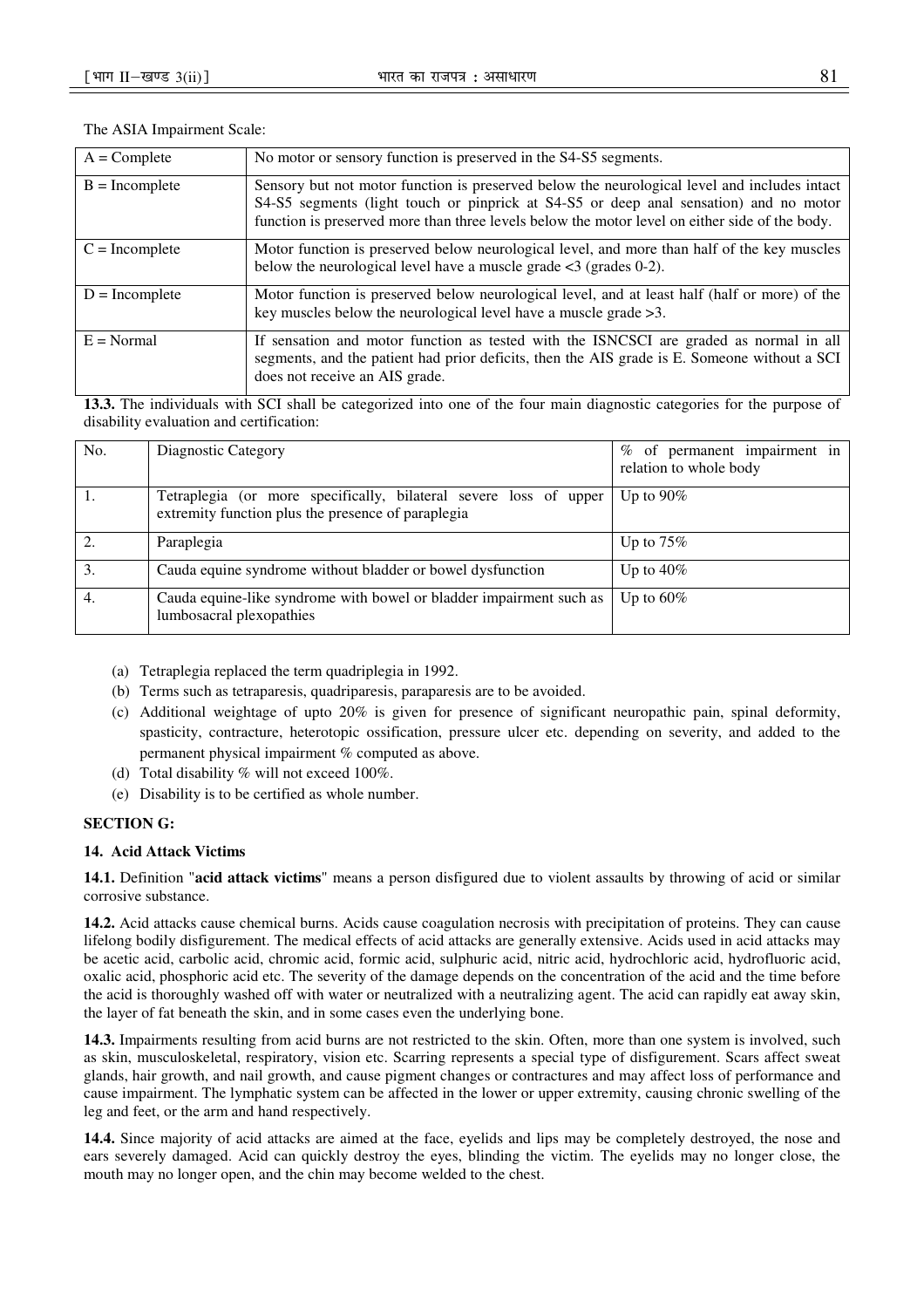**14.5.** Given below are the frequently noted physical consequences of acid attacks:

**Skull:** May be partly destroyed or deformed. Hair is often lost.

**Forehead:** Skin may shrink, as though stretched tightly, and be scarred.

**Ears:** Shriveled up and deformed. Deafness may occur immediately or later.

Cartilage in the ear is usually partly or totally destroyed, exposing the victim to future infection and hearing loss.

**Eyes:** Direct acid contact or acid vapors can damage eyes, causing blindness. Even if the eyes survive the acid attack, they remain vulnerable to other threats which can cause blindness during the victim's recovery. Eyelids may have been burned off, or may be deformed by scarring, leaving the eyes to dry up and go blind. This is very difficult to prevent.

**Nose:** Shrunken and deformed. Nostrils may close completely because the cartilage is destroyed.

**Cheeks:** Scarred and deformed.

**Mouth:** Shrunken and narrowed, and may lose its shape. Lips may be partly or totally destroyed. Lips may be permanently flared, exposing the teeth. Movement of the lips, mouth and face may be impaired. Eating can be difficult.

**Chin:** Scarred and deformed. The scars may run downward, welding the chin to the neck or chest.

**Neck:** Often badly damaged. It may have a thick cord of scarred flesh running down from the chin to the upper chest, or a wide, heavily-scarred area on one side of the neck. Victim may be unable to extend the neck, or the head may constantly lean to one side.

**Chest:** Often badly scarred. The chest may have narrow lines of scars or wide patches of scars from acid splashes or drips. In girls and young women, the development of their breasts may be stopped, or their breasts may be destroyed completely.

**Shoulder:** May be badly scarred, especially around the underarm, which may limit the victim's arm movement. In some cases, one or both of the victim's upper arms may be stuck like glue to the sides of their body.

**14.6.** Disability in acid attack victims is to be estimated by taking into consideration extent of damage in terms of area and depth, as is in cases of thermal injuries (burns). Good colour photography with multiple views of the area of involvement enhances the description. Every acid burn, regardless of the depth of injury, heals with some element of contracture. Contractures frequently require a series of staged surgical procedures before optimal function and cosmesis are achieved. Scar tissue is less tolerant of the everyday stress imposed on it than normal skin. An extremity can be considered impaired even if it has a full range of motion because of a poor quality of skin after the chemical burn- skin that is thin and fragile, likely to ulcerate easily even with minor injuries. Even people who have received skin grafts can have intolerance to sunshine, heat, cold or sensation.

**14.7.** Restriction of normal movement by contracture is not limited to the extremities. Scars around the trunk also can become tight and stiff. When a scar occurs over the trunk or anterior chest, severe and chronic postural changes can result which may cause secondary spinal deformity or altered respiratory function. A badly scarred perineum or buttocks may make sitting in one position for prolonged period painful and difficult.

| Part of body affected              | <b>Deficit</b>                         | $%$ of permanent |  |
|------------------------------------|----------------------------------------|------------------|--|
|                                    |                                        | impairment       |  |
| Scalp and vault including forehead | Disfigurement alone                    | 5                |  |
|                                    | Deformity or full thickness loss       | 10               |  |
| Eye brows (Right $& Left$ )        | Loss of part of one or both            | $3\%$ each       |  |
|                                    | Total loss of one or both              | 5% each          |  |
| Eye lids- Upper                    | Skin disfigurement alone               | $3\%$ each       |  |
|                                    | Deformity or full thickness loss       | $5\%$ each       |  |
|                                    | Skin disfigurement alone               | $2\%$ each       |  |
| Lower                              | Deformity or full thickness loss       | $3\%$ each       |  |
| Ear (Pinna)                        | Skin disfigurement alone               | $2\%$ each       |  |
|                                    | Deformity due to full thickness        | $3\%$ each       |  |
|                                    | involvement of skin and cartilage      |                  |  |
|                                    | without obliteration of meatus         |                  |  |
|                                    | Deformity due to full thickness        | 5% each          |  |
|                                    | involvement of skin and cartilage with |                  |  |
|                                    | obliteration of meatus                 |                  |  |
| <b>Nose</b>                        | Skin cover disfigurement alone         | $3\%$            |  |
|                                    | Deformity due to full thickness        | 5%               |  |
|                                    | involvement with both nares (nostrils) |                  |  |

**14.8.** The guideline for assessment shall be as follows: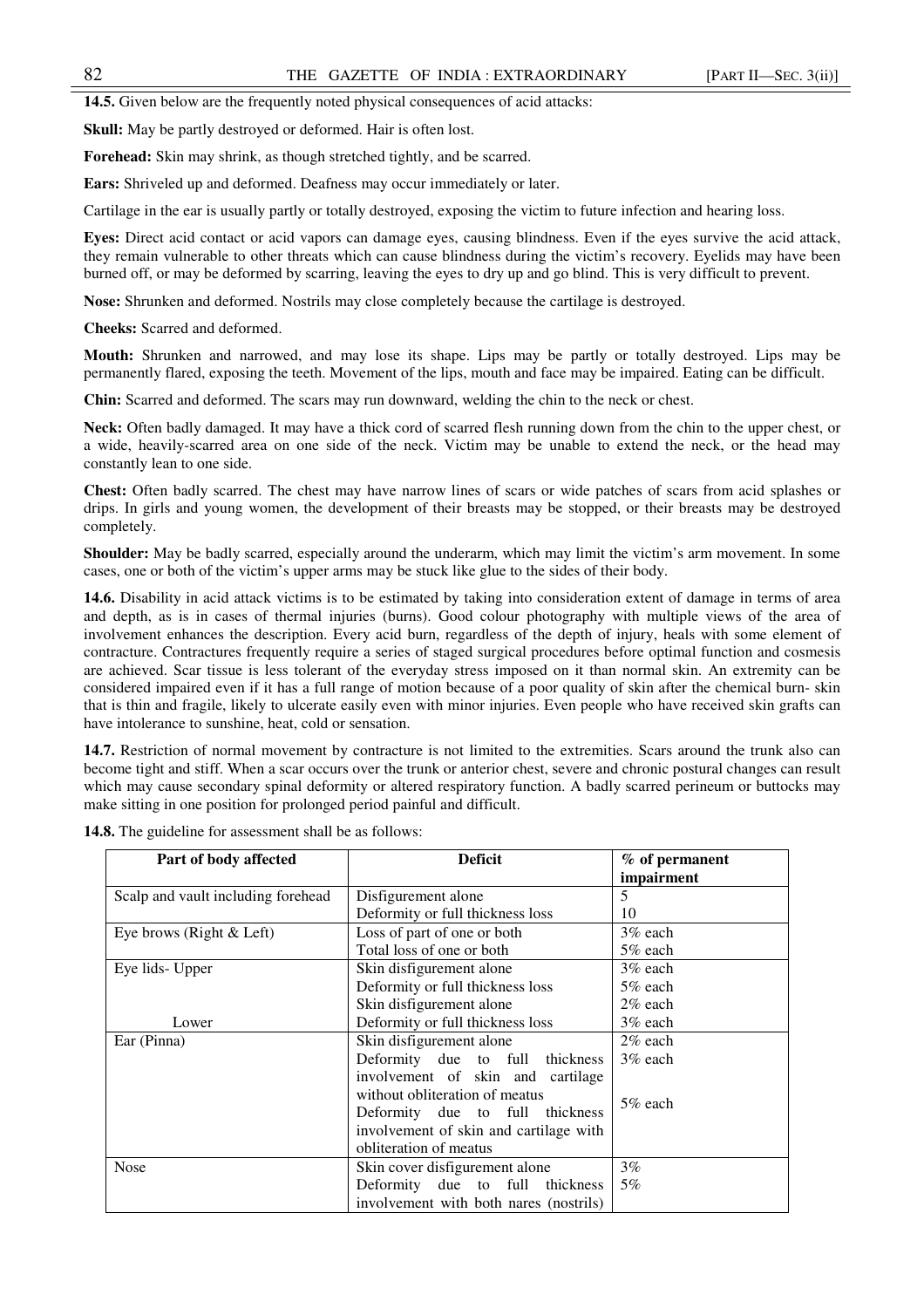| ٠                          |  |
|----------------------------|--|
| ۹<br>I<br>×<br>×<br>۹<br>v |  |

|                                         | patent                                                |                       |
|-----------------------------------------|-------------------------------------------------------|-----------------------|
|                                         | Full thickness deformity with one nares               |                       |
|                                         | obliterated                                           | 10%                   |
|                                         | Full thickness deformity with both                    |                       |
|                                         | nares obliterated                                     | 20%                   |
| Lips                                    | Skin cover disfigurement one lip alone                | 3%                    |
|                                         | Deformity or full thickness loss of one               | 5%                    |
|                                         | lip alone                                             |                       |
|                                         | Deformity due to involvement of both                  | 10%                   |
|                                         | lips leading to contracture                           |                       |
| Cheek and lateral area of face          | Skin disfigurement                                    | 5% each side          |
|                                         | Deformity or full thickness loss                      | 10% each side         |
| Neck                                    | Skin cover disfigurement                              | 5%                    |
|                                         | Deformity due to involvement of skin,                 | 10%                   |
|                                         | muscle or deeper tissue                               |                       |
| <b>Breast (Female)</b>                  | Only skin cover disfigurement                         | $\overline{5\%}$ each |
|                                         | Deformity resulting in loss of function               |                       |
|                                         | due to involvement of                                 |                       |
|                                         | skin, areola & nipple<br>i)                           | 10% each              |
|                                         | $\mathbf{ii}$ )<br>Skin,<br>areola,<br>nipple<br>&    | 15% each              |
|                                         | parenchyma                                            |                       |
| Front<br>of<br>trunk<br>$\&$<br>abdomen | Only skin cover disfigurement                         | 5%                    |
| excluding breast                        | Deformity or full thickness loss                      | 10%                   |
| <b>Total back</b>                       | Only skin cover disfigurement                         | 5%                    |
|                                         | Deformity or full thickness loss                      | 10%                   |
| Groins                                  | Only skin cover disfigurement                         | 2% each               |
|                                         | Deformity or full thickness loss                      | 5% each               |
| <b>Buttocks</b>                         | Only skin cover disfigurement                         | 3% each               |
|                                         | Deformity or full thickness loss                      | 5% each               |
| Genitalia                               | Skin loss resulting in mild deformity                 | 7%                    |
|                                         | Severe contracture of<br>orifices or                  | 20%                   |
|                                         | sloughing<br>of<br>urethra<br><sub>or</sub><br>severe |                       |
|                                         | deformity of penis                                    |                       |
| Thigh                                   | Only skin cover disfigurement                         | $3%$ each             |
|                                         | Deformity or full thickness loss                      | $5\%$ each            |
| Lower leg                               | Only skin cover disfigurement                         | 3% each               |
|                                         | Deformity or full thickness loss                      | 5% each               |
| Foot                                    | Only skin cover disfigurement                         | 3% each               |
|                                         | Deformity or full thickness loss                      | 5% each               |
| Upper arm                               | Only skin cover disfigurement                         | 3% each               |
|                                         | Deformity or full thickness loss                      | $5\%$ each            |
| Forearm                                 | Only skin cover disfigurement                         | 3% each               |
|                                         | Deformity or full thickness loss                      | 5% each               |
| Hand                                    | Only skin cover disfigurement                         | 5% each               |
|                                         | Deformity or full thickness loss                      | 10% each              |
|                                         |                                                       |                       |

**Mouth**: Sometimes, the lips may be partly or totally destroyed, exposing the teeth. Eating and speaking can become difficult. Up to 20%

| <b>Esophagus:</b> Inhalation of acid vapors creating upper digestive tract problems | Up to $20\%$ |
|-------------------------------------------------------------------------------------|--------------|
| <b>Respiratory involvement:</b> Acid vapors creating upper respiratory problems     | Up to $20\%$ |

In addition, significant respiratory function impairment is to be assessed based on the guidelines as given in respective section and weightage added depending on severity of involvement.

**Miscellaneous**: An additional weightage of up to 10% shall be given based on gender, age, occupation, and any other physical impairment not mentioned above.

**14.9.** The total % of permanent impairment/disability will not exceed 100%.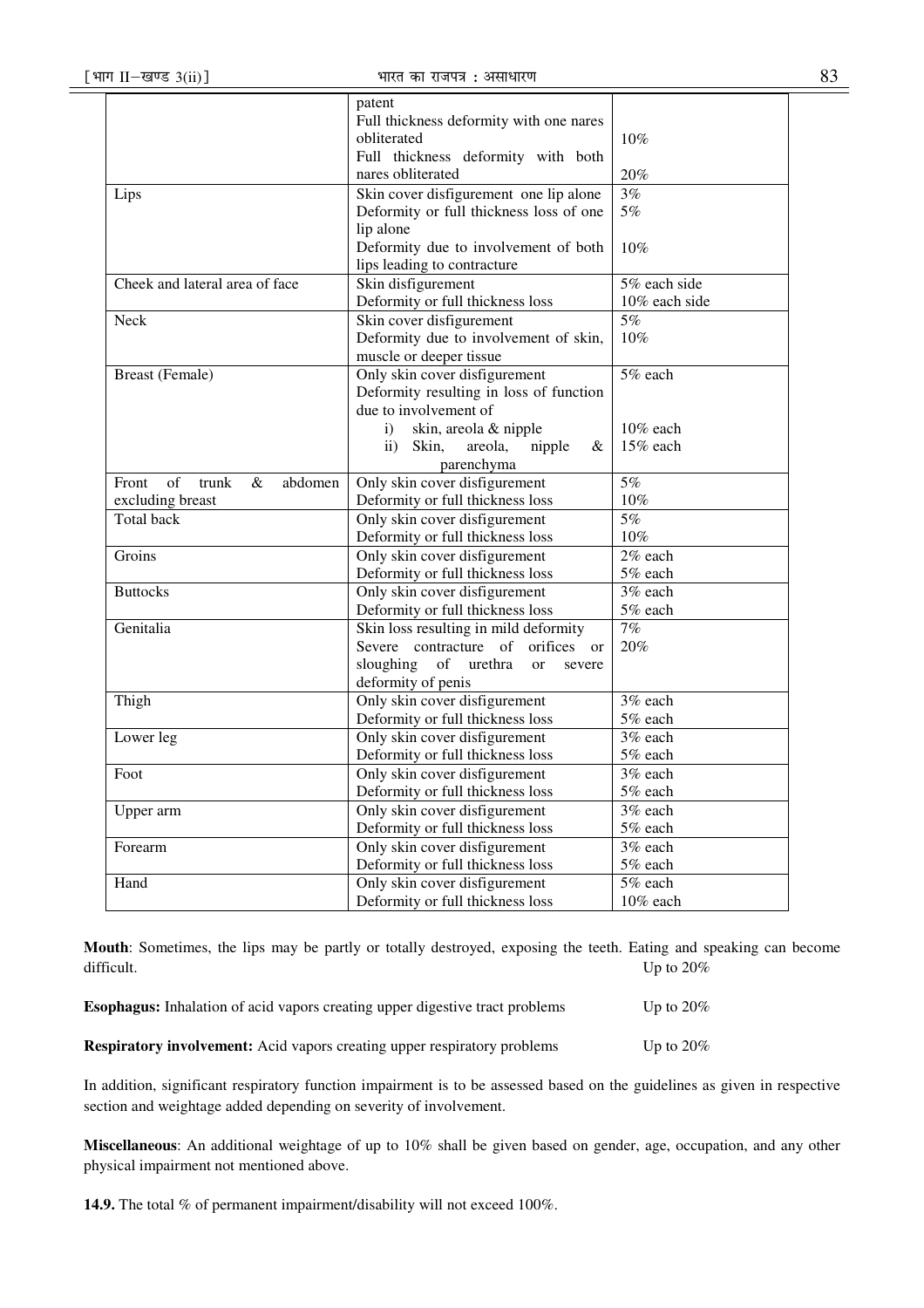# **SECTION H:**

# **15. Cerebral Palsy affected Persons with disabilities**

**15.1.** Definition- "**cerebral palsy**" means a group of non-progressive neurological condition affecting body movements and muscle coordination, caused by damage to one or more specific areas of the brain, usually occurring before, during or shortly after birth.

**15.2.** The Gross Motor Function Classification System (GMFCS) should be used for evaluating cerebral palsy affected individuals. It is based on self-initiated movement, with emphasis on sitting, transfers, and mobility. This is a five-level classification system, and the primary criterion is that the distinctions between levels must be meaningful in daily life. Distinctions are based on functional limitations, the need for hand-held mobility devices (such as walkers, crutches, or canes) or wheeled mobility, and to a much lesser extent, quality of movement. At present, expanded and revised version of GMFCS is available (GMFCS- E&R).

| <b>GMFCS</b> Level | Description of Mobility status                                                                                                                                                                                                                   | $%$ of permanent<br>impairment<br>in<br>relation to whole<br>body |
|--------------------|--------------------------------------------------------------------------------------------------------------------------------------------------------------------------------------------------------------------------------------------------|-------------------------------------------------------------------|
| Level I            | • Can walk indoors and outdoors and<br>climb stairs without using hands for<br>support<br>• Can perform usual activities such as<br>running<br>and<br>jumping<br>• Has decreased speed, balance and<br>coordination                              | Less than 40%                                                     |
| Level II           | · Can climb stairs with a railing<br>• Has difficulty with uneven surfaces,<br>inclines<br>in<br>crowds<br>$\alpha$<br>• Has only minimal ability to run or<br>jump                                                                              | 40 to 50%                                                         |
| Level III          | with<br>assistive mobility<br>Walks<br>devices indoors and outdoors on level<br>surfaces<br>• May be able to climb stairs using a<br>railing<br>• May propel a manual wheelchair and<br>need assistance for long distances or<br>uneven surfaces | 51 to 60%                                                         |
| Level IV<br>ᅙ      | • Walking ability severely limited<br>even with assistive devices<br>• Uses wheelchairs most of the time<br>may<br>propel<br>and<br>own<br>power<br>wheelchair<br>· Standing transfers, with or without<br>assistance                            | 61 to 79%                                                         |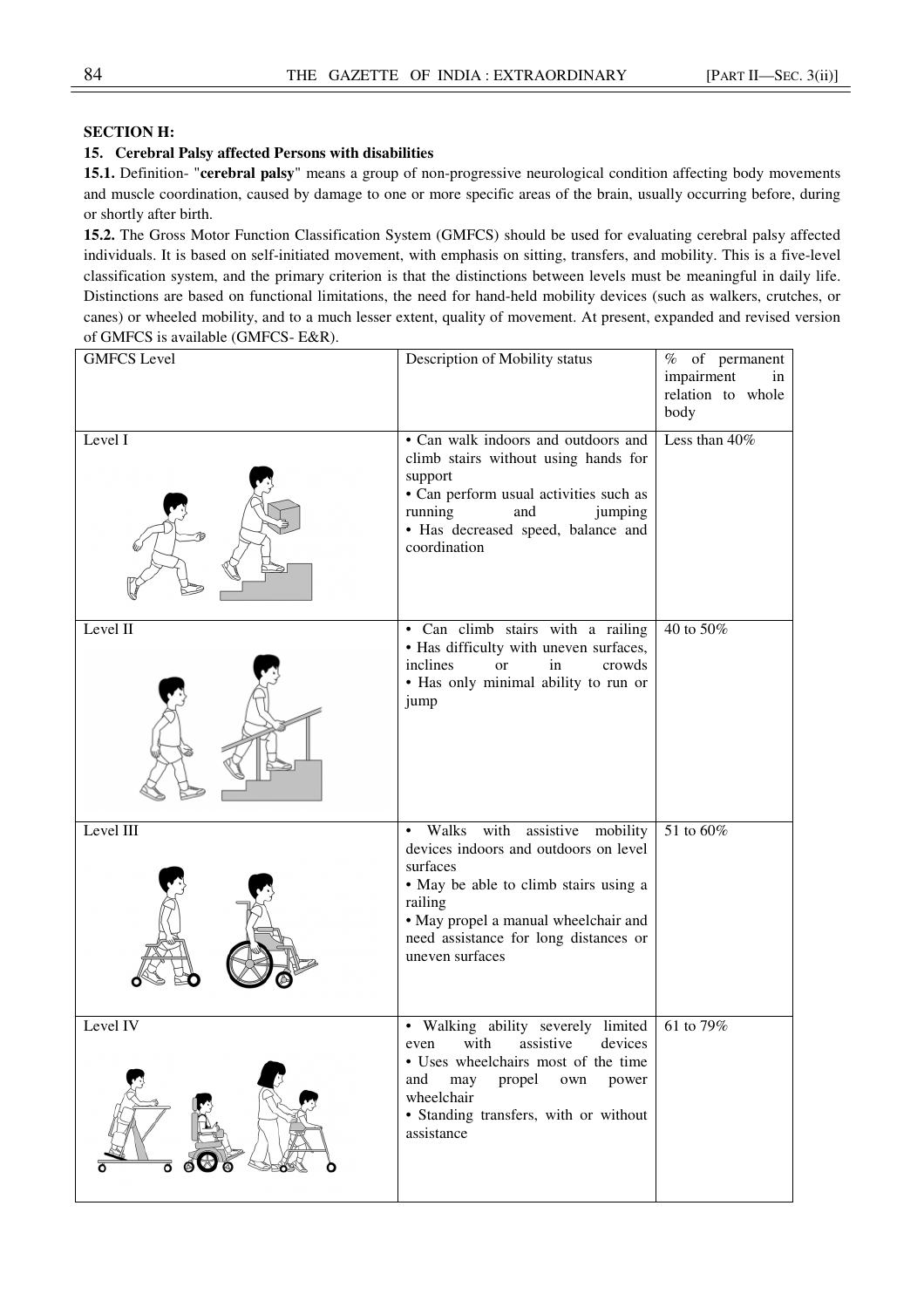| [भाग II-खण्ड 3(ii)] | भारत का राजपत्र : असाधारण                                                                                                                                                                                                                                                                                                                                                   | 85 |
|---------------------|-----------------------------------------------------------------------------------------------------------------------------------------------------------------------------------------------------------------------------------------------------------------------------------------------------------------------------------------------------------------------------|----|
| Level V             | • Has physical impairments that<br>$80\%$ or more<br>restrict voluntary control of movement<br>• Ability to maintain head and neck<br>position against gravity restricted<br>• Impaired in all areas of motor<br>function<br>• Cannot sit or stand independently,<br>even with adaptive equipment<br>• Cannot independently walk but may<br>be able to use powered mobility |    |

**Note:-** (i) In a person with cerebral palsy, other than problems of movement or posture, there may be other limitations such as visual impairment, hearing impairment, speech impairment, epilepsy, mental sub-normality (low IQ) etc. These are assessed separately as per the guidelines and the final disability % calculated using the combining formula: a+b (90 a)/ 90 (a = higher value, b = lower value).

(ii) Total permanent physical impairment/disability % will not exceed 100%.

(iii) Disability is to be certified in relation to the whole body.

# **Manual Ability Classification System (MACS)**

**15.3.** The Manual Ability Classification System (MACS) describes how children with cerebral palsy (CP) use their hands to handle objects in daily activities. MACS describes five levels. The levels are based on the children's self-initiated ability to handle objects and their need for assistance or adaptation to perform manual activities in everyday life.

**15.4.** MACS can be used for children aged 4–18 years. MACS spans the entire spectrum of functional limitations found among children with cerebral palsy and covers all sub-diagnoses.

**15.5.** Level I includes children with minor limitations, while children with severe functional limitations will usually be found at levels IV and V. MACS levels are stable over time.

**15.6.** The certifying medical authority needs to know the following to use MACS:

The child's ability to handle objects in important daily activities, for example during play and leisure, eating and dressing, is to be considered as per the following scale:-

**Level I. Handles objects easily and successfully.** At most, limitations in the ease of performing manual asks requiring speed and accuracy. However, any limitations in manual abilities do not restrict independence in daily activities.

**Level II. Handles most objects but with somewhat reduced quality and/or speed of achievement.** Certain activities may be avoided or be achieved with some difficulty; alternative ways of performance might be used but manual abilities do not usually restrict independence in daily activities.

**Level III. Handles objects with difficulty; needs help to prepare and/or modify activities.** The performance is slow and achieved with limited success regarding quality and quantity. Activities are performed independently if they have been set up or adapted.

**Level IV. Handles a limited selection of easily managed objects in adapted situations.** Performs parts of activities with effort and with limited success. Requires continuous support and assistance and/or adapted equipment, for even partial achievement of the activity.

**Level V. Does not handle objects and has severely limited ability to perform even simple actions.** Requires total assistance.

| <b>MACS</b> Level | <b>Feature</b>                                                                         | $%$ of permanent<br>impairment |
|-------------------|----------------------------------------------------------------------------------------|--------------------------------|
| Level I.          | Handles objects easily and successfully.                                               | 20%                            |
| Level II.         | Handles most objects but with somewhat reduced quality<br>and/or speed of achievement. | 30%                            |
| Level III.        | Handles objects with difficulty; needs help to prepare<br>and/or modify activities.    | 40%                            |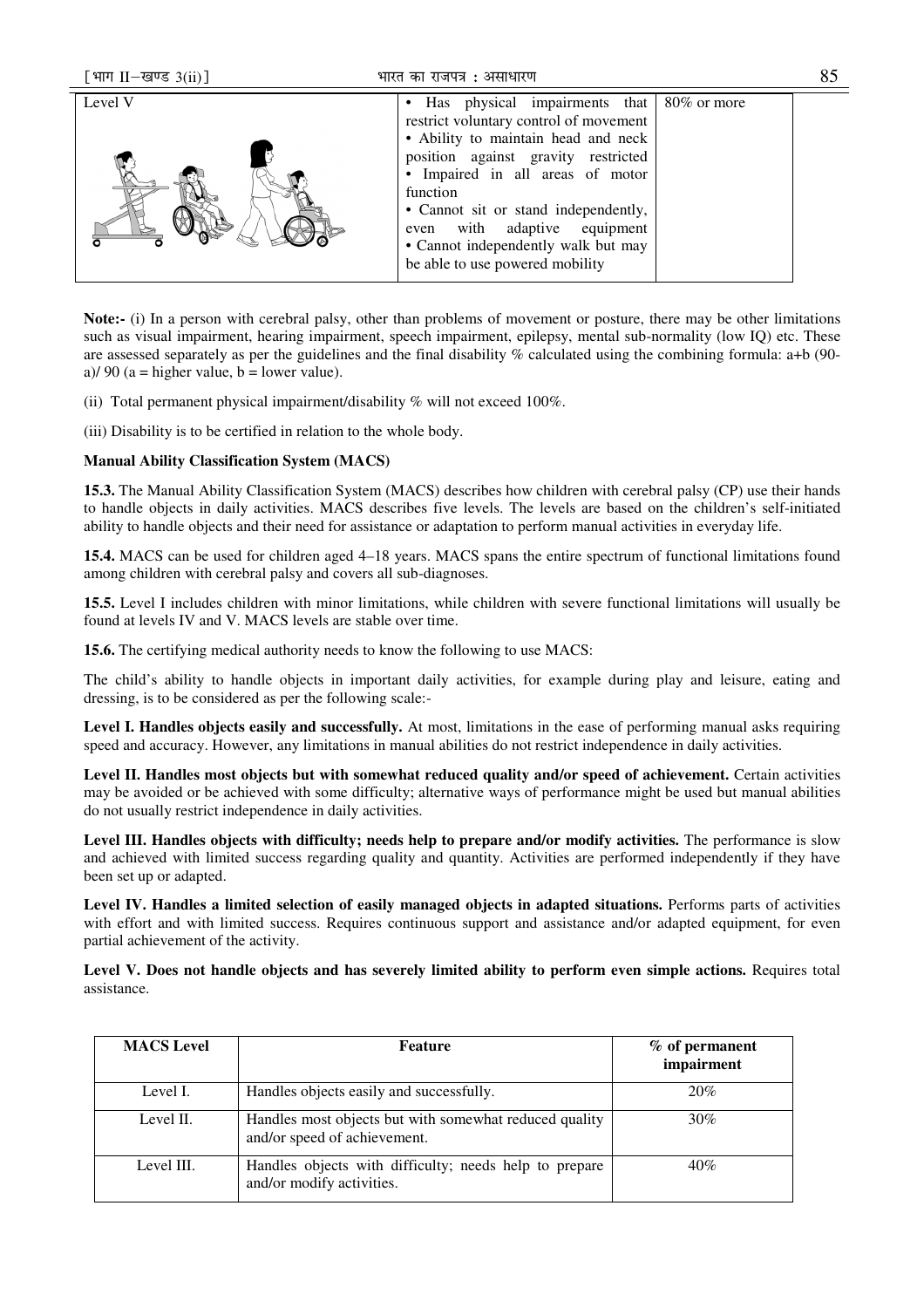# 86 THE GAZETTE OF INDIA : EXTRAORDINARY [PART II—SEC. 3(ii)]

| Level IV. | Handles a limited selection of easily managed objects in<br>adapted situations.             | 55% |
|-----------|---------------------------------------------------------------------------------------------|-----|
| Level V.  | Does not handle objects and has severely limited ability<br>to perform even simple actions. | 70% |

# **SECTION I:**

## **16. Leprosy Cured Persons with disabilities**

**16.1.** Definition- "**leprosy cured person**" means a person who has been cured of leprosy but is suffering from-

- (i) loss of sensation in hands or feet as well as loss of sensation and paresis in the eye and eye-lid but with no manifest deformity;
- (ii) manifest deformity and paresis but having sufficient mobility in their hands and feet to enable them to engage in normal economic activity;
- (iii) extreme physical deformity as well as advanced age which prevents him/her from undertaking any gainful occupation, and the expression "leprosy cured" shall construed accordingly.

**16.2.** WHO grading of disability in Leprosy:

Highest grade for each eye or hand or foot = 2. Maximum EHF sum score = 12. (E= Eyes, H= Hands, F= Feet)

| Grade         | Eves                                                                                                                                                                    | <b>Hands</b>                                                                                                                                         | Feet                                                                                                                                               |
|---------------|-------------------------------------------------------------------------------------------------------------------------------------------------------------------------|------------------------------------------------------------------------------------------------------------------------------------------------------|----------------------------------------------------------------------------------------------------------------------------------------------------|
| $\Omega$      | No eye problem due to leprosy;<br>no evidence of visual loss                                                                                                            | visible<br>anaesthesia, no<br>No.<br>deformity or damage                                                                                             | No anaesthesia, no visible<br>deformity or damage                                                                                                  |
|               | Eye problem due to leprosy<br>present, but vision not severely<br>affected as a result of these<br>(vision: 6/60 or better; can count<br>fingers at 6 metres).          | Anaesthesia present, but no<br>visible deformity or damage                                                                                           | Anaesthesia present, but no<br>visible deformity or damage                                                                                         |
| $\mathcal{L}$ | Severe visual impairment (vision<br>worse than 6/60, inability to count<br>fingers at 6 metres). Also includes<br>lagophthalmos, iridocyclitis and<br>corneal opacities | Visible deformity or damage<br>present<br>(such)<br><b>as</b><br>cracks/wounds, claw fingers,<br>drop,<br>wrist<br>contractures,<br>amputation etc.) | Visible deformity or damage<br>present<br>(such<br><b>as</b><br>cracks/wounds, claw<br>toes,<br>drop,<br>foot<br>contractures.<br>amputation etc.) |

**16.3.** For sensory testing of hands and feet, light touch (just enough to indent the skin very slightly) of the tip of ball point pen is recommended.

**16.4.** For testing loss of corneal sensation, light touch of the clean cotton wisp from the lateral side is recommended. It is also to be noted whether blinking of the eyes is normal or not.

**16.5.** Muscle power is tested clinically by Voluntary Muscle testing of commonly examined peripheral nerves and graded as per the Medical Research Council, London Scale.

EHF (Eyes, Hands, Feet) Grade Score is calculated.

Higher the Score, greater the Disability. Maximum EHF Score possible is 12.

EHF Score is 0-1, then % of Disability is up to 20%.

EHF Score is 2-3, then % of Disability is 20% to 40%.

EHF Score is 4-5 then % of Disability is 41% to 60%.

EHF Score is 6-7 then % of Disability is 61% to 70%.

EHF Score is 8-9 then % of Disability is 71% to 80%.

EHF Score is 10-11 then % of Disability is 81% to 90%.

EHF Score is 12 then % of Disability is 91 to 100%.

**16.6.** In a leprosy cured person with involvement of dominant upper extremity (mostly right hand), additional 10% weightage is to be given. Total permanent physical impairment/disability % will not exceed 100%. In a leprosy cured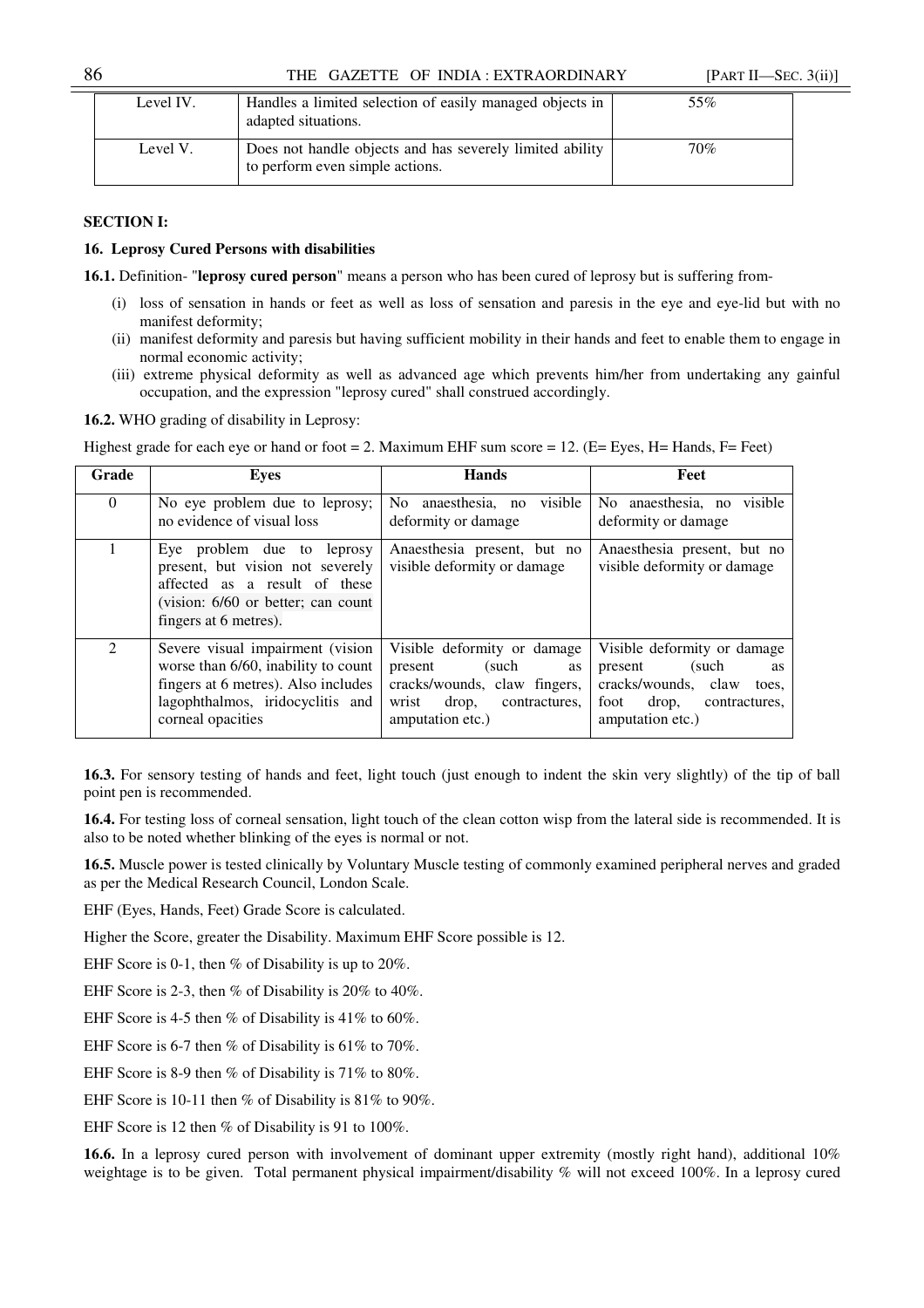persons, review may be done after two years, if needed or desired by the affected person, in view of likely worsening of deformities in some persons.

## **SECTION J:**

# **17. Guidelines for Evaluation of PPI in cases of Short Stature/Dwarfism:**

**17.1.** Definition.- "**Dwarfism**" means a medical or genetic condition resulting in an adult height of 4 feet 10 inches (147 centimeters) or less.

**17.2.** The evaluation of a short statured person shall be considered irrespective of whether it is of proportionate variety or disproportionate variety and is accompanied by an underlying pathological conditions,

Every 1" vertical height reduction shall be valued as 4% permanent physical Impairment in relation to whole body. Associated skeletal deformities such as contractures or deformities shall be evaluated, separately and total percentage of both shall be added by combining formula.

| Height of the adult                                                         | $\overline{\%}$ of permanent impairment |
|-----------------------------------------------------------------------------|-----------------------------------------|
| 4 feet 10 inches                                                            | Nil                                     |
| 4 feet 9 inches                                                             | 4%                                      |
| 4 feet 8 inches                                                             | 8%                                      |
| 4 feet 7 inches                                                             | 12%                                     |
| 4 feet 6 inches                                                             | $\overline{16\%}$                       |
| 4 feet 5 inches                                                             | 20%                                     |
| 4 feet 4 inches                                                             | 24%                                     |
| 4 feet 3 inches                                                             | 28%                                     |
| 4 feet 2 inches                                                             | 32%                                     |
| 4 feet 1 inch                                                               | 36%                                     |
| 4 feet                                                                      | 40%                                     |
| 3 feet 11 inches                                                            | 44%                                     |
| 3 feet 10 inches                                                            | 48%                                     |
| $\frac{3 \text{ feet } 9 \text{ inches}}{3 \text{ feet } 9 \text{ inches}}$ | 52%                                     |
| 3 feet 8 inches                                                             | 56%                                     |
| 3 feet 7 inches                                                             | 60%                                     |
| 3 feet 6 inches                                                             | 64%                                     |
| 3 feet 5 inches                                                             | 68%                                     |
| 3 feet 4 inches                                                             | 72%                                     |
| 3 feet 3 inches                                                             | 76%                                     |
| 3 feet 2 inches                                                             | 80%                                     |
| 3 feet 1 inch                                                               | 84%                                     |
| 3 feet                                                                      | 88%                                     |
| 2 feet 11 inches                                                            | 92%                                     |
| 2 feet 10 inches                                                            | 96%                                     |
| 2 feet 9 inches                                                             | 100%                                    |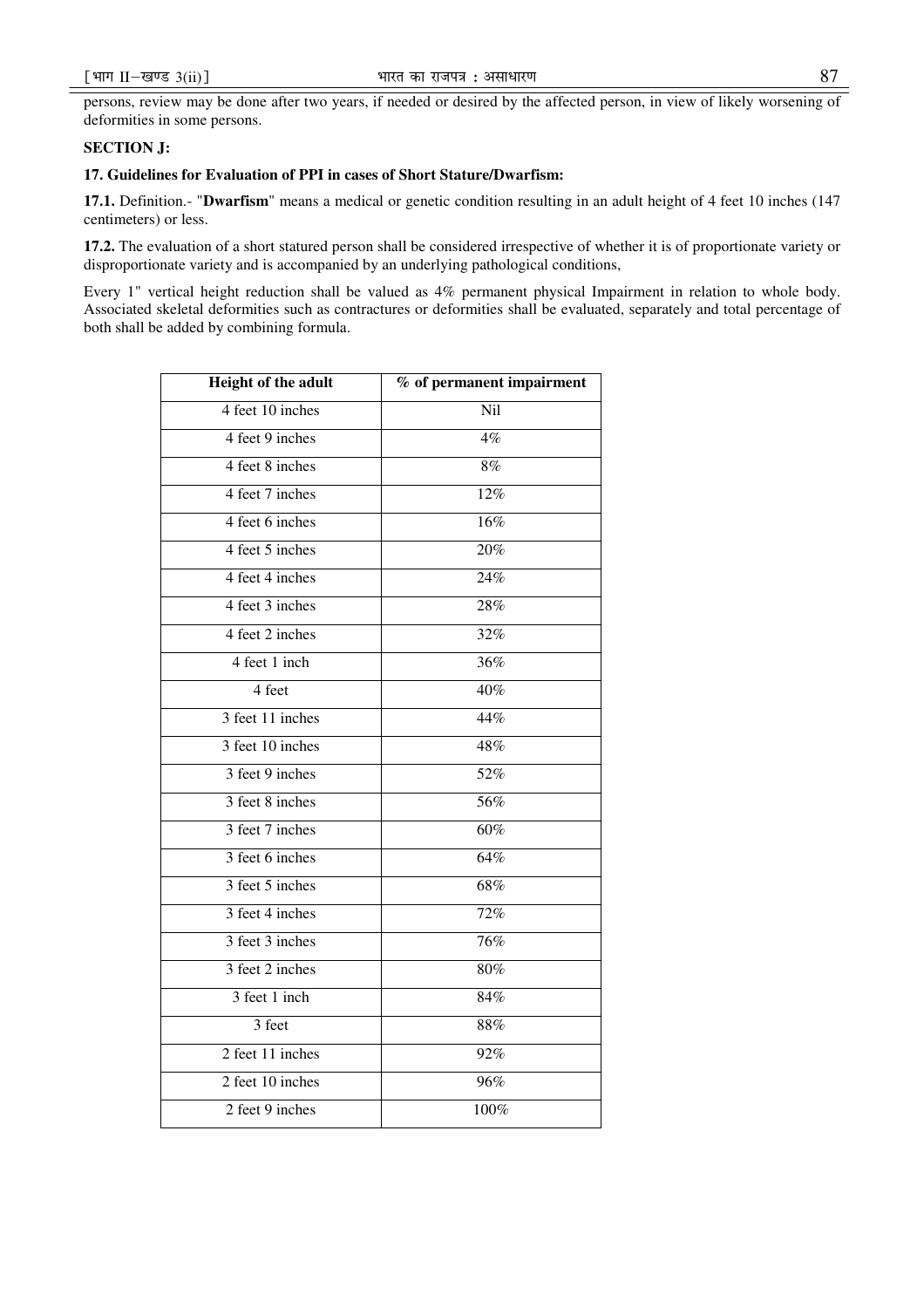## **SECTION K:**

## **18. Muscular Dystrophy**

**18.1.** Definition.- "**muscular dystrophy**" means a group of hereditary genetic muscle disease that weakens the muscles that move the human body and persons with multiple dystrophy have incorrect and missing information in their genes, which prevents them from making the proteins they need for healthy muscles. It is characterised by progressive skeletal muscle weakness, defects in muscle proteins, and the death of muscle cells and tissue.

**18.2.** After detailed clinical examination, each of the features namely, weakness, contractures, scoliosis, cardiac or pulmonary involvement are evaluated and disability is computed based on the criteria for each of these and added to the locomotor disability component, using the combining formula:  $a + b$  (90-a)/ 90 ( $a =$  higher value,  $b =$  lower value). Disability is to be expressed in relation to the whole body. Total % of disability will not exceed 100%. Due to progressive nature of this disease, review may be necessary after a period, such as 2 years or as desired by the patient or as decided by the disability board.

## **18.3 Medical Authority and instruments required for certification of locomotor disability**

**18.3.1** The Medical Superintendent or Chief Medical Officer or Civil Surgeon or any other equivalent authority as notified by the State Government shall be the head of the certification board for the purpose of certification of locomotor disability including cerebral palsy, leprosy cured, dwarfism, acid attack victims and muscular dystrophy. The Board shall comprise of:

- (i) Medical Superintendent or Chief Medical Officer or Civil Surgeon
- (ii) Specialist in Physical Medicine and Rehabilitation or Specialist in Orthopedics
- (iii) One specialist as nominated by Chief Medical Officer as per the condition of the person with disability.

**18.3. 2.** The most important resource is the knowledge and skill of the Members/Experts involved in the process. However, a few items listed below may also be required:

- a. A measuring tape for measuring vertical height of the person, degree of chest expansion, shortening of an extremity, or difference in girth of a limb etc.,
- b. Goniometers small, medium and large, for measuring range of motion at different joints,
- c. Hand-held dynamometer,
- d. Clean cotton piece for testing corneal sensation,
- e. A ball point pen for testing sensory deficit e.g., in leprosy-cured person,
- f. X-ray films, e.g., in cases with spinal deformity, amputation, arthritis, club foot, congenital limb deficiency, fractures etc.

# II. VISUAL IMPAIRMENT

#### **19.1. Definition**.- Visual impairment

(a) "blindness" means a condition where a person has any of the following

conditions, after best correction—

- (i) total absence of sight; or
- (ii) visual acuity less than 3/60 or less than 10/200 (Snellen) in the better eye with best possible correction; or
- (iii) limitation of the field of vision subtending an angle of less than 10 degree.
- (b) "low-vision" means a condition where a person has any of the following conditions, namely:—
	- (i) visual acuity not exceeding 6/18 or less than 20/60 upto 3/60 or upto 10/200 (Snellen) in the better eye with best possible corrections; or
	- (ii) limitation of the field of vision subtending an angle of less than 40 degree up to 10 degree.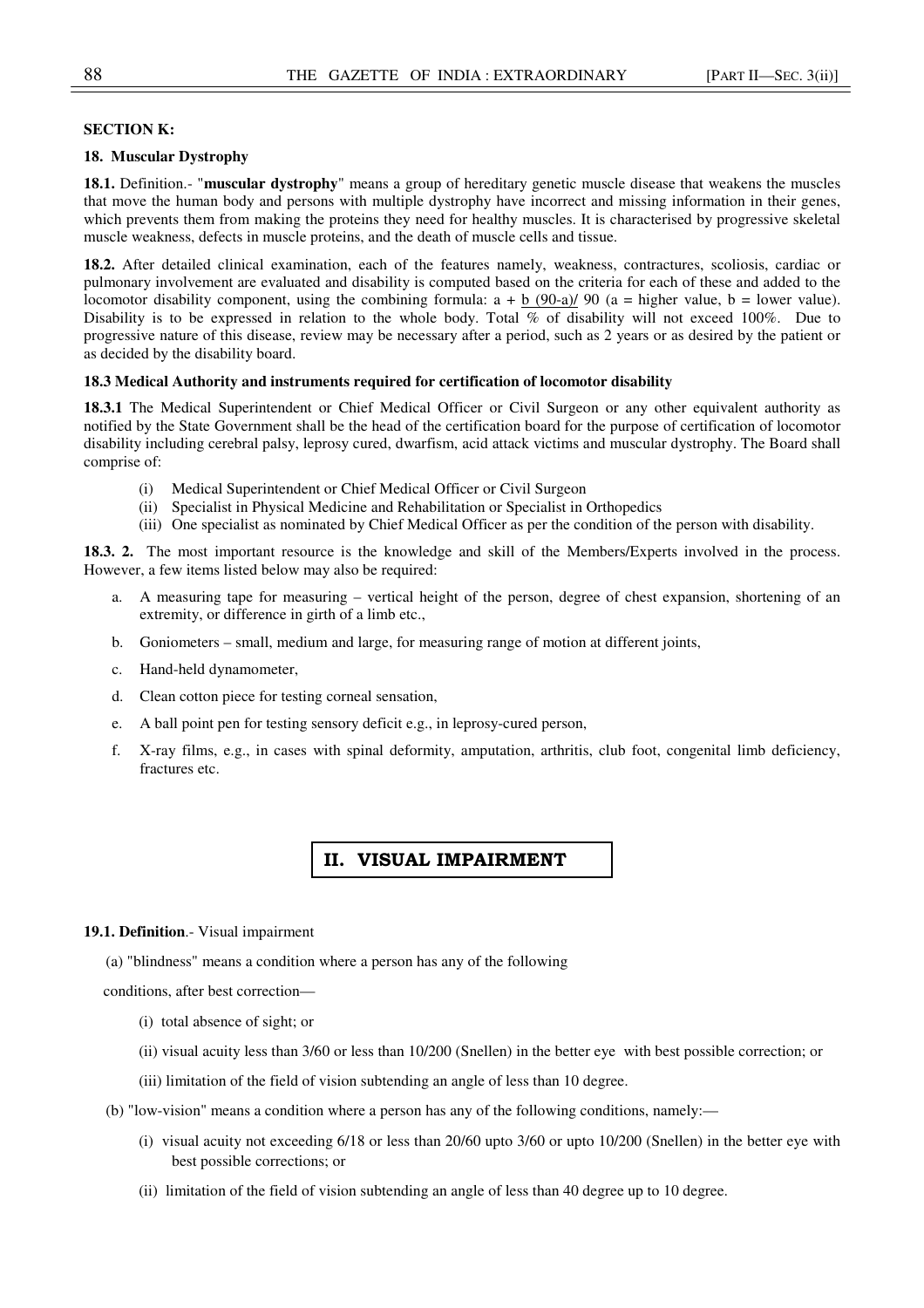**19.2. Nature of Certificate:** The medical authority will decide whether disability certificate should be temporary or permanent. The disability shall be permanent to be certified. The certificate can be temporary if condition is likely to worsen and also for specific purposes such as for pursuing education. The need of reassessment, if required, should be clearly mentioned in the certificate with time frame. In certain cases such as keratoconus, developmental defects, operated congenital cataract with corneal decompensation, operated congenital glaucoma with hazy cornea etc., the patient especially can be issued a temporary certificate.

# **19.3. Visual Impairment Certification Criteria and Gradation**

**Vision assessment should be done after best possible correction (medical, surgical or usual/conventional spectacles).** The Ophthalmologist shall circle the vision Status and the Percentage Impairment and mark the Disability category accordingly as under:-

| <b>Better</b> eye                                                                                                    | Worse eye                                | Per cent          | <b>Disability category</b> |  |
|----------------------------------------------------------------------------------------------------------------------|------------------------------------------|-------------------|----------------------------|--|
| <b>Best Corrected</b>                                                                                                | <b>Best Corrected</b>                    | Impairment        |                            |  |
| $6/6$ to $6/18$                                                                                                      | $6/6$ to $6/18$                          | $0\%$             | $\boldsymbol{0}$           |  |
|                                                                                                                      | $6/24$ to $6/60$                         | $\overline{10\%}$ | $\mathbf{0}$               |  |
|                                                                                                                      | Less than $6/60$ to $3/60$               | 20%               | I                          |  |
|                                                                                                                      | Less than 3/60 No Light Perception       | 30%               | II (One eyed person)       |  |
| $6/24$ to $6/60$                                                                                                     | 6/24 to 6/60                             | 40%               | III a (low vision)         |  |
| Or Visual field less than 40 up<br>to 20 degree around centre of                                                     | Less than $6/60$ to $3/60$               | 50%               | III b (low vision)         |  |
| fixation<br>heminaopia<br><sub>or</sub><br>involving macula                                                          | Less than 3/60 to No Light<br>Perception | 60%               | III c (low vision)         |  |
| Less than $6/60$ to $3/60$                                                                                           | Less than $6/60$ to $3/60$               | 70%               | III d (low vision)         |  |
| <b>Or</b><br>Visual field less than 20 up to<br>10 degree around centre of<br>fixation                               | Less than 3/60 to No Light<br>Perception | 80%               | III e (low vision)         |  |
| Less than $3/60$ to $1/60$<br><b>Or</b><br>Visual field less than 10<br>degree<br>of<br>around<br>centre<br>fixation | Less than 3/60 to No Light<br>Perception | 90%               | IV a (Blindness)           |  |
| Only HMCF                                                                                                            | Only HMCF                                | 100%              | IV b (Blindness)           |  |
| Only Light Perception,                                                                                               | Only Light Perception,                   |                   |                            |  |
| No Light Perception                                                                                                  | No Light Perception                      |                   |                            |  |

• For Visual acuity the line should be read completely, in case of partial line read, one line below that line should be taken for visual acuity.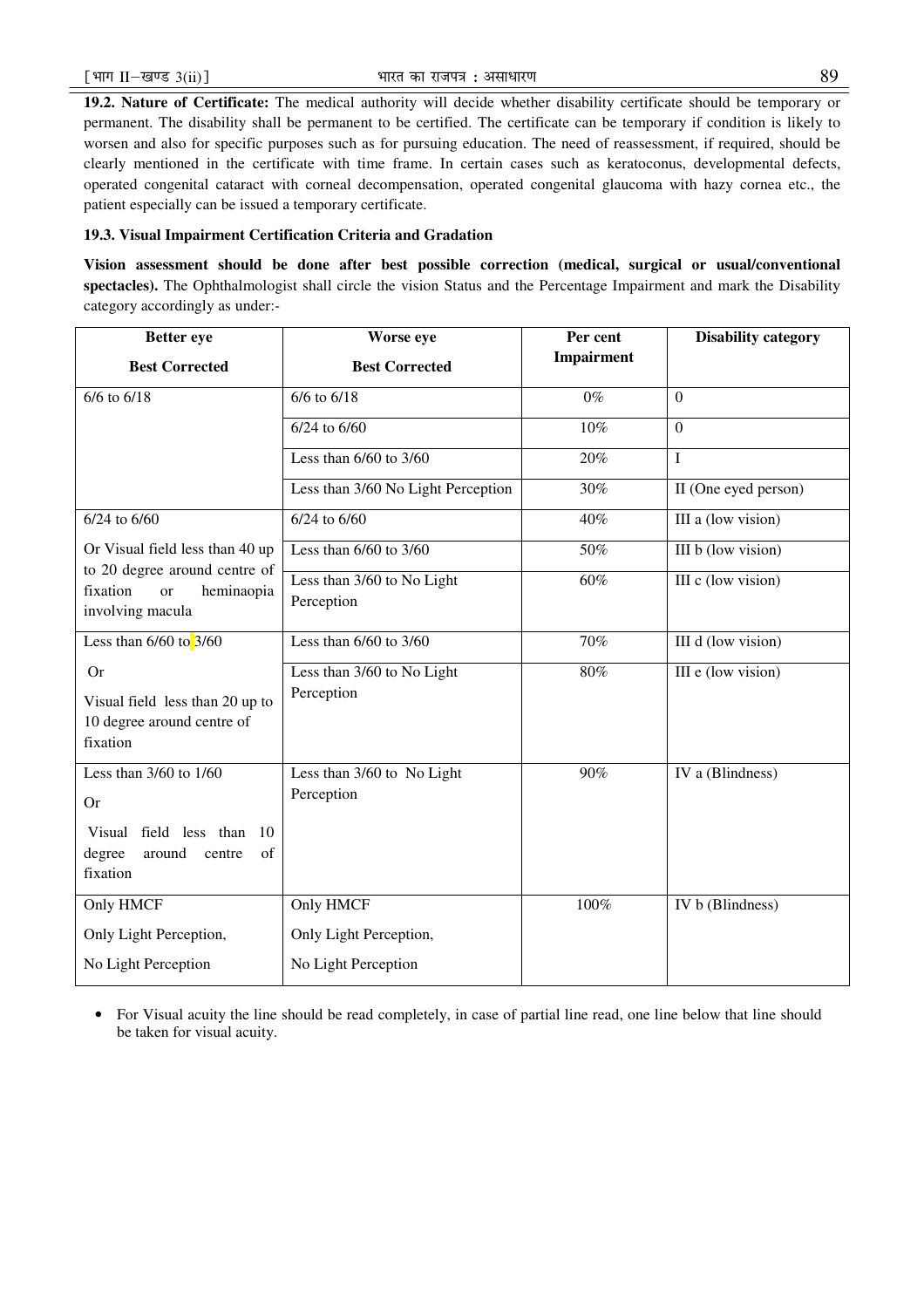# **Matrix Table**

|                       | $6/6$ to<br>6/18 | 6/24   | 6/36   | 6/60   | 3/60   | 2/60   | 1/60   | <b>HMCF</b> to<br>PL- |  |
|-----------------------|------------------|--------|--------|--------|--------|--------|--------|-----------------------|--|
| $6/6$ to $6/18$       | $0\%$            | $10\%$ | $10\%$ | $10\%$ | $20\%$ | $30\%$ | $30\%$ | $30\%$                |  |
| 6/24                  | $10\%$           | $40\%$ | $40\%$ | $40\%$ | $50\%$ | $60\%$ | $60\%$ | $60\%$                |  |
| 6/36                  | $10\%$           | $40\%$ | 40%    | $40\%$ | $50\%$ | $60\%$ | $60\%$ | $60\%$                |  |
| 6/60                  | $10\%$           | 40%    | $40\%$ | 40%    | $50\%$ | $60\%$ | $60\%$ | $60\%$                |  |
| 3/60                  | $20\%$           | $50\%$ | $50\%$ | $50\%$ | 70%    | $80\%$ | $80\%$ | $80\%$                |  |
| 2/60                  | $30\%$           | $60\%$ | $60\%$ | 60%    | $80\%$ | $90\%$ | $90\%$ | $90\%$                |  |
| 1/60                  | $30\%$           | $60\%$ | 60%    | 60%    | 80%    | $90\%$ | $90\%$ | $90\%$                |  |
| <b>HMCF</b> to<br>PL- | $30\%$           | $60\%$ | $60\%$ | 60%    | 80%    | $90\%$ | $90\%$ | 100%                  |  |
|                       |                  |        |        |        |        |        |        |                       |  |

# **Left Eye Vision [Best Corrected Visual Acuity (BCVA)])**

- **Yellow- Right eye is Better eye Brown- Left eye is better eye**
- **Percent disability is marked inside the box corresponding to the visual acuity for both eyes**

 **Field of Vision around centre of fixation** 

|           |                                      | $<40^\circ$ to<br>$20^\circ$ | $<$ 20 $^{\circ}$ to<br>$10^{\circ}$ | $\leq 10^{\circ}$ |
|-----------|--------------------------------------|------------------------------|--------------------------------------|-------------------|
|           | $<40^\circ$ to<br>$20^\circ$         | 40%                          | $50\%$                               | $60\%$            |
| Right Eye | $<$ 20 $^{\circ}$ to<br>$10^{\circ}$ | $50\%$                       | 70%                                  | $80\%$            |
|           | $\leq 10^{\circ}$                    | $60\%$                       | $80\%$                               | 100%              |

| Left Eve |  |
|----------|--|
|----------|--|

• **Yellow- Right eye is Better eye Brown- Left eye is better eye (only better eye Fields to be taken in to account for determining the %)** 

# **19.4. Medical Authority.**

The medical authority shall comprise of one ophthalmologist and certificate of disability shall be countersigned by Medical Superintendent or Chief Medical Officer or Civil Surgeon or any other equivalent authority as notified the State Government.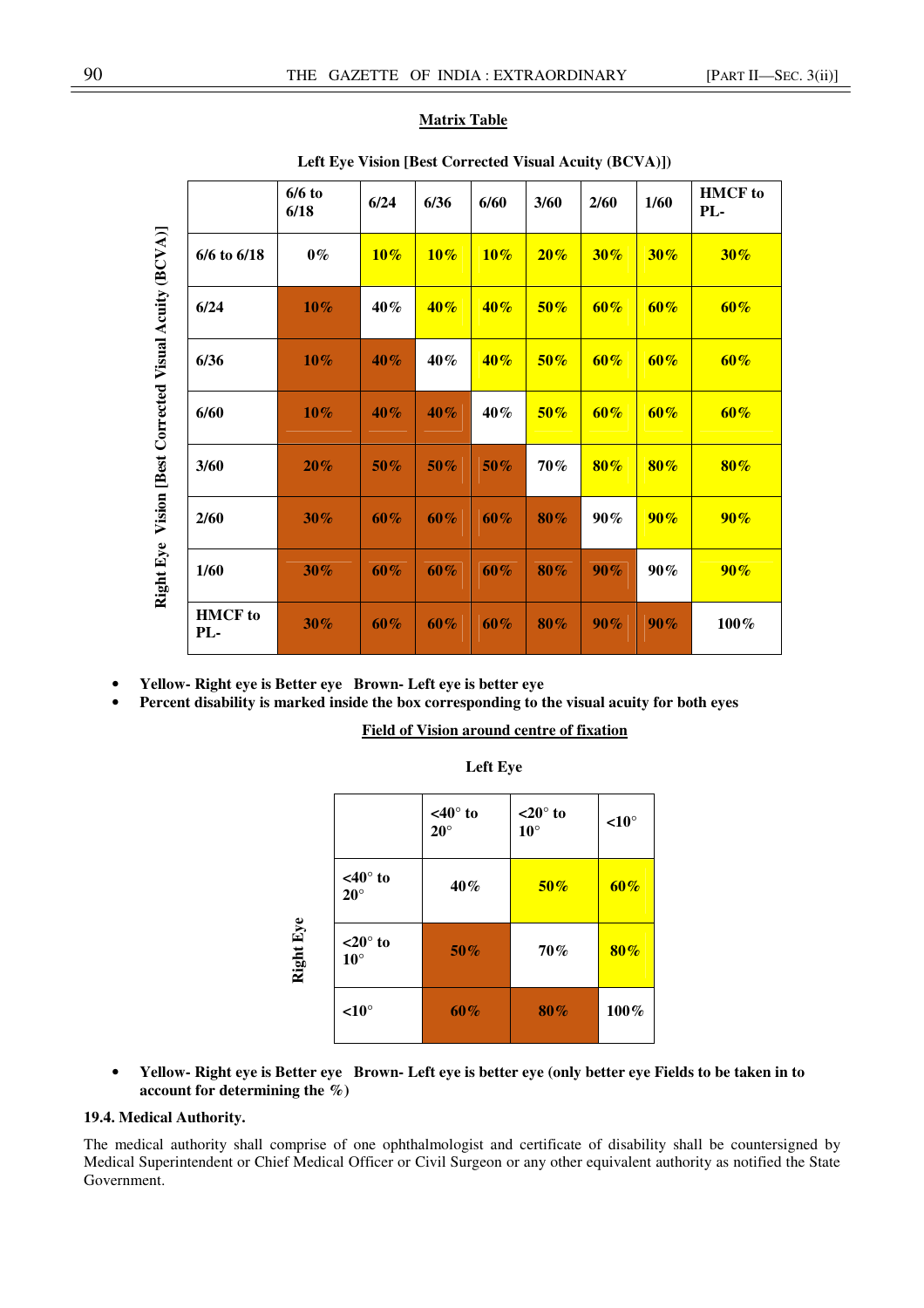# III A. HEARING IMPAIRMENT (DEAF AND HARD OF HEARING)

## **20.1. Definition:**

- (a) "Deaf" means persons having 70 DB hearing loss in speech frequencies in both ears;
- (b) "Hard of hearing" means person having 60 DB to 70 DB hearing loss in speech frequencies in both ears;

# **20.2. Guidelines for Assessment:**

# **20.2.1. Measurement Air Conduction Thresholds (ACT):**

- (a) ACT is to be measured using standard Pure Tone Audiometry by an Audiologist for Right Ear and Left Ear separately.
- (b) In case of non-reliable ACT, additional tests are recommended such as Immittance, and Speech audiometry or Auditory Brainstem Response (ABR) Testing.
- (c) Measuring ACT may be difficult in children aged 3-5 years. In such cases, Conditioned Pure Tone audiometry/Visual Reinforcement Audiometry (VRA) shall be conducted. ABR or Auditory Steady State Response (ASSR) testing can be advised for the estimation of ACT in infant and young children.

# **20.2.2 . Computation of Percentage of Hearing Disability:**

# **(a) Monaural Percentage of Hearing Disability**

- (i) Calculate Pure tone average of ACT for 500 Hz, 1000 Hz, 2000 Hz, 4000 Hz for Right Ear and Left ear separately (whenever there is no response at any frequency ACT is to be considered as 95dB).
- (ii) Monaural percentage of hearing disability is to be calculated as per the ready reckoner given below separately for Right Ear and Left Ear.

| Monaural PTA in \% of Disability |                  | <b>Monaural PTA</b> in dB | % of Disability |
|----------------------------------|------------------|---------------------------|-----------------|
| dB                               |                  |                           |                 |
| $0$ to 25                        | $\boldsymbol{0}$ | 61                        | 41.71           |
| 26                               | $\mathbf{1}$     | $\overline{62}$           | 43.42           |
| $\overline{27}$                  | 1                | 63                        | 45.13           |
| 28                               | $\mathbf{1}$     | 64                        | 46.84           |
| 29                               | 1                | 65                        | 48.55           |
| 30                               | $\mathbf{1}$     | $\overline{66}$           | 50.26           |
| $\overline{31}$                  | 1                | $\overline{67}$           | 51.97           |
| $\overline{32}$                  | $\mathbf{1}$     | $\overline{68}$           | 53.68           |
| 33                               | $\mathbf{1}$     | 69                        | 55.39           |
| 34                               | $\overline{2}$   | $\overline{70}$           | 57.1            |
| 35                               | $\overline{3}$   | $\overline{71}$           | 58.81           |
| 36                               | $\overline{4}$   | $\overline{72}$           | 60.52           |
| 37                               | $\overline{5}$   | 73                        | 62.23           |
| 38                               | $\overline{6}$   | 74                        | 63.94           |
| 39                               | $\overline{7}$   | $\overline{75}$           | 65.65           |
| 40                               | $\overline{8}$   | $\overline{76}$           | 67.36           |
| $\overline{41}$                  | $\overline{9}$   | $\overline{77}$           | 69.07           |
| $\overline{42}$                  | $\overline{10}$  | 78                        | 70.78           |
| 43                               | 11               | 79                        | 72.49           |
| $\overline{44}$                  | $\overline{12}$  | 80                        | 74.2            |
| 45                               | 13               | $\overline{81}$           | 75.91           |
| 46                               | 14               | $\overline{82}$           | 77.62           |
| 47                               | $\overline{15}$  | 83                        | 79.33           |
| 48                               | 16               | 84                        | 81.04           |
| 49                               | $\overline{17}$  | 85                        | 82.75           |
| 50                               | $\overline{18}$  | 86                        | 84.46           |
| 51                               | $\overline{19}$  | 87                        | 86.17           |
| 52                               | $\overline{20}$  | 88                        | 87.88           |
| 53                               | $\overline{21}$  | 89                        | 89.59           |
| 54                               | $\overline{22}$  | $\overline{90}$           | 91.3            |
| 55                               | 23               | $\overline{91}$           | 93.01           |
| 56                               | $\overline{24}$  | 92                        | 94.72           |
| 57                               | $\overline{25}$  | 93                        | 96.43           |
| 58                               | 26               | 94                        | 98.14           |
| 59                               | $\overline{27}$  | 95                        | 100             |
| $\overline{60}$                  | $\overline{40}$  |                           |                 |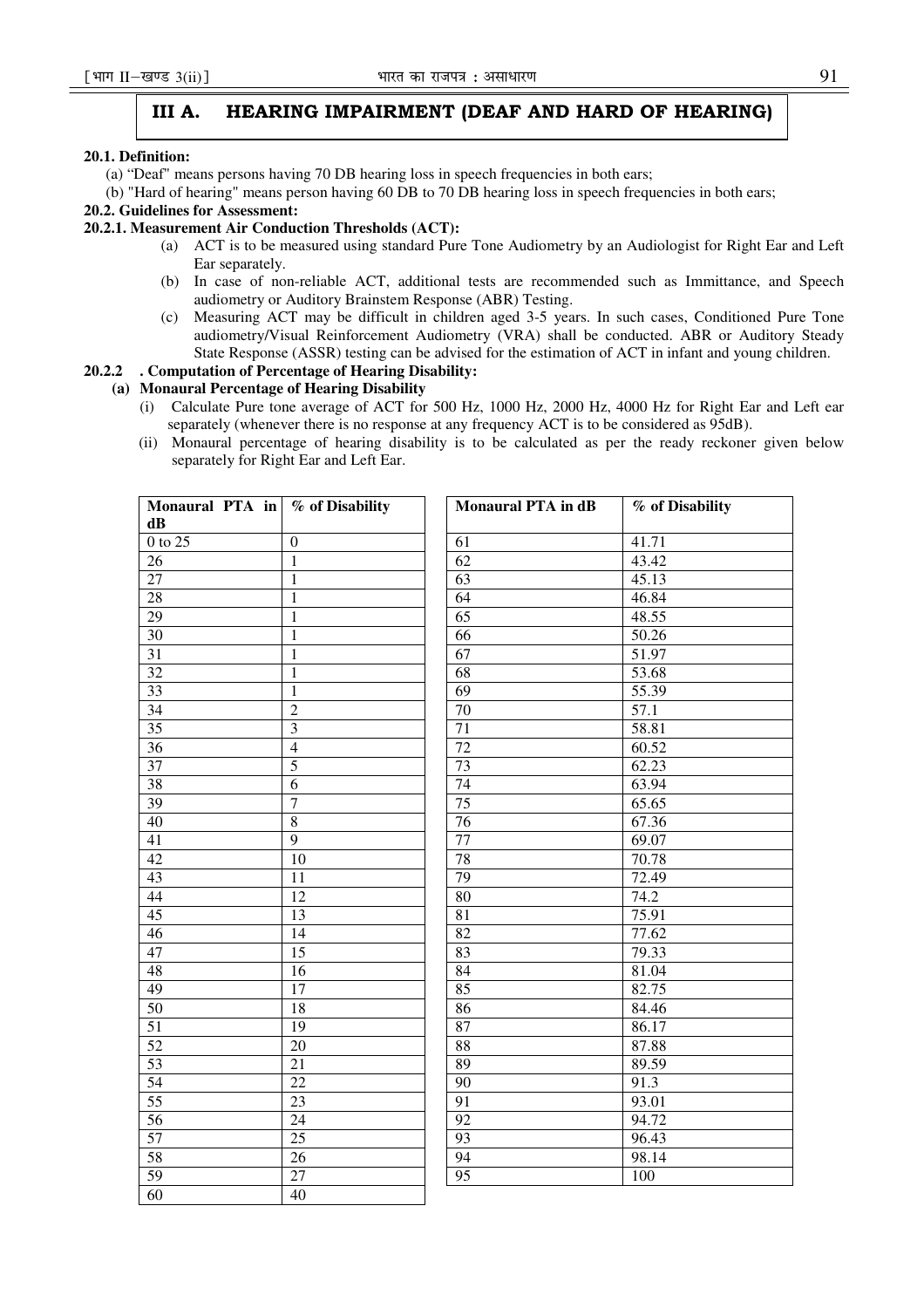# **20.2.3. Percentage of Hearing Disability**

## **Percentage of Hearing Disability =**

# **(Better ear % of hearing disability X 5) + (Poorer ear % of hearing disability)**

 **6** 

# III B. SPEECH AND LANGUAGE DISABILITY

**20.3.1. Definition:** "Speech and language disability" means a permanent disability arising out of conditions such as laryngectomy or aphasia affecting one or more components of speech and language due to organic or neurological causes

# **20.3.2. Conditions affecting Speech Components for which Speech Disability certificate can be issued**

- **Laryngectomy**
- Glossectomy
- Bilateral vocal cord paralysis
- Maxillofacial anomalies
- Dysarthria
- Apraxia of Speech

## **20.3.3. Computation of Percentage Speech Disability**

# **(a) Speech Intelligibility Test**

The verbal output of person should be evaluated using either Perceptual Speech intelligibility rating scale (AYJNISHD, 2003) or Perceptual Rating Scale (SRMC, Chennai) and percentage of Speech Intelligibility Affected (**SIA**) to be measured based on score as given below:

| Score          | Percentage of Speech Intelligibility<br>Affected (SIA) |
|----------------|--------------------------------------------------------|
|                | $0-15$                                                 |
| $\mathfrak{D}$ | 16-30                                                  |
| 3              | 31-39                                                  |
|                | $40 - 55$                                              |
| 5              | 56-75                                                  |
| 6              | 76-89                                                  |
|                | $90 - 100$                                             |

## **(b) Voice Test**

Consensus Auditory Perceptual Evaluation of Voice (CAPE-V) orDysphonia Severity Index (DSI) can be used for measuring percentage of Overall Voice Clarity Affected (OVCA) which includes roughness, breathiness, strain, pitch and loudness. Average score to be given weighted for the percentage of overall voice clarity affected

| Score                       | Percentage of overall voice clarity<br>affected (OVCA) |
|-----------------------------|--------------------------------------------------------|
|                             | $0 - 15$                                               |
| $\mathcal{D}_{\mathcal{L}}$ | $16 - 30$                                              |
| 3                           | 31-39                                                  |
|                             | $40 - 55$                                              |
| 5                           | 56-75                                                  |
| 6                           | 76-89                                                  |
|                             | 90-100                                                 |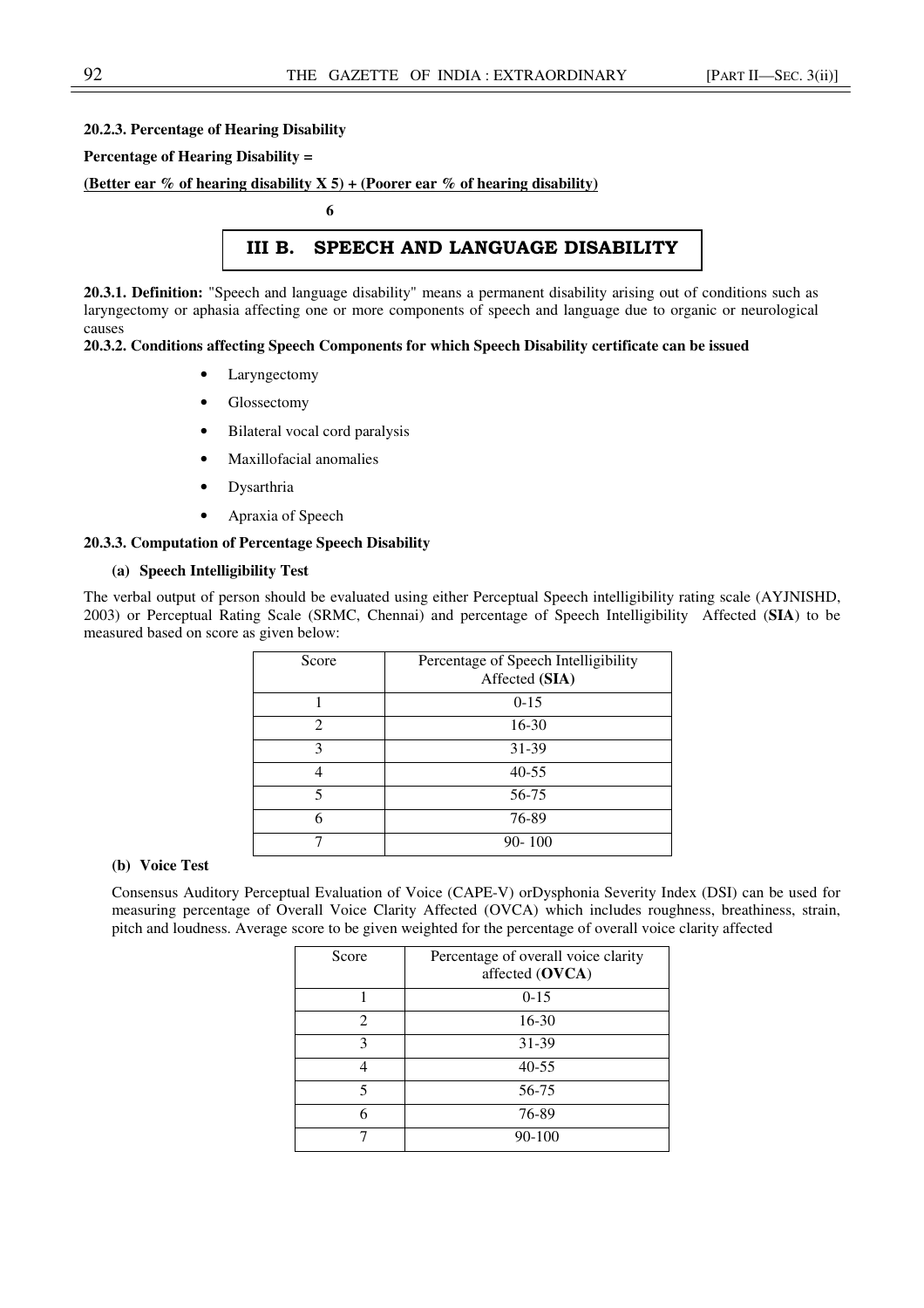## **(c) Percentage of Speech Disability =**

## **2 x Upper range of percentage of SIA+ Upper range of percentage of OVCA**

## **3**

# **20.4.1. Conditions affecting Language Components for which Language Disability certificate can be issued**

## • Aphasia

# **20.4.2. Language Test**

Western Aphasia Battery (WAB) in Indian languages is to be administered post six month of the onset of the stroke and Aphasia Quotient (AQ) is to be calculated as per standard procedure by an **Speech language pathologist.** 

## **20.4.3. Percentage of Language Disability**

Percentage of Language Disability can be computed directly from the ready reckoner given below by intersection of value for Number in Tens place in WAB score and Number in Unit place in WAB score. For example, if the AQ is 56, intersection of 5 (in column) and 6 (in row) is 40. The Percentage of Language Disability is 40%.

| <b>Number</b><br>Tens                 | <b>Number in Unit Place in WAB Score</b> |              |      |      |                         |      |      |      |      |      |
|---------------------------------------|------------------------------------------|--------------|------|------|-------------------------|------|------|------|------|------|
| in<br>Place in<br><b>WAB</b><br>Score | $\bf{0}$                                 | $\mathbf{1}$ | 2    | 3    | $\overline{\mathbf{4}}$ | 5    | 6    | 7    | 8    | 9    |
| $\bf{0}$                              | 100                                      | 98.9         | 97.8 | 96.8 | 95.7                    | 94.6 | 93.6 | 92.5 | 91.4 | 90.4 |
| $\mathbf{1}$                          | 89.3                                     | 88.2         | 87.2 | 86.1 | 85.0                    | 84.0 | 82.9 | 81.8 | 80.8 | 79.7 |
| $\overline{2}$                        | 78.6                                     | 77.6         | 76.5 | 75.4 | 74.4                    | 73.3 | 72.2 | 71.2 | 70.1 | 69.0 |
| $\overline{\mathbf{3}}$               | 68.0                                     | 66.9         | 65.8 | 64.8 | 63.7                    | 62.6 | 61.6 | 60.5 | 59.4 | 58.4 |
| $\overline{\mathbf{4}}$               | 57.3                                     | 56.2         | 55.2 | 54.1 | 53.0                    | 52.0 | 50.9 | 49.8 | 48.8 | 47.7 |
| 5                                     | 46.6                                     | 45.6         | 44.5 | 43.4 | 42.4                    | 41.3 | 40.0 | 39.2 | 38.1 | 37.1 |
| 6                                     | 36.0                                     | 34.9         | 33.9 | 32.8 | 31.7                    | 30.7 | 29.6 | 28.5 | 27.5 | 26.4 |
| 7                                     | 25.3                                     | 24.3         | 23.2 | 22.1 | 21.1                    | 20   | 18.9 | 17.9 | 16.8 | 15.7 |
| 8                                     | 14.7                                     | 13.6         | 12.5 | 11.5 | 10.4                    | 09.3 | 8.3  | 07.2 | 06.1 | 05.1 |
| 9                                     | 4.0                                      | 2.9          | 1.9  | 0.8  | 00.0                    | 00.0 | 00.0 | 00.0 | 00.0 | 00.0 |

**20.4.4. Medical Authority**. The Medical Superintendent or Chief Medical Officer or Civil Surgeon or any other equivalent authority as notified by the State Government shall be the head of the certification medical authority for the purpose of certification of hearing disability, and speech and language disability. The certification medical authority shall comprise of:

- (i) Medical Superintendent or Chief Medical Officer or Civil Surgeon or any other equivalent authority
- (ii) ENT Specialist
- (iii) One specialist (audiologist/speech language pathologist) as nominated by the Medical Superintendent or Chief Medical Officer or Civil Surgeon or any other equivalent authority as notified by the State Government.

# IV. INTELLECTUAL DISABILITY

## **21. Intellectual Disability**

**21.1. Definition -** Intellectual disability, a condition characterised by significant limitation both in intellectual functioning (rasoning, learning, problem solving) and in adaptive behaviour which covers a range of every day, social and practical skills.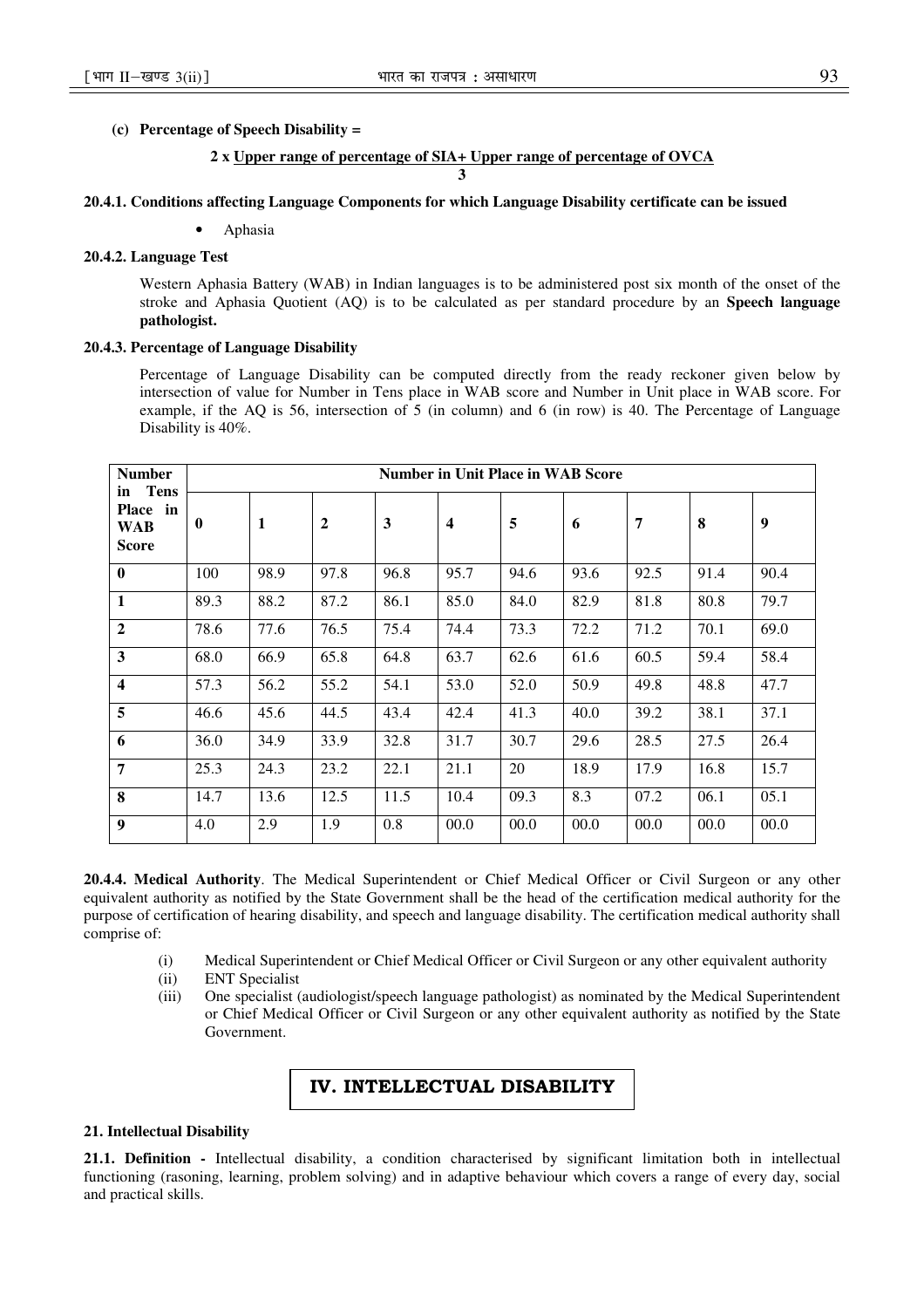**21.2. Screening**: Many of these children are on follow-up with pediatricians as developmental delay. Hence, they can be assessed by pediatricians and screened for associated co-morbidities, viz. hearing/ vision/ locomotor impairments/ epilepsy. Then these children are referred for detailed assessment. (See Figure 1)

**21.3. Diagnosis**: The screened children will be referred to Child/ clinical psychologists for Adaptive functioning and IQ testing. The tools that can be used for the same include:

- (i) Adaptive functioning: VSMS
- (ii) IQ testing: BKT/ MISIC

Based on the above the diagnosis of ID will be confirmed. Based on adaptive functioning assessment, severity scoring will be done and disability for ID charted.

**21.4. Disability calculation**: The disability calculation will be done based on VSMS score. The following will be used for disability calculation:

| (i)   | VSMS score 0-20: Profound    | Disability- $100\%$ |
|-------|------------------------------|---------------------|
| (ii)  | VSMS score 21-35: Severe     | Disability-90 $%$   |
| (iii) | VSMS score 36-54: Moderate   | Disability- $75\%$  |
| (iv)  | VSMS score 55-69: Mild       | Disability- $50\%$  |
| (v)   | VSMS score 70-84: Borderline | Disability- $25\%$  |

**21.5. Age for certification**: The minimum age for certification will be one (01) completed year. Children above one year and up to the age of 5 years shall be given a diagnosis as Global Developmental Delay (GDD). Children above the age of 5 years shall be given a diagnosis and certificate as Intellectual Disability.

**21.6. Medical Authority**: The Medical Superintendent or Chief Medical Officer or Civil Surgeon or any other equivalent authority as notified by the State Government shall be the head of the Medical Board. The Authority shall comprise of:

- (a) The Medical Superintendent or Chief Medical Officer or Civil Surgeon or any other equivalent authority as notified by the State Government
- (b) Pediatrician or Pediatric Neurologist (where available)/ Psychiatrist or Physician (if age >18years)
- (c) Clinical or Rehabilitation Psychologist
- (d) Psychiatrist

## **21.7. Validity of Certificate**:

- (i) Temporary certificate for children less than 5 years: The certificate will be valid for maximum 3 years/ 5 years age (whichever is earlier).
- (ii) For children more than 5 years: The certificate will mention a renewal age. The certificate will have to be renewed at age of 5 years, 10 years and 18 years. The certificate issued at 18 years age will be valid lifelong.

# **22. Specific Learning Disability (SLD)**:

**22.1. Definition**.- "specific learning disabilities" means a heterogeneous group of conditions wherein there is a deficit in processing language, spoken or written, that may manifest itself as a difficulty to comprehend, speak, read, write, spell, or to do mathematical calculations and includes such conditions as perceptual disabilities, dyslexia, dysgraphia, dyscalculia, dyspraxia and developmental aphasia;

# **22.2. Screening**.-

- (i) The teachers of the public and private school shall carry out the screening in Class III or at eight years of age, whichever is earlier. The screening test is given in Figure 2. If in the screening shows test three or more answers are in "frequently" column, then the child should be referred for further assessment.
- (ii) Every school (public and private) shall have a screening committee headed by the principal of the school. After applying the screening test, if an anomaly is detected then, the teacher should bring it to the notice of principal and screening committee of the school. The teachers shall interview the parents to assess their involvement and motivation regarding their child's education. If the parents are motivated and screening questionnaire suggests SLD, then child should be referred for further assessment.
- (iii) The child shall be referred to pediatrician for SLD assessment by the principal of the school with the recommendations of the screening committee endorsed.

**22.3. Diagnosis**: The diagnosis will require a team approach involving a pediatrician and clinical or rehabilitation psychologist. This would involve three steps: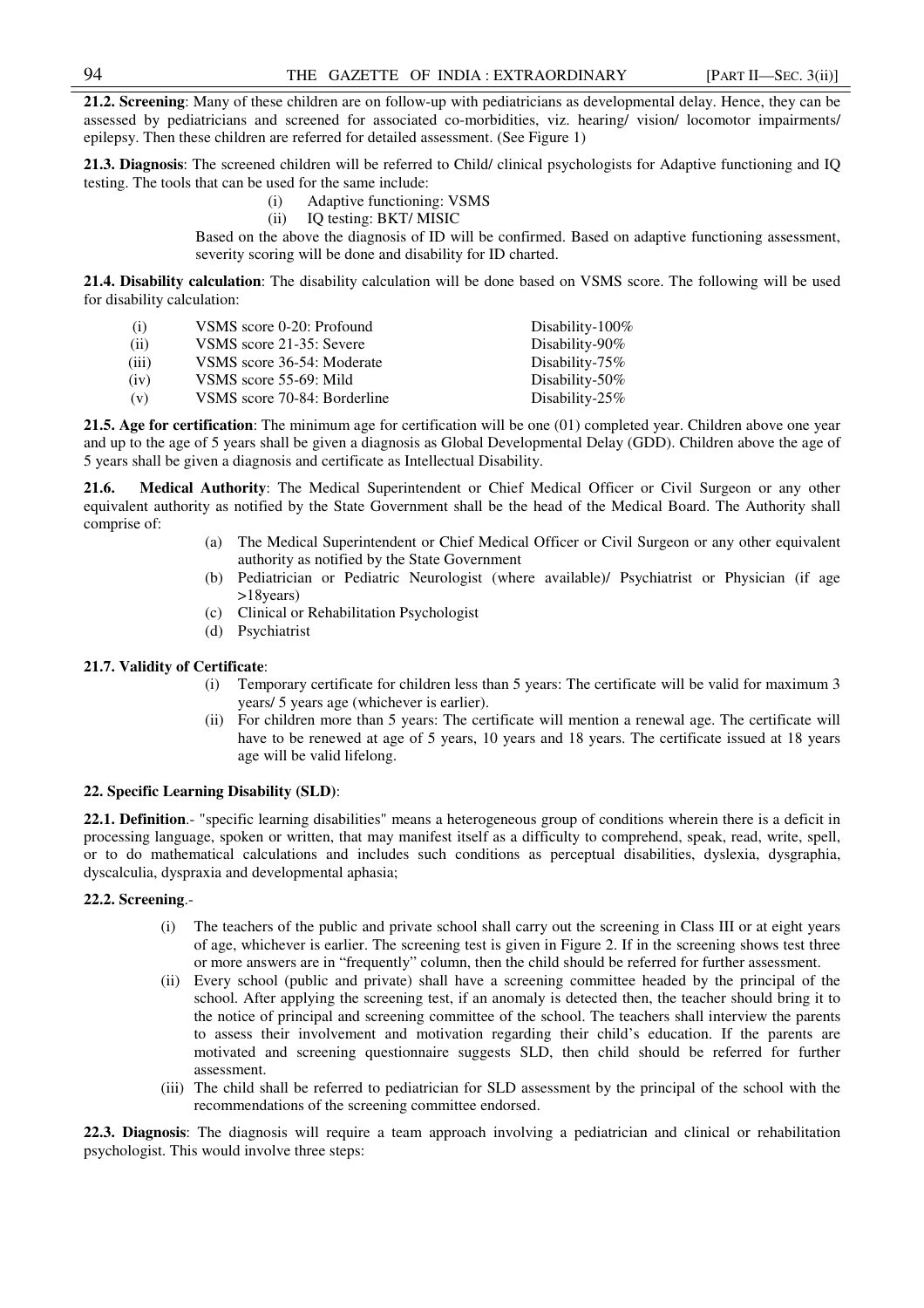- (i) Step 1- Assessment of paediatrician: The paediatrician will do the initial assessment. This will involve a detailed neurological examination including vision and hearing assessment. It has to be ensured that the child has normal visual acuity and hearing before proceeding to next step.
- (ii) Step 2: IQ Assessment: Child/ clinical psychologist will do the IQ assessment using MISIC or WISC-III. If the IQ is determined to be >85, then step 3 will be applied.
- (iii)Step 3- SLD Assessment: This would involve application of specific psychometric tests for diagnosing SLD and giving it a *severity scale*.

**22.4. Diagnostic Tool** - National Institute for Mental Health and Neurosciences (NIMHANS) battery shall be applied for diagnostic test for SLD.

**22.5. Medical Authority**: The Medical Superintendent or Chief Medical Officer or Civil Surgeon or any other equivalent authority as notified by the State Government shall be head the certification authority. The medical authority will comprise of:

- (a) The Medical Superintendent or Chief Medical Officer or Civil Surgeon or any other equivalent authority as notified by the State Government
- (b) Pediatrician or Pediatric Neurologist (where available)
- (c) Clinical or Rehabilitation Psychologist
- (d) Occupational therapist or Special Educator or Teacher trained for assessment of SLD.

**22.6. Validity of Certificate**: The certification will be done for children aged eight years and above only. The child will have to undergo repeat certification at the age of 14 years and at the age of 18 years. The certificate issued at 18 years will be valid life-long.



**Figure 1.** The suggested flow for identification and certification of Children with suspected Intellectual Disability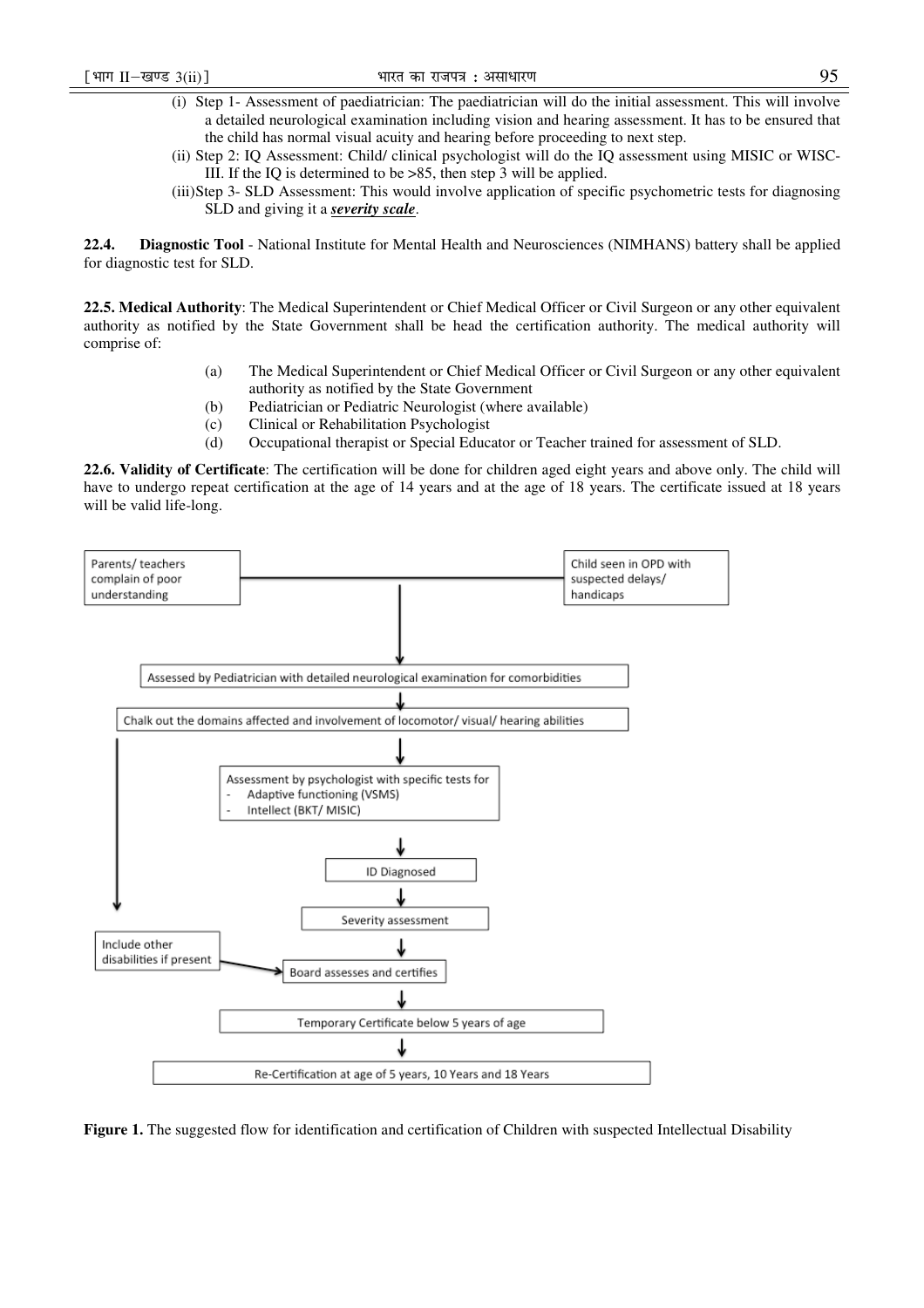

**Figure 2.** The suggested flow for identification and certification of Children with suspected Specific Learning Disability.

# V. MENTAL ILLNESS

**23.1. Definition:** "mental illness" means a substantial disorder of thinking, mood, perception, orientation or memory that grossly impairs judgment, behaviour, capacity to recognise reality or ability to meet the ordinary demands of life, but does not include retardation which is a condition of arrested or incomplete development of mind of a person, specially characterised by subnormality of intelligence.

**23.2.** The examination process will consist of components as required namely, clinical assessment, IDEAS scale and/or IQ assessment.

**23.3.** Indian Disability Evaluation and Assessment Scale (IDEAS) administration (see **Appendix IV**) is to be used for mental illness.

**23.4.** In some cases where there is suspicion of intellectual deficits or additional intellectual evaluation is required for any reason, Standardised IQ test may be carried out. Categories on IQ score will be:

| (i)   | Mild Mental Disabilities:   | The range of 50 to 69 (standardised IQ test) is indicative of mild<br>disability. |
|-------|-----------------------------|-----------------------------------------------------------------------------------|
| (ii)  | Moderate Mental Disability: | The IQ is in the range of 35 to 49                                                |
| (iii) | Severe Mental Disability:   | The IQ is in the range of 20 to 34.                                               |
| (iv)  | Profound Mental Disability: | The IQ in this category estimated to be under 20.                                 |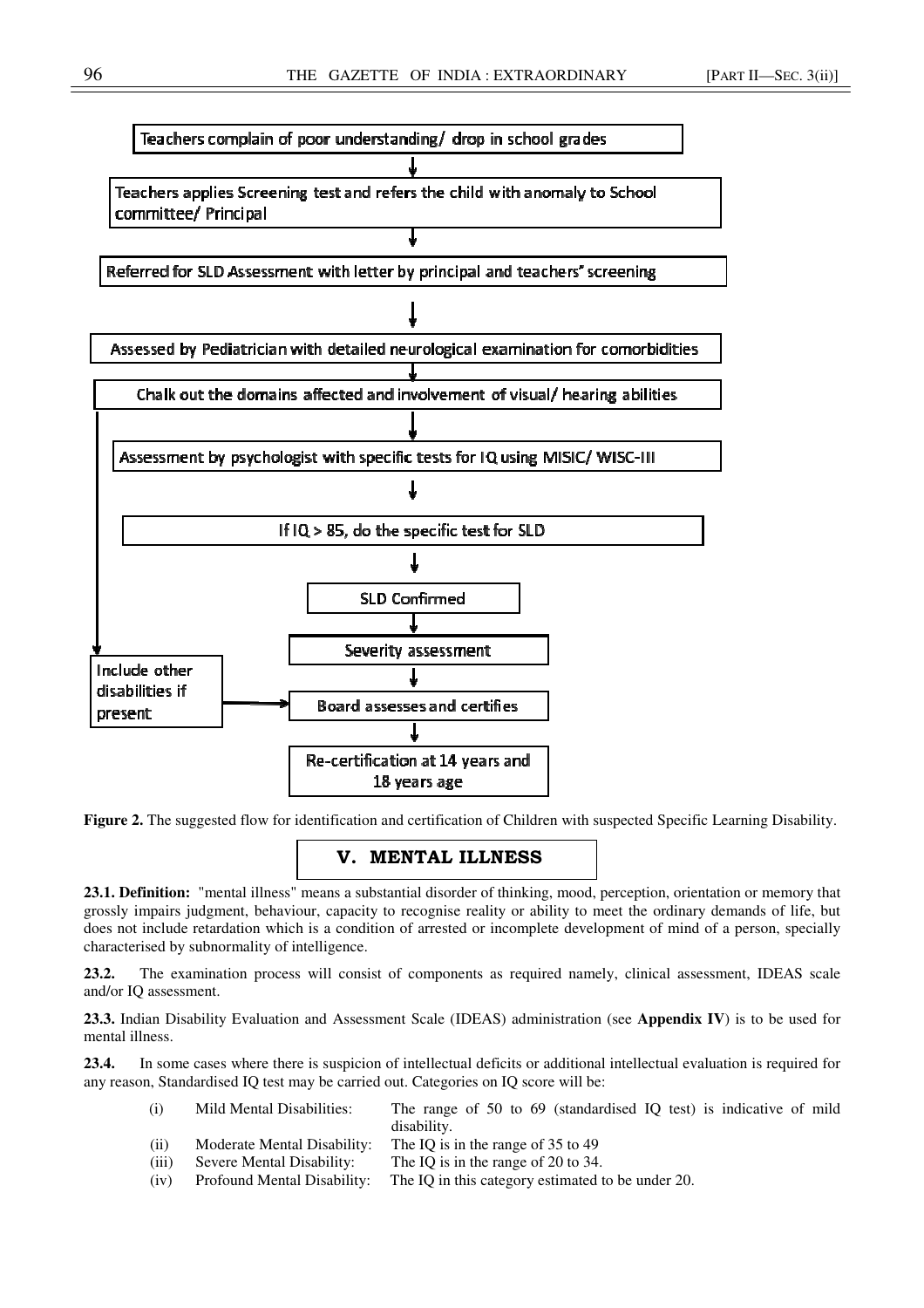**23.5.** In cases where the mental behavioural condition requires only IDEAS, then only IDEAS can be administered and degree of disability certified.

**23.6.** In cases where the mental behavioural condition requires only IQ, then a standardised IQ test shall be used to certify degree of disability.

**23.7.** In some cases, only one test may not estimate disability comprehensively. Such a person may have borderline or normal score on one test with disability score on the other. In such cases both IQ and IDEAS shall be used, the score indicating more severe disability should be the degree of disability for that person.

**24. Medical Authority:** The Medical Superintendent or Chief Medical Officer or Civil Surgeon or any other equivalent authority as notified by the State Government shall be head of the certification authority with the following two other members:-

- (a) Psychiatrist for clinical assessment,
- (b) Trained psychologist to administer IQ tests.

# VI. DISABILITY CAUSED DUE TO CHRONIC NEUROLOGICAL **CONDITIONS**

## **25.1. Definition:**

Chronic neurological conditions, such as—

- (i) "multiple sclerosis" means an inflammatory, nervous system disease in which the myelin sheaths around the axons of nerve cells of the brain and spinal cord are damaged, leading to demyelination and affecting the ability of nerve cells in the brain and spinal cord to communicate with each other;
- (ii) "parkinson's disease" means a progressive disease of the nervous system marked by tremor, muscular rigidity, and slow, imprecise movement, chiefly affecting middle-aged and elderly people associated with degeneration of the basal ganglia of the brain and a deficiency of the neurotransmitter dopamine.

**25.2.** The disability caused due to chronic neurological conditions such as multiple sclerosis, parkinsons disease is multi dimensional involving manifestation in muscular skeleton system and also psycho social behaviour. The disability in musculo-skeletal system on account of these conditions shall be assessed in terms of Section E (para 10-10.8 of Annexure II) of these guidelines relating to assessment of locomotor disability due to chronic neurological conditions and the psychosocial disability (mental illness) shall be assessed by using the IDEAS as at Appendix IV. Comprehensive disability on account of these conditions shall then be calculated by using the formula  $a + b$  (90-a).

Where "a" will be the higher score and<br>And "b" will be the lower score Ho

90

will be the lower score. However, the maximum total percentage of multiple disabilities shall not exceed 100%.

**25.3.** Neurological conditions which are reversible and without sequel are not certifiable. Only neurological conditions which are permanent are certifiable. Permanent disability certificate can be issued in irreversible/progressive cases. If needed in specific cases, a re-evaluation of disability can be done after a period of one year.

**25.4.** The disability certificate shall mention Chronic Neurological Conditions (name of disease).

**25.5. Medical Authority:** The Medical Superintendent or Chief Medical Officer or Civil Surgeon or any other equivalent authority as notified by the State Government shall be the head of the certification authority with the following two other members:-

- (a) Pediatrics for childhood chronic neurological conditions/psychiatrist for mental illness due to chronic neurological conditions/neurologist for chronic neurological conditions without mental illness
- (b) Specialist for certifying locomotor disability
- (c) Trained psychologist (clinical or rehabilitation) to administer IQ test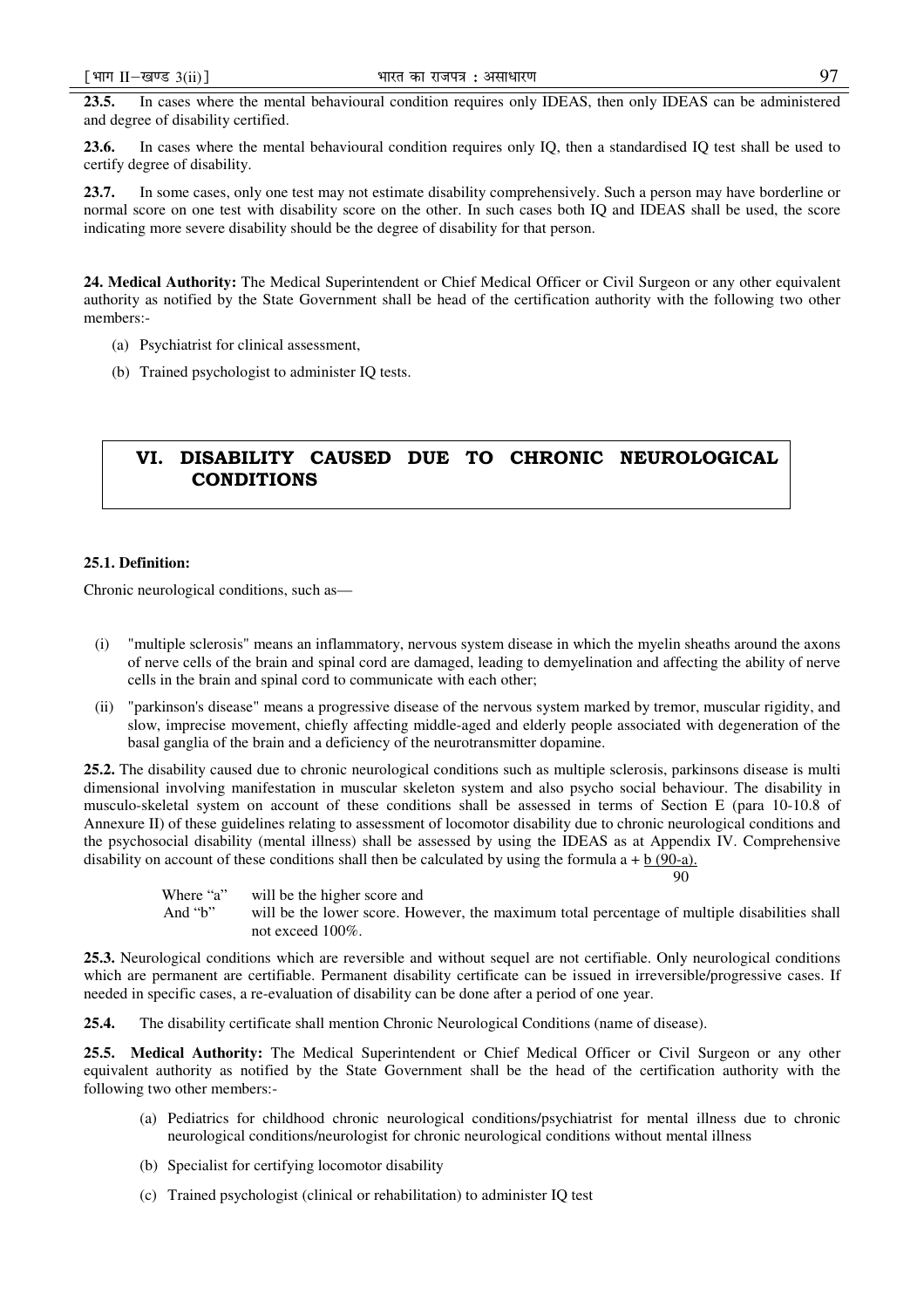## 98 THE GAZETTE OF INDIA : EXTRAORDINARY [PART II—SEC. 3(ii)]

**25.6.** Standardized IQ test may be carried out if required. Categories on IQ score will be:

- (a) Mild Disability: The range of 50 to 69 (standardized IQ test) is indicative of mild disability.
- (b) Moderate Disability: The IQ is in the range of 35 to 49.
- (c) Severe Disability: The IQ is usually in the range of 20 to 34.
- (d) Profound Disability: The IQ in this category estimated is to be lesser than 20.

**25.7.** In cases where the chronic neurological condition requires only IDEAS, then only IDEAS can be administered and degree of disability certified.

**25.8.** In cases where the chronic neurological condition requires only IQ, then a standardized IQ test should be used to certify degree of disability.

**25.9.** In some cases, only one test may not estimate disability comprehensively. Such a person may have borderline score on one test with marked disability score on the other. In such cases both IQ and IDEAS shall be used. The score indicating more severe disability shall be the degree of disability for that person.

# VII. DISABILITY CAUSED DUE TO BLOOD DISORDER

**26.1. Definition.-** Blood disorder in relation to —

- (i) "sickle cell disease" means a hemolytic disorder characterised by chronic anemia, painful events, and various complications due to associated tissue and organ damage; "hemolytic" refers to the destruction of the cell membrane of red blood cells resulting in the release of hemoglobin.
- (ii) "thalassemia" means a group of inherited disorders characterised by reduced or absent amounts of haemoglobin.
- (iii) "haemophilia" means an inheritable disease, usually affecting only male but transmitted by women to their male children, characterised by loss or impairment of the normal clotting ability of blood so that a minor wound may result in fatal bleeding;

**26.2. Type of disability certificate** - The process of evaluation shall be dynamic and to be reviewed periodically at least one year interval, as these diseases are progressive in nature. However, in patients with severe disability with score above 80%, permanent certificate shall be issued subject to proof of survival.

**26.3. Medical Authority** – Medical Authority for certification and evaluation of disability due to blood disorder shall comprise of the following:-

- (a) Chief District Medical Officer or the Chief Medical Officer of the hospital Chairperson
- (b) General physician or paediatrician as the case may be
- (c) Orthopaedic surgeon or PMR expert
- (d) In case specialities sequel relating to visual abnormality, hearing problem, cerebral dysfunction, respective specialist.

## **27. Sickle Cell Disease**

**27.1.** The clinical syndromes resulting from disorders of hemoglobin synthesis are referred to as hemoglobinopathies. They are grouped in three main categories:

- (a) Those owing to structural variants of hemoglobin, such as Sickle cell disease (HbS).
- (b) Those owing to the failure to synthesize one or more of the globin chains of hemoglobin at normal rate, as in the Thalassemias.
- (c) Those owing to the failure to complete the normal neonatal switch from fetal hemoglobin (Hb F) to adult hemoglobin (Hb A). The third category comprises a group of disorders referred to as hereditary presence of fetal hemoglobin (HPFH).

**27.2.** Individual can have a combination of two or more of these abnormalities.

# **28.** STRUCTURE VARIANTS:

**28.1.** Alteration in the structure of hemoglobin are usually brought about by point mutations affecting one or in some cases two or more bases coding for amino acids of the globin chains. In HbS such a point mutation is caused by the substitution of valine for glutamic acid in position 6 of β globin chain.

**28.2.** Hemoglobin variants of clinical significance or genetic significance (e.g. Hbs S, C, D<sup>punjab</sup>, E and O<sup>arab</sup>) are readily detectable by electrophoretic and chromatographic techniques.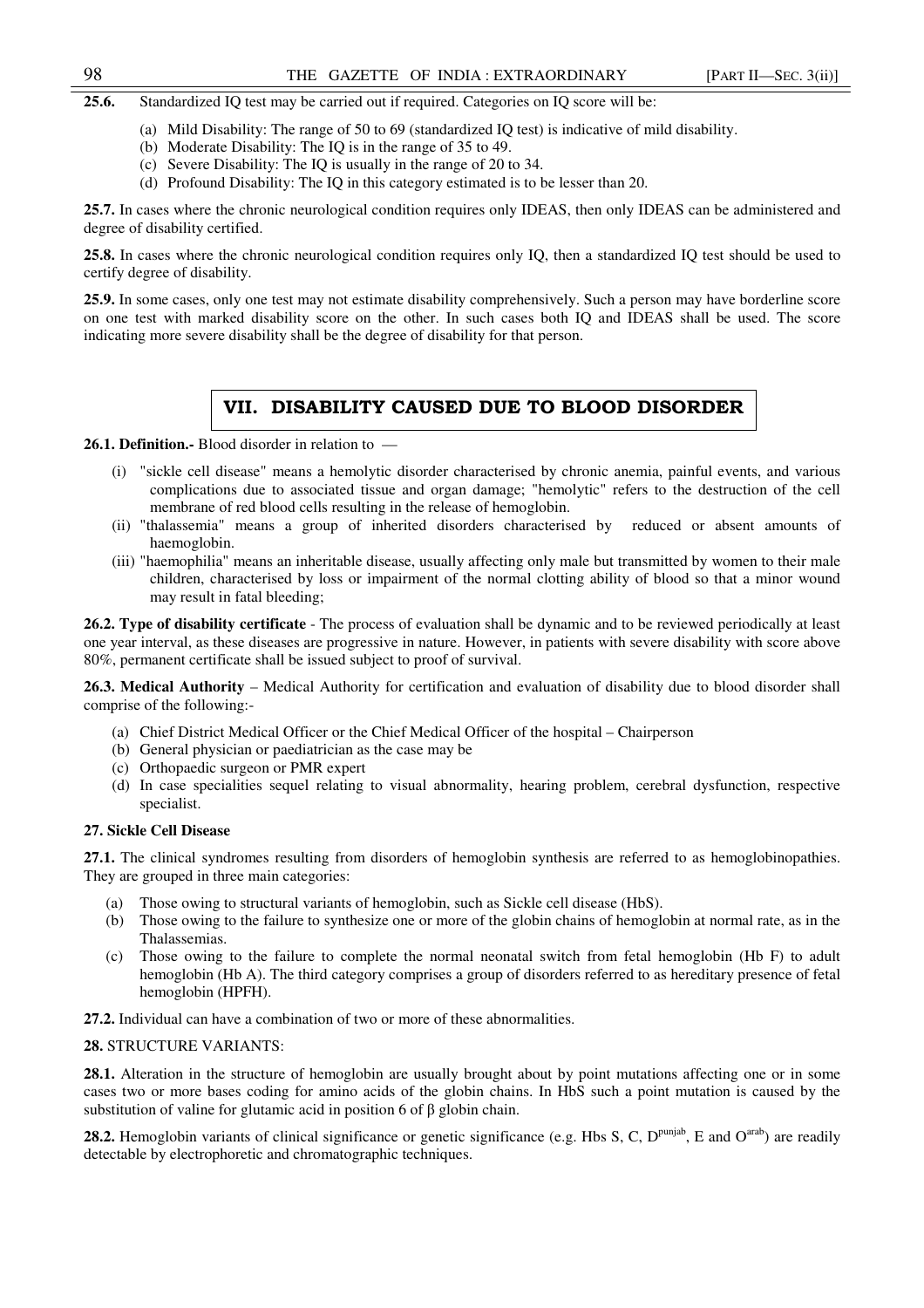# **29. Hb S**

**29.1.** The term "sickle cell disease" (SCD) encompasses both homozygous and the compound heterozygous states that lead to the symptomatic disease as a result of formation of sickle cell red cell, due to presence of Hb S.

**29.2.** The homozygous state or sickle cell anemia cause both haemolysis and also reduced oxygen affinity of HbS. Sickle cell anemias refers to specifically to those Individuals having homozygous for the sickle cell disease (HbSS), compound heterozygous (HbS/β<sup>0</sup>) thalassaemia.

**29.3.** The main clinical disability arises from repeated episodes of vaso- occlusive events (called painful crisis), organ dysfunction, impairment of vision, hearing, anemia, bone disease, pulmonary complications, skin ulcerations, gall bladder stones and psychological problems.

**29.4.** Main problem occurs because of easy deformability of RBC under stress (sickling), hypoxia or infection, and RBC becomes SICKLE SHAPE hence this name.

**29.5.** The clinical severity of sickle cell anemia is extremely variable. It is partly due to the modifying factors such as interaction with α Thalassemia or synthesis of HbF and partly to socioeconomic conditions and other factors that influence general health.

**29.6.** Sickle cell trait (β genotype AS), heterozygous state, is not associated with hematological abnormalities. In this group sickling occurs at very high altitude and low oxygen pressure.

## **30. Other forms of sickle cell disease**

- (a) Sickle cell/HbC disease: Usually associated with milder form of sickle cell disease.
- (b) Sickle β Thalassemia: Gives rise mild sickling disorder.
- (c) Interaction of HbS with  $HbD^{Punjab}$ , or  $HbO^{Arab}$  or  $HbO^{Los}$  Angeles accompanies with severe sickle cell disease.
- (d) Other sickling hemoglobin

## **31. Detection and Diagnosis of Hemoglobinopathies: - (see Appendix V)**

Simple tests are easily available at district hospital like Hb estimation, peripheral blood film examination after adding sodium metasulite or without it and confirmation by Hb electrophoresis by HPLC from any reference lab or in district hospital.

#### **32.1. Clinical Presentation**

In SCD the disability changes over time and therefore shall be measured longitudinally. It is a chronic disease may lead to disability as a result of the primary condition as well as due to complications such as pain crisis, acute chest syndrome, splenic sequestration crisis and rarely even aplastic crises which is due to Parvo B19.

## **32.2. Fever**

Mandatory routine Pneumococcal vaccination and penicillin prophylaxis have reduced the risk of mortality for SCD children. All children with SCD who have fever (>38.5oC or 101oF) or /and other signs of infection (chills, lethargy, irritability, poor feeding, vomiting) should be assessed promptly.

## **32.3. Pain**

This is common in all patients with SCD, it may manifest as dactylitis ("hand-foot syndrome"), vasoocclusive pain may involve the limbs, abdominal viscera, ribs, sternum, vertebrae etc. Pain episodes limit participation in the school, activities of daily living, and social events. Various studies have confirmed the association of between pain and activity limitation. Patients with sickle cell anaemia who had frequent (three or more episodes per year) painful crisis, found to have poor quality of life. Recurrent skeletal disease due to repeated bone infarction, avascular necrosis of femoral head, and decreased bone density with vertebral disease leading to chronic back pain and nutritional deficiencies are some of the complications of the SCD that can affect the mobility.

Pain relief needs to be appropriately done, and includes good hydration along with NSAIDS and even opioids may be needed.

## **32.4. Acute chest syndrome (ACS)**

This is an acute illness characterized by fever and respiratory symptoms, accompanied with a new pulmonary infiltrate on a chest x ray. Even though the ACS usually is self-limited, it can present with or result in respiratory failure.

Simple transfusions (or rarely exchange transfusions,) decrease the proportion of sickle red cells.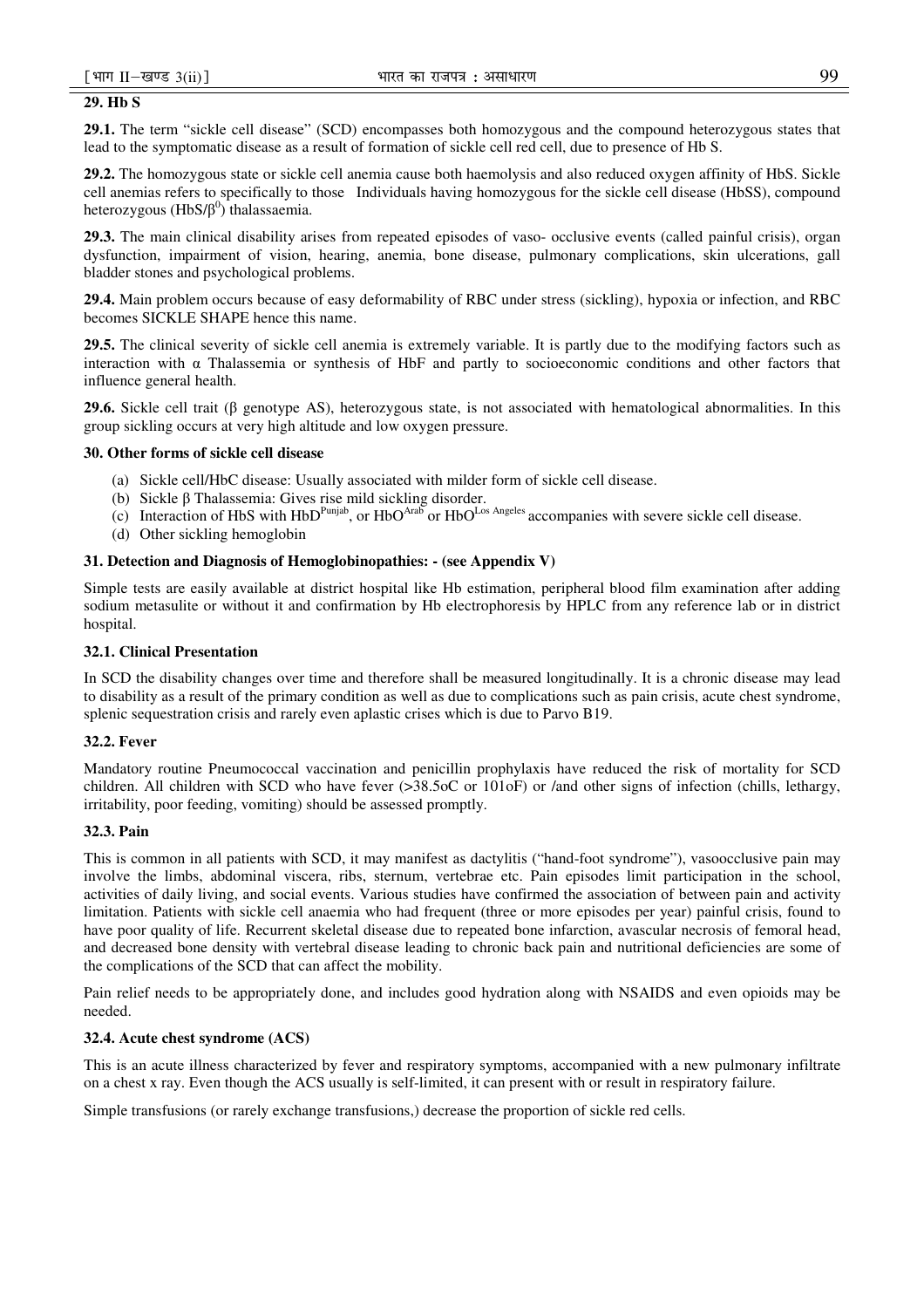## **32.5. Strokes and transient ischemic attacks (TIAs)**

The biggest risk of permanent impairment and disability for individuals with SCD is cognitive and psychomotor impairment secondary to a stroke. Silent cerebral infarcts can cause specific cognitive deficits, notably in attention and executive function which are critical for successful academic performance. Language deficits, unrelated to CVA, have been reported among children with SCD. This could lead to the communication problems in school and the workplace.

Mobility impairment can occur among children as a result of cerebral palsy (which can result from stroke), stroke, and other aetiologies.

This is a serious condition and such patients should be referred to a higher center to receive evaluation and required management. Patients who have suffered strokes, TIAs etc. will need transcranial Doppler (TCD), computerized axial tomography, MRI, or MRI with angiography. Comprehensive management of SCD requires a multi-specialty team, especially for young children with these complications.

## **33. Other complications:**

Rare complications include leg ulcers, pulmonary hypertension, avascular necrosis head of femur, psychosocial issues etc. At least an annual review by a hematologist will be necessary for these children, they will need to transit to adult care for further management as they grow older. Some patients may benefit from allogeneic hematopoietic stem cell transplant. Sickle cell disease transplant indications are very selective, due to the risks of morbidity associated with the transplant procedure.

## **34.1. Indications for allogeneic Hematopoietic stem cell transplant (HSCT) for sickle cell disease:**

- (a) Stroke or central nervous system event lasting longer than 24 hours, acute chest syndrome with recurrent hospitalizations or previous exchange transfusions.
- (b) Recurrent vaso-occlusive pain (more than 2 episodes per year over several years) or recurrent priapism.
- (c) Impaired neuropsychological function with abnormal cerebral MRI scan
- (d) Stage I or II sickle lung disease
- (e) Sickle nephropathy (moderate or severe proteinuria or a glomerular filtration rate 30 to 50% of the predicted normal value)
- (f) Bilateral proliferative retinopathy with major visual impairment in at least one eye
- (g) Osteonecrosis of multiple joint
- (h) Red-cell allo-immunization during long-term transfusion therapy

**34.2. Transfusions** are needed in only special indications. If transfusions needed, then a pre transfusion extended red cell typing is required [Rh Sub group (Cc, Ee), Kell, Kidd, S/s] as these patients frequently develop delayed Hemolytic Transfusion Reaction (30% cases) and allo- immunization. Children receiving regular transfusions will need to have serum ferritin monitoring and chelation therapy.

**34.3.** The aim of transfusions to reduce Hb S levels to below 30 % prevent strokes in children with high central nervous system blood flow [evidence from the Stroke Prevention Trial in Sickle Cell Anemia (STOP I)].

**34.4.** Prevention of complications can be achieved by prescribing Hydroxyurea and judicious use of blood transfusions. Hydroxyurea decreases crises in patients with severe sickle cell disease.

**34.5.** Whereas those with sickle cell trait (HbAS), HbS/β<sup>+</sup>, or HbSC typically have mild to moderate symptoms.

**35.** The international classification of functions disability and health (ICF), distinguishes functional and structural impairments from limitations in personal activities and restriction on social participation. The disability changes over time hence it should be measured longitudinally.

#### **36. Severity Score**

- **0-** homozygous sickle cell disease but asymptomatic-but has got mild pallor ( HCT 30) and splenohepatomegaly and diagnosis confirmed by Hb electrophoresis
- 1. Sickle cell anemia such as (HbSS), compound heterozygous  $(HbS/\beta^0)$  thalassaemia, HbSD, and HbO<sup>arab</sup>, anaemia that is severe and chronic, with persistent haemocrit of 26% or less, and symptomatic, requiring blood transfusions to maintain the HbS level ≤ 30% and **TRANSFUSION DEPENDANT and symptomatic as per New York Heart Association (NYHA) more than class 2**
- **2**. **Above plus** Painful crisis due to blood clots in blood vessels at least three times in the past five months (vasoocclusive crisis or thrombotic crisis).
- **3. Above plus Hospitalization beyond that of emergency care at least three times in the past 12 months** (could be due to aplastic episodes, haemolytic crisis, strokes, heart problems, kidney failure or pneumonia)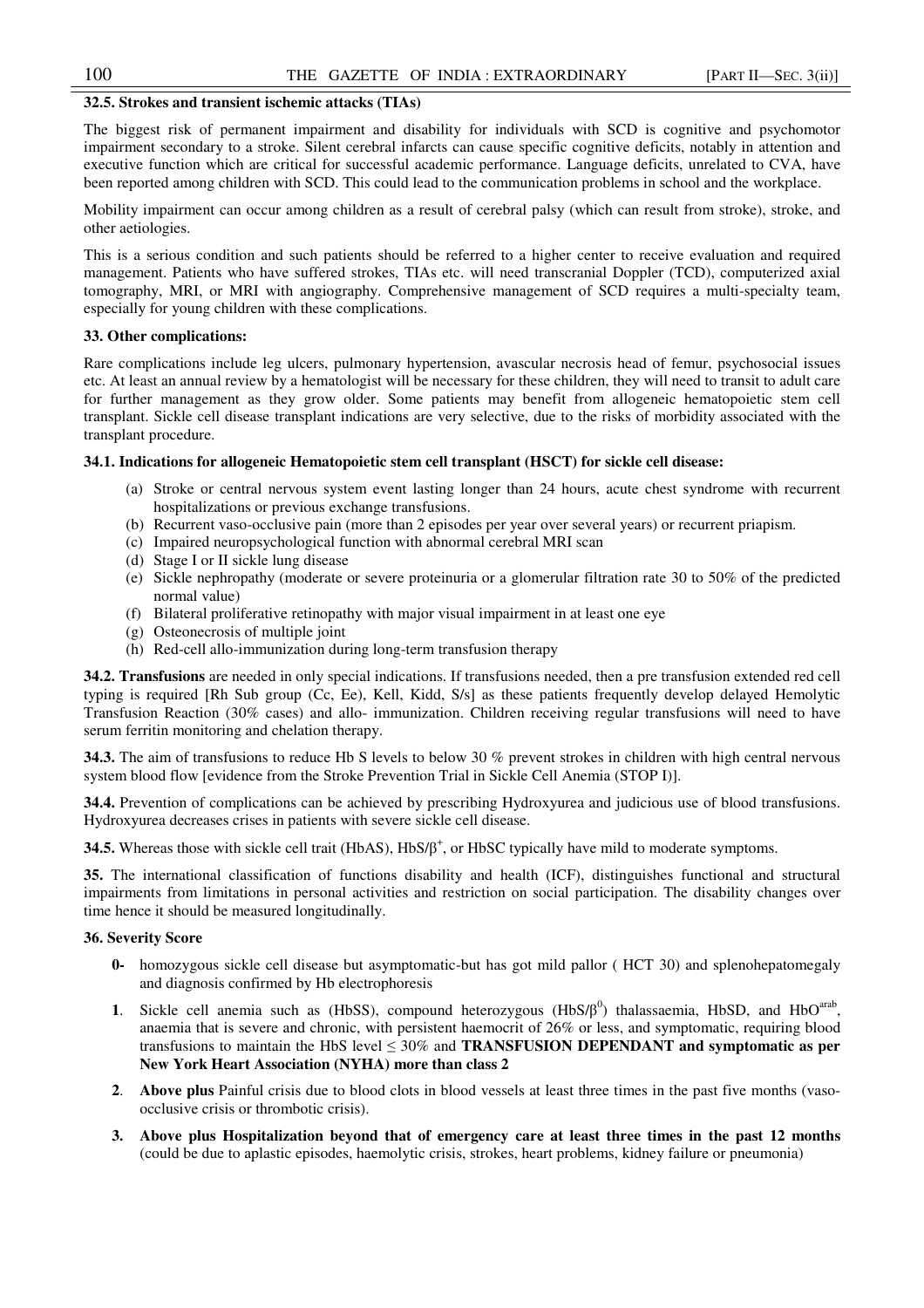- \***4. Above plus Functional impairment** caused by sickle cells that meet another disability listing due to avascular necrosis, osteomyelitis, and bone infarction of multiple joints, stroke and transient Ischemic Attack (TIA), leg ulcers. –should be referred to multidisability board
- **5**. Above plus Permanent Loss of spleen function or chronic hypersplenism with recurrent infections( more than 3 in last 6 months)
- **6**. Above plus Complications like impaired neuropsychological function with abnormal cerebral MRI scan, sickle nephropathy, sickle cell lung disease, bilateral proliferative retinopathy leading to loss of vision and chronic liver disease.
- **7**. Above plus Impaired cardiac function due to end organ damage measured by functional ECHO Cardiography
- **8**. Above plus Sickle cell anaemia with BT associated complications due to infections like HBV, CMIV, HIV, HBC etc.

| At level       | <b>Disability should</b><br>be |
|----------------|--------------------------------|
| 0, 1           | $~10\%$                        |
| $\overline{2}$ | 40-50%                         |
| 3              | 51-60%                         |
| 4              | $61 - 65\%$                    |
| 5              | 66-70%                         |
| 6              | $71 - 75\%$                    |
| 7              | 76-80%                         |
| 8              | 81-85%                         |

## **37. Thalassemia**

**37.1.** Thalassaemia refers to group of blood diseases characterized by decreased or absent synthesis of globin chains. Most thalassaemia are inherited as recessive traits. From clinical point of view most relevant types are  $\alpha$  and  $\beta$ thalassaemias. Currently based on their clinical severity and transfusion requirement, these thalassaemia syndromes can be classified phenotypically into two main groups; transfusion dependent thalassaemias (TDTs) and Non-transfusion dependent thalassaemias (NTDTs).

**37.2.** Screening is based on estimation of Hemoglobin (Hb) by digital Hemoglobinometer and NESTROFT (Naked eye single tube osmatic fragility test) as the primary screening test, followed by Complete Blood Counts (CBC) and HPLC test, for the screen positive cases. Serum Ferritin is done in required cases to confirm concomitant iron deficiency anemia in suspected thalassemia carriers.

## **37.3. The guiding elements of National Health Mission (NHM) Guidelines on Hemoglobinopathies are-**

- (1) Haemoglobinopathies are genetic disorders with an autosomal recessive inheritance implying that
	- (a) They are equally prevalent in males and females
	- (b) Have a 'carrier' and 'disease' state
	- (c) The abnormal gene is passed on from one generation to another
- (2) The carrier state refers to a person carrying only one abnormal gene. Such individuals do not have any disease and clinically have no symptoms,
- (3) The disease state occurs when an individual's both genes are abnormal, one abnormal gene being inherited from each of the parents.
- (4) A couple where both the partners are carriers of an abnormal gene (mutated gene)
	- (a) have a 25% risk in each pregnancy of giving birth to a child with disease state.
	- (b) have 25% chance in every pregnancy of having a 'normal' child.
	- (c) have a 50% chance in each pregnancy to give birth to a 'carrier' child.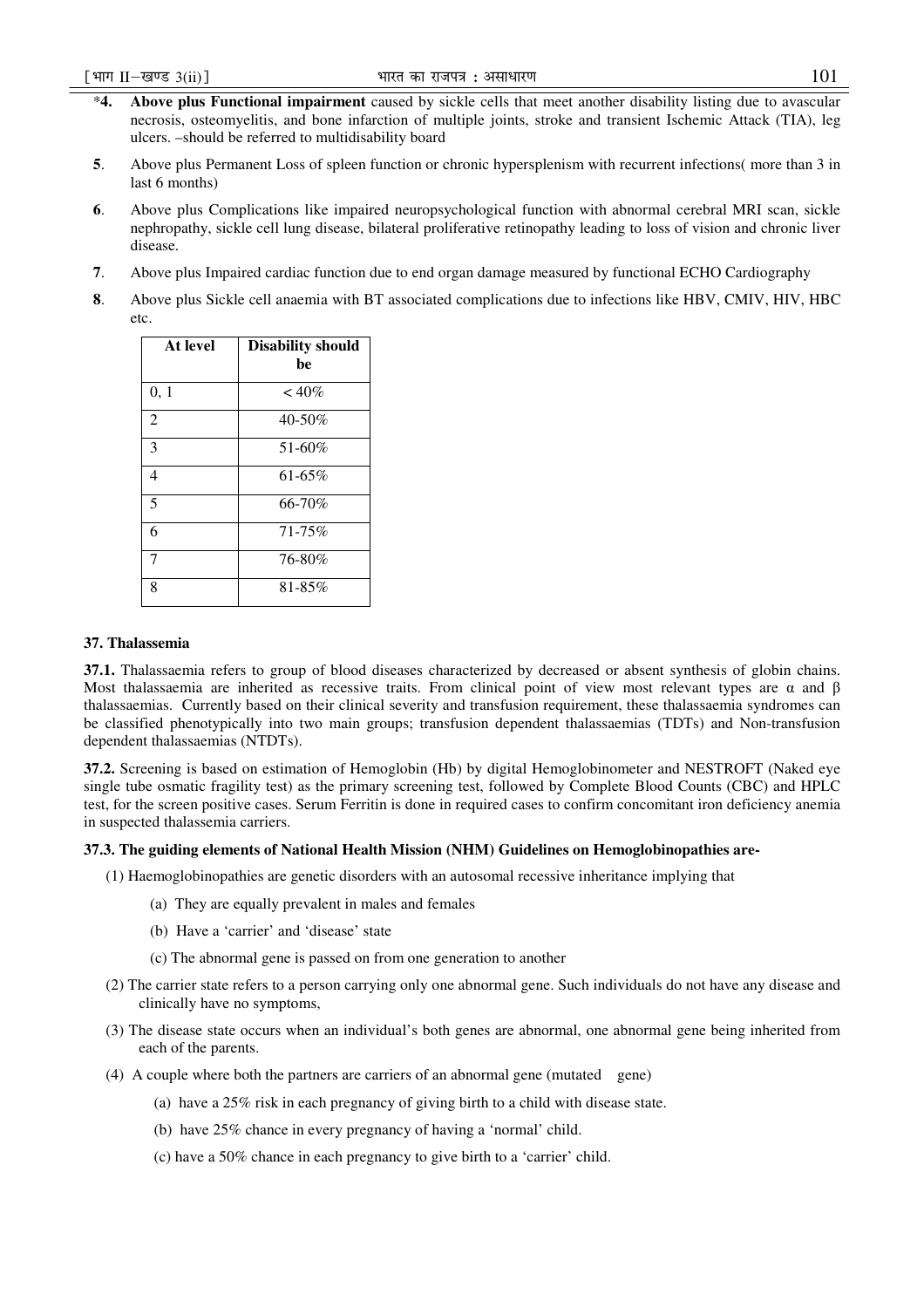Thus, a carrier couple can have 'normal', 'carrier' or 'disease' affected children.

- (5) Thalassemia Major, and Thalassemia Intermedia are the major disorders that require lifelong management and are to be considered for prevention.
- (6) Untreated Thalassemia Major is invariably fatal by 2-5 years of age. Commonly Thalassemia Major (TM) is managed by regular blood transfusions (Packed Red Blood Cells) and iron chelation therapy. Availability of leuko-depleted packed red blood cells (pRBC) and iron chelators are to be ensured for adequate management along with facilities for regular monitoring. Adequately treated patients can live a fulfilling life.
- (7) It is possible to know whether the child to be born will be affected by disease, or be a carrier or normal by detecting the mutations of both parents in the fetal tissue. The process is called Prenatal Diagnosis (PND). Thalassemia Major is a severe and life threatening disease, hence, termination of pregnancy is permitted under Indian laws.
- (8) Newborn screening can detect abnormal hemoglobin variants. On the other hand, thalassemia major is difficult to detect by newborn screening and can be detected hematologically mostly after 3-6 months of age and confirmed at one year of age.
- (9) Carrier state is asymptomatic, but can be detected by relatively simple blood tests, opening up the possibility of controlling hemoglobinopathies by preventing birth of affected children.
- (10) Cost effective population screening programmes are possible for detection of carriers, as low cost screening tests with high negative predictive value are available for detection of carriers of β-thalassemia.

## **37.4. DETECTION AND DIAGNOSIS OF Thalassemia-Appendix VI**

- (a) -Complete Blood Counts (CBC)
- (b) Severe anemia with microcytic hypochromic red cell indices (Hb<7g/dl; MCV: 50-70fl; MCH: 12-20pg; )
- (c) Peripheral blood smears:
- (d) RBCs showing anisopoikilocytosis (tear drop cells, target cells), microcytosis hypochromia, and nucleated red cells markedly increased in relation to degree of anemia
- **(A) Hemoglobin (HPLC),**

**HPLC pattern in** β**-thalassemia**: HbA : 0-30% HbF : 70-100% HbA2 : 2-5%

**(B) Normal Values:** 

Hb: 12-17 gm/dl, MCV: 80-100 fl, MCH:27-32 pg, Normocytic Normochromic

HbA: 96-98%, HbF: <2%, HbA2: 2.3-3.3%

## **(C) Transfusion Regimen: Pre-transfusion Hemoglobin (Hb) should be kept between 9- 10.5 g/dl.**

The frequency of transfusions varies from every 2-4 weeks depending on the age, weight of child and other factors.

#### **(D) Evaluation of Iron Overload:**

- **(i)** Serum Ferritin: Serum ferritin reflects the overall iron stores in the body tissues.
- **(ii)** MRI of liver and heart
- **(iii)** Liver Biopsy

The serum ferritin levels shall be assessed after 10 to 15 transfusions and chelation therapy should be initiated when the serum ferritin value is more than  $1000 \mu g/L$ .

Serum ferritin and Echocardiography should be made available at most of district hospital.

# **37.5. COMPLICATIONS OF IRON OVERLOAD, MULTIPLE TRANSFUSION AND INDICATIONS OF SPLENECTOMY**

- (a) Even with adequate iron chelation patients may go on to develop complications. Iron overload results in toxicity to the heart, liver, and harms the endocrine system- affecting growth and development.
- (b) It can even result in skeletal and bone mineralization problems.
- (c) The patients may be affected by transfusion transmitted diseases like hepatitis B, C or HIV.
- (d) Toxicity from iron chelation medicines, if occurs may also need to be managed.
- (e) Therefore, a multi-specialist team including a pediatrician, cardiologist, gastroenterologist, and endocrinologist are necessary.
- (f) Psychological counseling and support are needed to deal with the consequences of a chronic disease.
- (g) Splenectomy is needed only in few cases where hypersplenism is symptomatic and BT requirement exceeds >250 CC of packed cell RBC/kg/year requirement. Splenectomy is associated with many late complications.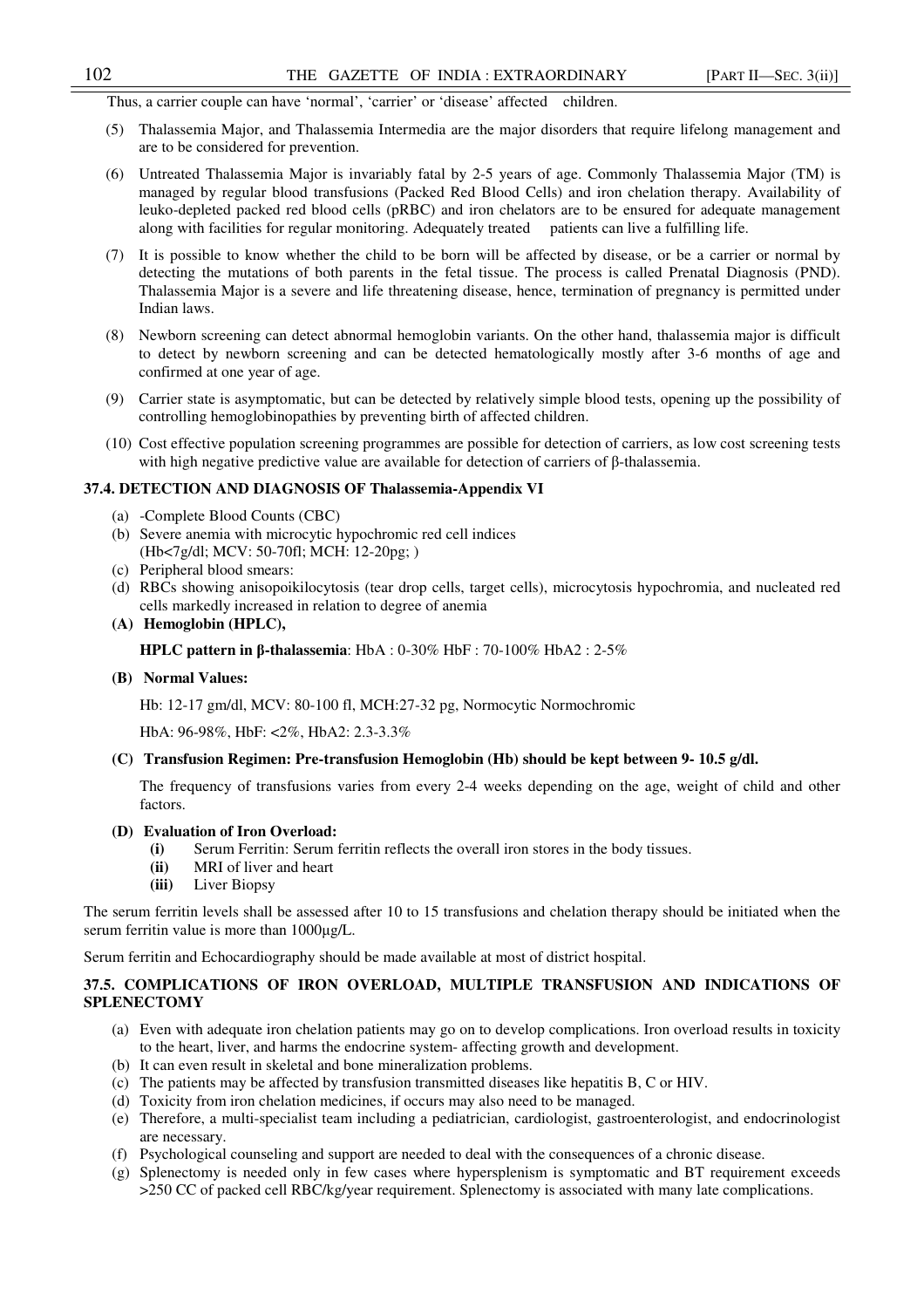# **38. Scoring system for assessment of disability**

- (a) Mild anemia refractory to iron supplementation, and microcytic hypochromic with hepatosplenomegaly and confirmed by Hb electrophoresis but asymptomatic and no BT# requirement
- (b) Thalssaemia Major with monthly BT# requirement but Haemoglobin maintained at 10 –should receive some benefit like time out, special leave, social security and free treatment-TRANFUSION DEPENDANT and exertional dyspnoea on walking few yards more than class 2 as per NYHA and AHA
- (c) Above plus Thal-major with monthly BT# with signs of bone marrow hyperplasia and osteoporosis decided by bone Dexa scan
- (d) Note at this stage should be seen by mutidisability board and should be seen by orthopedician.
- (e) above plus Iron chelator requirement osteoporosis and Serum ferritin less than 1000ng/ml
- (f) Thal major as in level 4 plus with Bimonthly BT# requirement and all the above
- (g) 6.Thal major > than bimonthly BT requirement with features of hyperspenism and more than 250 ML packed cell transfusion/Kg per year plus features of level 5
- (h) 7. Thal major with splenctomy with infection and plus features as in level 6
- (i) Thal major with features as above at level 7 plus haemosiderosis and serum ferritin level > 1000ng/ml and with multi organ failure decided by Echocardiogram, LFT and GTT
- (j) Th major with features at level 8 plus with BT associated infections like HBV, CMIV, HIV, HBC etc

# **38.1. DISABILITY GRADING**

**At level 1 -< 40% At level 2 - 41-50% At level 3 -51-60% At level 4 -61-65% At level 5 -66-70 At level 6- 71-75% At level 7 -76-79% At level 8 -80-85% At level 9 ->85%**

**38.2.** In nutshell- when diagnosis of Thalassemia major confirmed by appropriate clinical examination and laboratory tests as specified above and has progressive pallor with Hb persistently low ie <7gm% and have failure to thrive and require regular BT to maintain Hb above 10 shall be entry point for disability eligibility and with passage of time, as and when new complications develops disability shall be reassessed as mentioned above and higher score should be awarded.

## # BT principles

- -i) should be from voluntary donor, matched for major blood group like ABO and Rh plus C,E and kell preferably
- ii) Should be leucodepleted
- iii) screened for HIv, hepatitis B and C
- iv) PCV should be around 70% in transfused blood
- v) transfused volume should be 12-15ml.kg over 3-4 hours
- vi) should be monitored for febrile reaction
- vii) should not be more than one week old
- viii) should have CPD 1 as anticoagulant
- ix) washed RBC or irradiated RDC or RBC obtained by apheresis are better and desirable

# **39. Haemophilia**

## **39.1. What is Haemophilia:**

- (a) Haemophilia is an X-linked congenital bleeding disorder caused by a deficiency of coagulation factor VIII (FVIII) (in hemophilia A) or factor IX (FIX) (in hemophilia B).
- (b) The deficiency is the result of mutations of the respective clotting factor genes.
- (c) Hemophilia has an estimated frequency of approximately one in 10,000 births.
- (d) Estimations based on the WFH's annual global surveys indicate that the number of people with hemophilia in the world is approximately 4,00,000
- (e) Hemophilia A is more common than hemophilia B, representing 80–85% of the total hemophilia population.
- (f) Hemophilia generally affects males on the maternal side. However, both F8 and F9 genes are prone to new mutations, and as many as 1/3 of all cases are the result of spontaneous mutation where there is no prior family history
- (g) Accurate diagnosis of hemophilia is essential to inform appropriate management.
- (h) Hemophilia should be suspected in patients presenting with a history of:
	- (i) Easy bruising in early childhood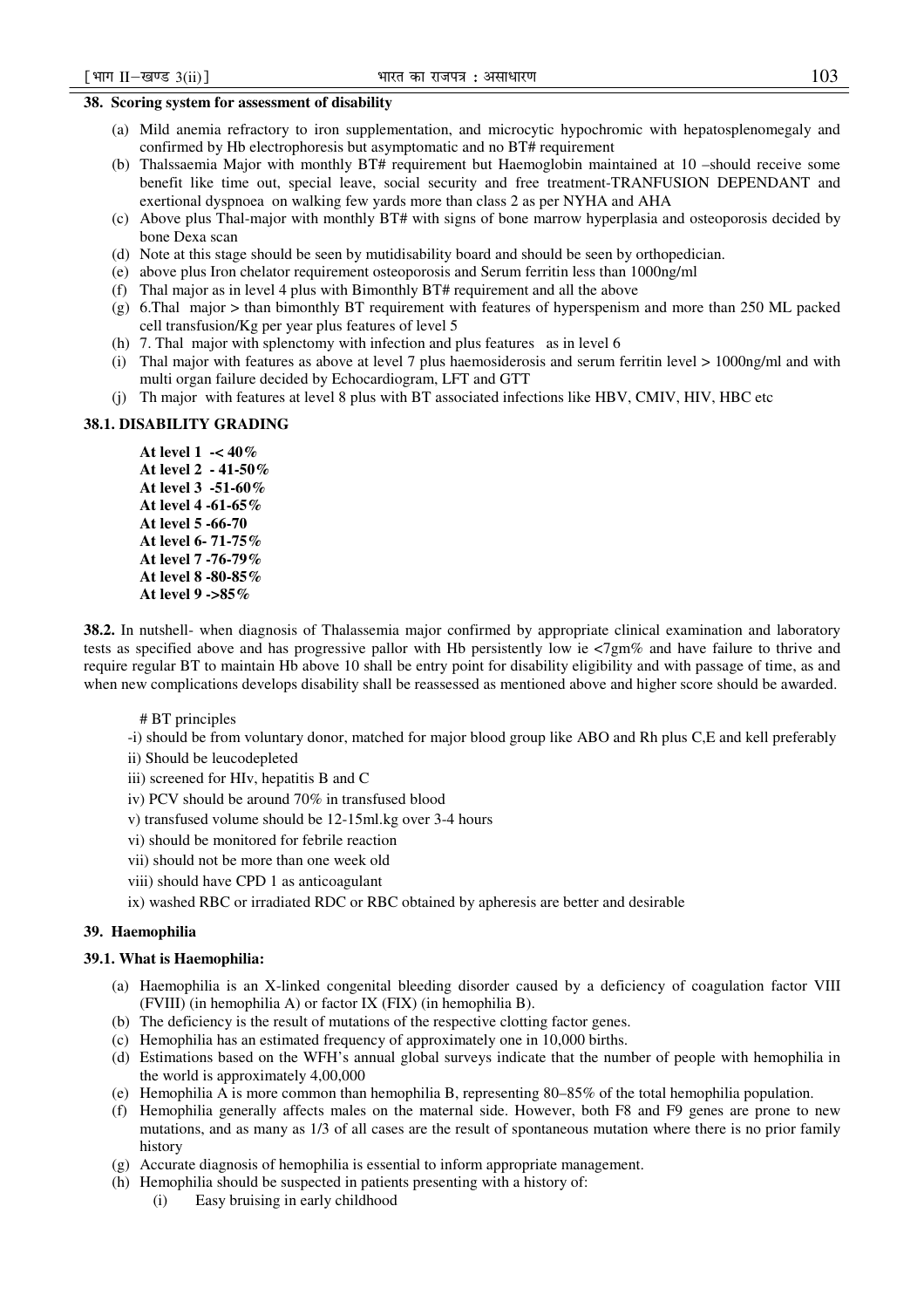# 104 THE GAZETTE OF INDIA : EXTRAORDINARY [PART II—SEC. 3(ii)]

- (ii) "spontaneous" bleeding (bleeding for no apparent/known reason), particularly into the joints, muscles, and soft tissues or brain
- (iii) Excessive bleeding following trauma or surgery
- (i) A family history of bleeding is obtained in about two-thirds of all patients.
- (j) A definitive diagnosis depends on factor assay to demonstrate deficiency of Factor VIII or Factor IX.
- (k) But disease can be suspected with family history, male child with echymosis or bleed without any obvious or trivial trauma and abnormal activated partial thromboplastin time(aPTT) and normal platelet count and Prothombin time

# **39.2. Bleeding manifestations**

The characteristic phenotype in hemophilia is the bleeding tendency.

- (a) Some patients may not bleed throughout life.
- (b) Patients with mild hemophilia may not bleed excessively until they experience trauma or surgery.
- (c) The severity of bleeding in hemophilia is generally correlated with the clotting factor level
- (d) Most bleeding occurs internally into the joints or muscles
- (e) Some bleeds can be life-threatening and require immediate treatment

# **39.3. Eligibility for certification**

- (a) History (including family history) especially males being affected and females are spared
- (b) Review of previous medical records
- (c) Physical examination
- (d) Baseline coagulation profile (prothrombin time, partial thromboplastin time and thrombin time)
- (e) Factor assay (if available)

**39.4.** Confirmation of diagnosis individual factor assay from recognized laboratory shall be made available (**Appendix VII**)

**39.5.** Disability grading shall be as follows:-

# Severity of Hemophilia as per Individual factor concentration

| level                  | Pe rce ntage<br>of normal<br>factor<br>activity in<br>blood | <b>Number of</b><br>international units<br>(IU) per milliliter<br>(ml) of whole blood | Clinical presentation                                                                                                                         |
|------------------------|-------------------------------------------------------------|---------------------------------------------------------------------------------------|-----------------------------------------------------------------------------------------------------------------------------------------------|
| Normal range           | 50-150%                                                     | $0.50 - 1.51U$                                                                        |                                                                                                                                               |
| Mild Hemophilia        | $5 - 40%$                                                   | $0.05 - 0.40$ IU                                                                      | Bleed during a major<br>injury/surgery<br>Do not bleed most often/may<br>never bleed                                                          |
| Moderate<br>Hemophilia | $1 - 5%$                                                    | $0.01 - 0.05$ IU                                                                      | Bleed less<br>frequently (on ce/month)<br>May bleed for long after surgery<br>Spontaneous bleeds rare                                         |
| Severe<br>Hemophilia   | $< 1\%$                                                     | < 0.011U                                                                              | Frequent bleeds into<br>muscles/joints<br>May bleed one to two times per<br>week<br>والمتلائم القمام المواط الماما والمنادر والمتحدث والمنافذ |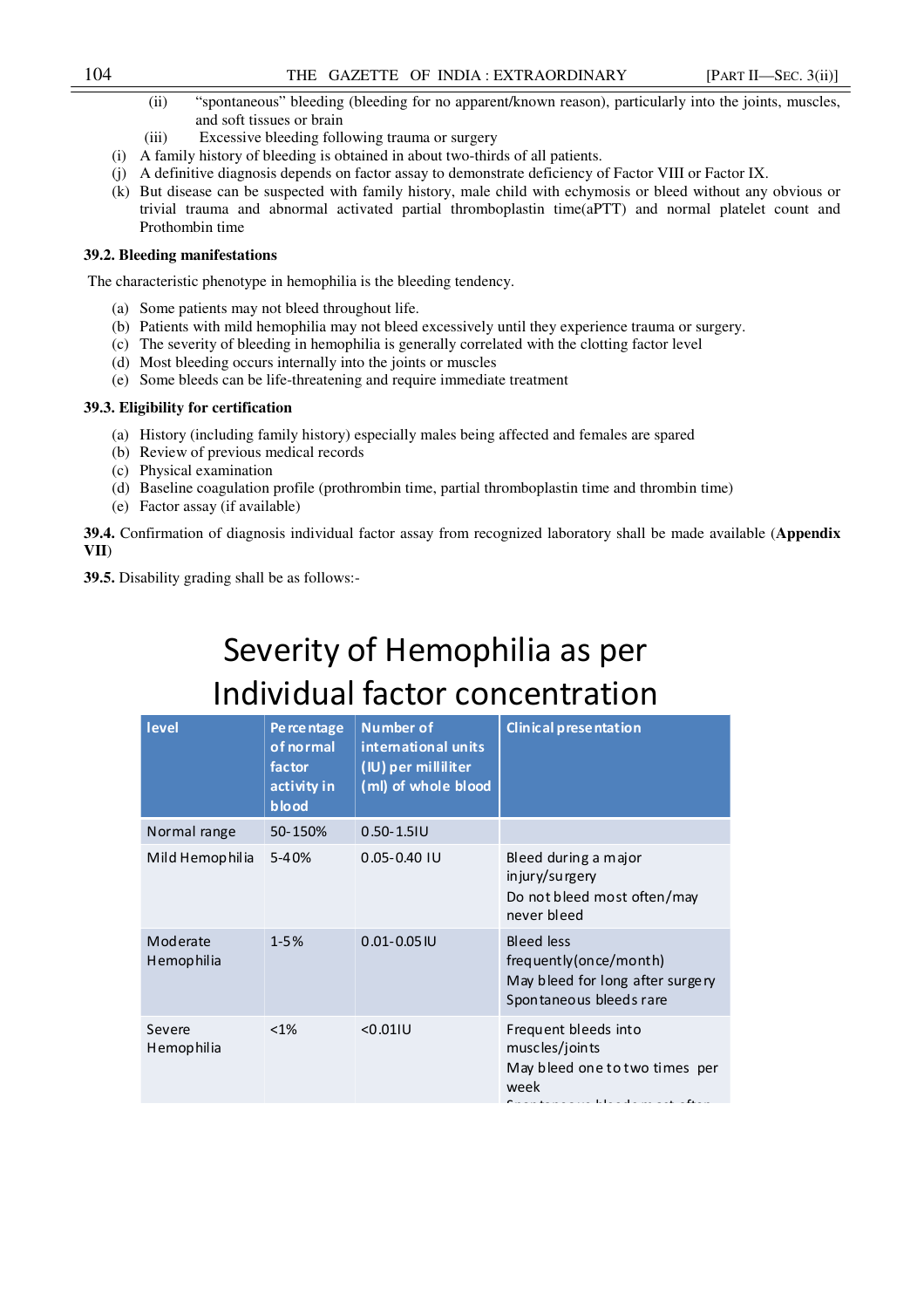# Disability grading for Hemophila

| Disability<br>score  | Percentage of<br>normal factor<br>activity in blood | <b>Clinical severity</b>                                                                                                                                        |  |
|----------------------|-----------------------------------------------------|-----------------------------------------------------------------------------------------------------------------------------------------------------------------|--|
| $10 - 20%$<br>21-39% | $> -5%$<br>$1 - 5%$                                 | Asymptomatic but family history is positive<br>and limitation of physical contact sport<br>advised and abnormal aPTT<br>Above plus occasional spontaneous bleed |  |
| 40%-50% *            | $< 1\%$                                             | Above plus symptomatic with 2 bleeds in<br>joints with limitation of fullmovement-need<br>to be assesed by orthopedician/physiatrist                            |  |
| $51 - 60\%$ *        | $< 1\%$                                             | Above plus bleeds at least 3 times in last 5<br>months and contracture in one joint                                                                             |  |
| 60-79%*              | $< 1\%$                                             | Above plus intracranial bleed once or limit<br>ation/contracture in two joints                                                                                  |  |
| $80\% - 85\% *$      | $< 1\%$                                             | Above plus neurological sequel or with<br>compartmental syndrome with<br>Limb weakness                                                                          |  |
|                      |                                                     |                                                                                                                                                                 |  |

# VIII. MULTIPLE DISABILITIES

# **40. Multiple Disabilities**

**40.1. Definition:** Multiple Disabilities means a combination of two or more disabilities mentioned below:-

- 1. Blindness
- 2. Low-vision
- 3. Leprosy cured persons
- 4. Hearing impairment (deaf and hard of hearing)
- 5. Locomotor disability
- 6. Dwarfism
- 7. Intellectual disability
- 8. Mental illness
- 9. Autism spectrum disorder
- 10. Cerebral palsy
- 11. Muscular dystrophy
- 12. Chronic neurological conditions
- 13. Specific learning disabilities
- 14. Multiple sclerosis
- 15. Speech and language disability
- 16. Thalassemia
- 17. Haemophilia
- 18. Sickle cell disease
- 19. Acid Attack victims
- 20. Parkinson's disease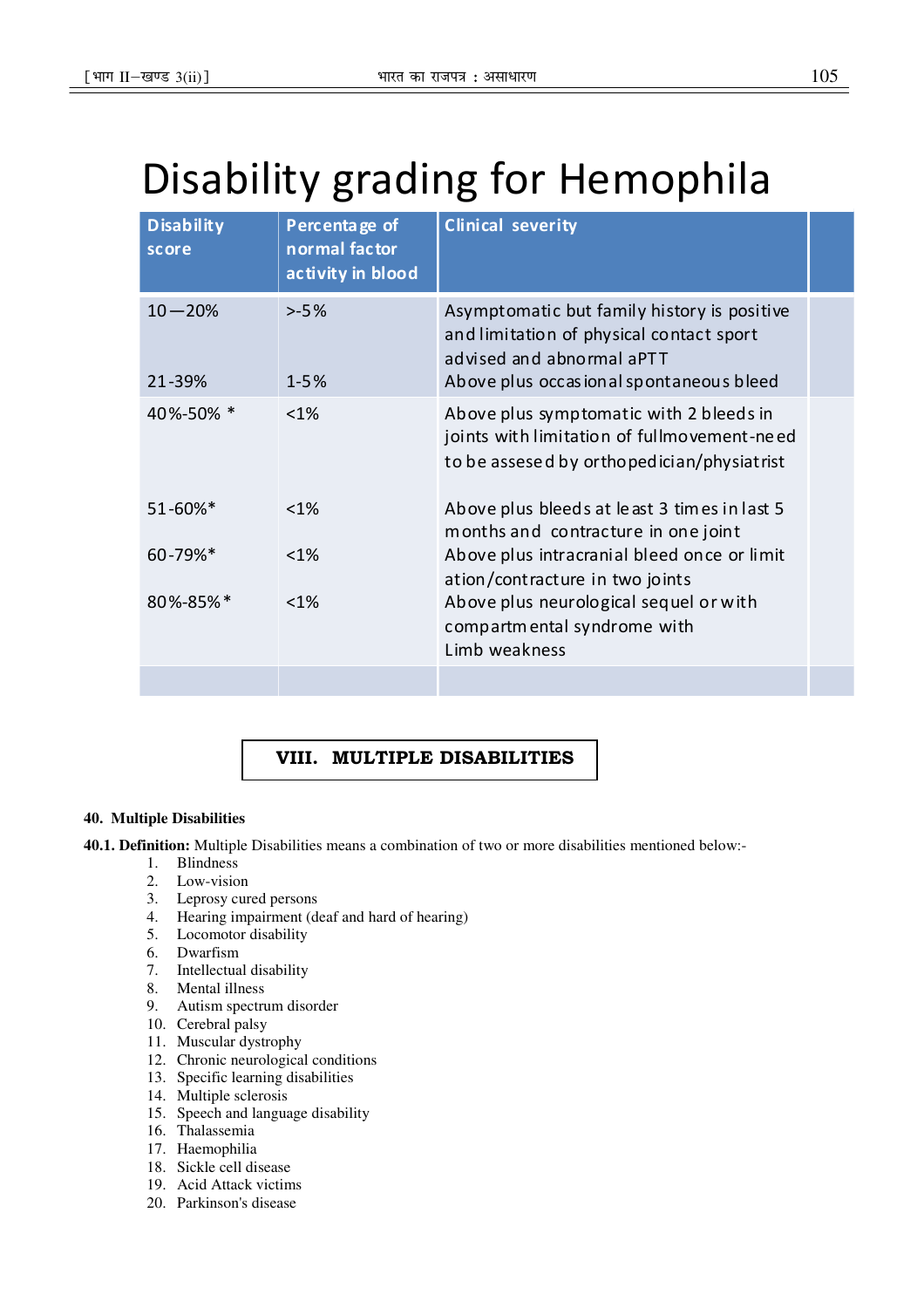# **40.2. Guidelines for Assessment**:

**40.2.1.** The guidelines used for every single disability shall be used for assessment of each disability of a person having multiple disability in the first instance.

**40.2.2.** Subsequently, in order to arrive at the total percentage of multiple disabilities, the combining formula  $a + b$  (90a), shall be used where  $90$ 

- "a" will be the higher score and
- "b" will be the lower score. However, the maximum total percentage of multiple disabilities shall not exceed 100%.

For example, if the percentage of hearing disability is 30% and visual disability is 20%, then by applying the combining formula given above, the total percentage of multiple disabilities will be calculated as follows:-

$$
30 + \frac{20(90-30)}{90} = 43\%
$$

**40.2.3** For certifying more than two disabilities, each disability will be evaluated and the degree of disability will be calculated by the notified Specialists in the area. Based on the score received for each disability, they will be graded from the most severe to the least severe. The formula:

$$
a + \frac{b(90-a)}{90}
$$

will be successively applied to subsequent disability till the last disability is covered. This calculation is subject to maximum of 100%.

For example a person may have disabilities 1, 2 and 3, the score for 1 is the highest equal to (a); score for the second is equal to (b) (second highest); and score for 3 is (c) the lowest score. According to the above formula:

$$
a + \underline{b (90-a)} = x
$$
  
90

(score of disability 1 and  $2 = x$ )

This (x) will become (a) for the purpose of calculation of disability 3 which is C.

$$
x + \frac{c(90-x)}{90} = y
$$

(score of disabilities 1, 2 and  $3 = y$ )

Such calculation will continue till the last disability is covered subject to a maximum of 100%.

# **41. Medical Authority**

The certification medical authority for certifying multiple disability shall comprise of the following:-

- (a) The Medical Superintendent or Chief Medical Officer or Civil Surgeon or any other equivalent authority as notified by the State Government – Chairperson
- (b) Specialist required for assessing the disabilities as per the requirement of respective guidelines.

#### **Appendix I**

## **[see paragraph 1.2.3(a)]**

## **Muscle strength grading (Medical Research Council- MRC Scale):**

| Grade        | <b>Description</b>                                              |
|--------------|-----------------------------------------------------------------|
| $\mathbf{0}$ | No contraction of muscle being tested                           |
|              | Flicker or trace of contraction of muscle being tested          |
| 2            | Active contraction of the muscle with gravity eliminated        |
| 3            | Active contraction of the muscle against gravity                |
| 4            | Active contraction of the muscle against gravity and resistance |
|              | Normal strength                                                 |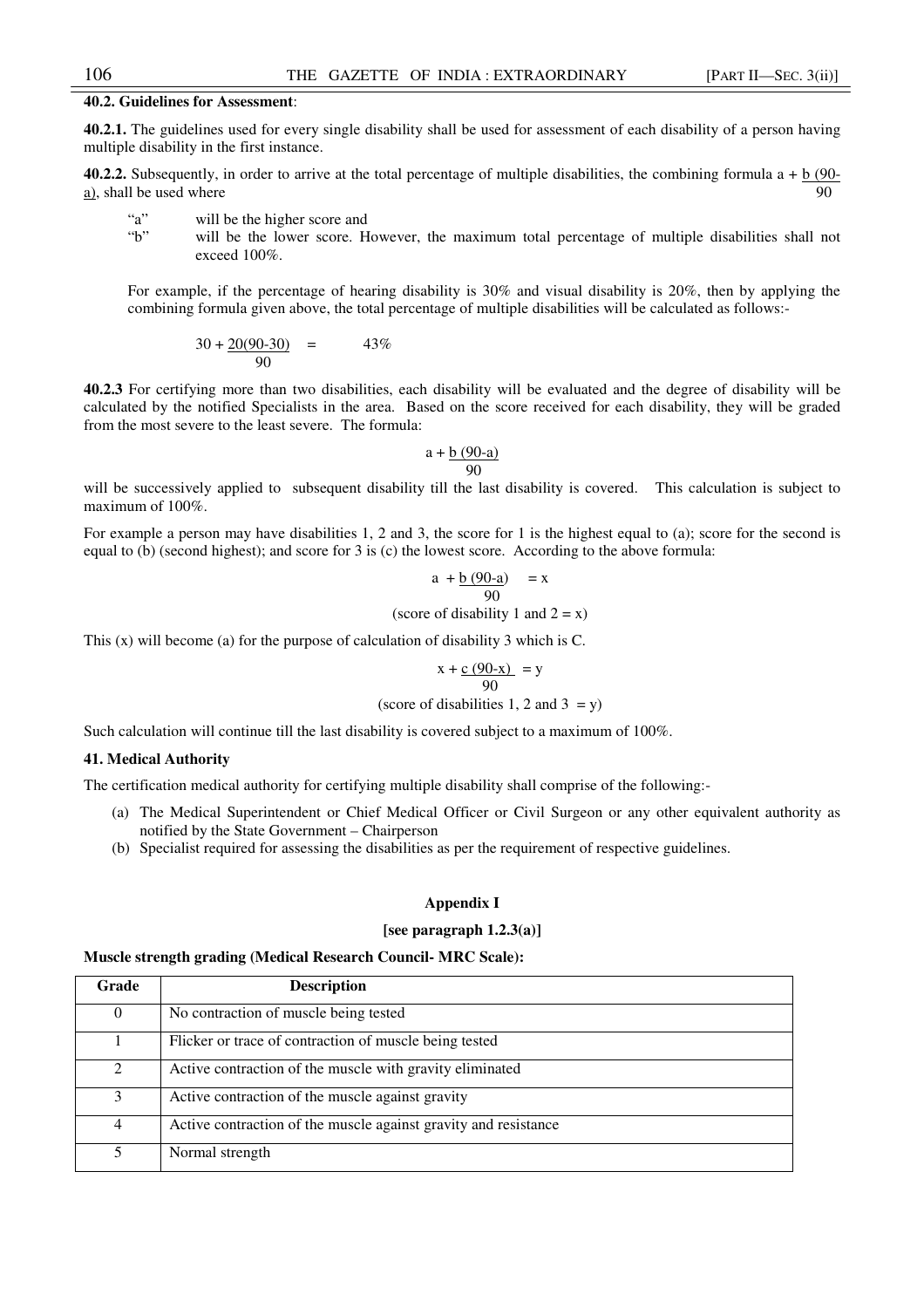# **Appendix II**

**[see paragraph 1.2.4 (b) and 2.2(b)]** 

# **FORM A:**

# ASSESSMENT PROFORMA FOR UPPER EXTREMITY

Name \_\_\_\_\_\_\_\_\_\_\_\_\_..Age\_\_\_\_\_\_\_.Sex\_\_\_\_\_.

Reg. No. ........................................

Diagnosis\_\_\_\_\_\_\_.

Address\_\_\_\_\_\_\_\_\_\_\_\_

O.P.D\_\_\_\_\_\_\_\_\_.Deptt\_\_\_\_\_\_\_\_\_.

ARM COMPONENT (Total Value 90%)

| <b>ARM</b><br><b>COMPONENT</b> | Component     | Normal<br>Value<br>(Degrees) | Rt.<br>Side | Lt.<br>Side | Loss<br>of<br>$\%$<br>Rt.<br>Side | Loss<br>of<br>$\%$<br>Lt.<br>Side | Mean<br>$\%$<br>loss<br>Rt.<br>$\mathop{\text{Lt}}$ | Sum<br>of $%$<br>loss<br>Rt.<br>Lt. | Combining<br>value Rt.<br>Lt. | $\%$<br>Summary<br>value for<br>component |
|--------------------------------|---------------|------------------------------|-------------|-------------|-----------------------------------|-----------------------------------|-----------------------------------------------------|-------------------------------------|-------------------------------|-------------------------------------------|
| Range of                       |               |                              |             |             |                                   |                                   |                                                     |                                     |                               |                                           |
| Movement                       |               |                              |             |             |                                   |                                   |                                                     |                                     |                               |                                           |
| (Active) Value                 |               |                              |             |             |                                   |                                   |                                                     |                                     |                               |                                           |
| $90\%$                         |               |                              |             |             |                                   |                                   |                                                     |                                     |                               |                                           |
| Shoulder                       |               |                              |             |             |                                   |                                   |                                                     |                                     |                               |                                           |
| Range of                       |               |                              |             |             |                                   |                                   |                                                     |                                     |                               |                                           |
| Movement                       |               |                              |             |             |                                   |                                   |                                                     |                                     |                               |                                           |
| (Active) Value                 |               |                              |             |             |                                   |                                   |                                                     |                                     |                               |                                           |
| $90\%$                         |               |                              |             |             |                                   |                                   |                                                     |                                     |                               |                                           |
| Elbow                          |               |                              |             |             |                                   |                                   |                                                     |                                     |                               |                                           |
| Range                          |               |                              |             |             |                                   |                                   |                                                     |                                     |                               |                                           |
| $\sigma f$                     |               |                              |             |             |                                   |                                   |                                                     |                                     |                               |                                           |
| Movement                       |               |                              |             |             |                                   |                                   |                                                     |                                     |                               |                                           |
| (Active) Value                 |               |                              |             |             |                                   |                                   |                                                     |                                     |                               |                                           |
| $90\%$                         |               |                              |             |             |                                   |                                   |                                                     |                                     |                               |                                           |
| Wrist                          |               |                              |             |             |                                   |                                   |                                                     |                                     |                               |                                           |
| Muscle                         | 1. Flexion    |                              |             |             |                                   |                                   |                                                     |                                     |                               |                                           |
| Strength Value                 | 2. Extension  |                              |             |             |                                   |                                   |                                                     |                                     |                               |                                           |
| $90\%$                         | 3. Rotation - |                              |             |             |                                   |                                   |                                                     |                                     |                               |                                           |
| Shoulder                       | Ext           |                              |             |             |                                   |                                   |                                                     |                                     |                               |                                           |
|                                | 4. Rotation - |                              |             |             |                                   |                                   |                                                     |                                     |                               |                                           |
|                                | Int.          |                              |             |             |                                   |                                   |                                                     |                                     |                               |                                           |
|                                | 5. Abduction  |                              |             |             |                                   |                                   |                                                     |                                     |                               |                                           |
|                                | 6. Adduction  |                              |             |             |                                   |                                   |                                                     |                                     |                               |                                           |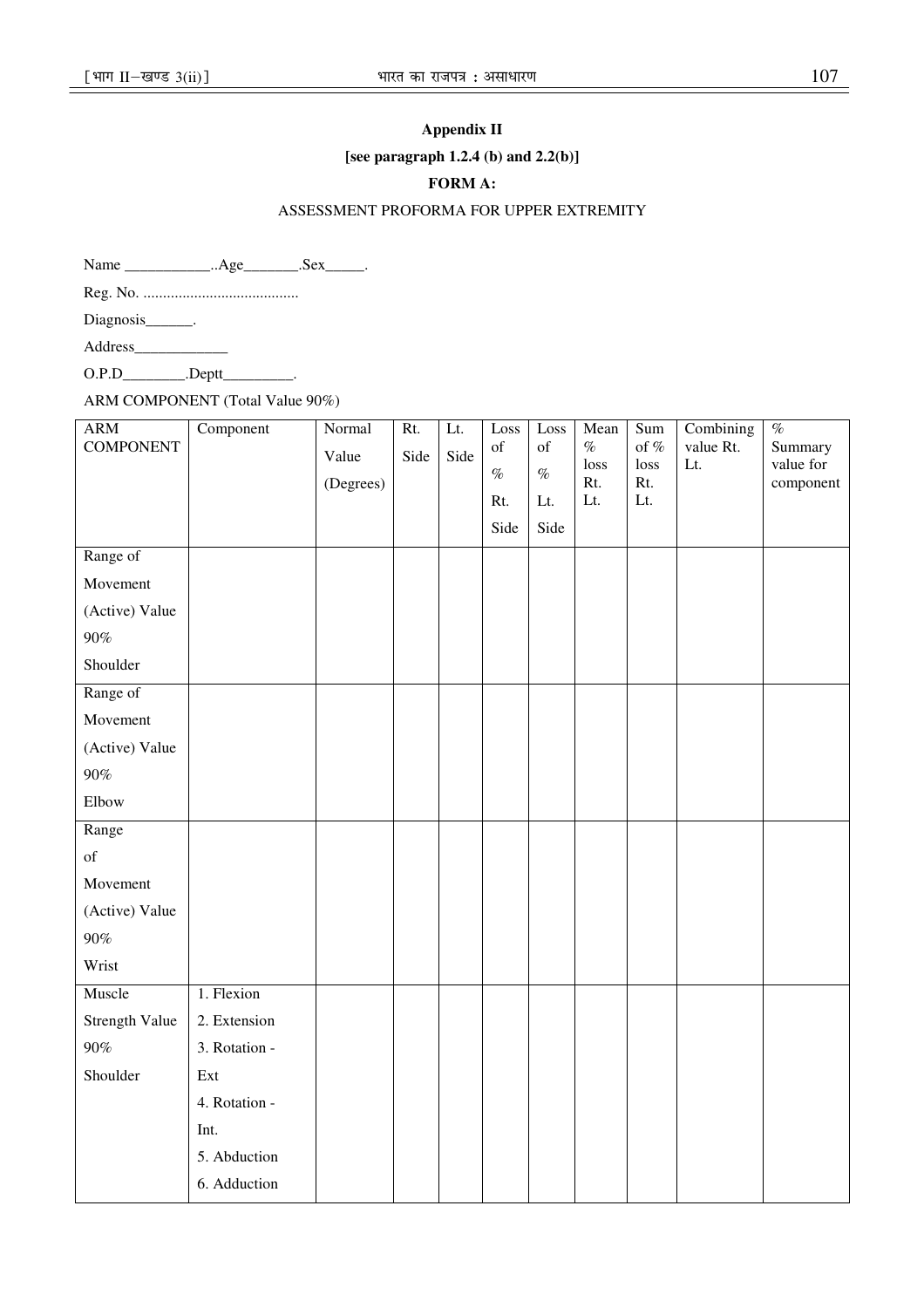|                                        | ,,,,,                                                                           | GAZZLITE OF HUDRICEATING CREDITARY |  |  |  | $\mu$ and $\mu$ bec. $\upsilon$ ( $\mu$ ) |
|----------------------------------------|---------------------------------------------------------------------------------|------------------------------------|--|--|--|-------------------------------------------|
| Muscle                                 | 1. Flexion                                                                      |                                    |  |  |  |                                           |
| Strength Value                         | 2. Extension                                                                    |                                    |  |  |  |                                           |
| $90\%$                                 | 3. Pronation                                                                    |                                    |  |  |  |                                           |
| Elbow                                  | 4. Supination                                                                   |                                    |  |  |  |                                           |
| Muscle                                 | 1. Dors Flexion                                                                 |                                    |  |  |  |                                           |
| Strength Value                         | 2. Palmar                                                                       |                                    |  |  |  |                                           |
| $90\%$                                 | Flexion                                                                         |                                    |  |  |  |                                           |
| Wrist                                  | 3. Radial                                                                       |                                    |  |  |  |                                           |
|                                        | Deviation                                                                       |                                    |  |  |  |                                           |
|                                        | 4. Ulnardeviatior                                                               |                                    |  |  |  |                                           |
| Coordinated<br>Activities<br>Value 90% | 1. Lifting<br>overhead objects<br>remove and<br>placing at the<br>same place 9% |                                    |  |  |  |                                           |
|                                        | 2. Touching nose<br>with end of<br>extremity 9%                                 |                                    |  |  |  |                                           |
|                                        | 3. Eating Indian<br>Style 9%                                                    |                                    |  |  |  |                                           |
|                                        | 4. Combing and<br>Plaiting 9%                                                   |                                    |  |  |  |                                           |
|                                        | 5. Putting on a<br>shirt/kurta 9%                                               |                                    |  |  |  |                                           |
|                                        | 6. Ablution glass<br>of water 9%                                                |                                    |  |  |  |                                           |
|                                        | 7. Drinking Glass<br>of water $9\%$                                             |                                    |  |  |  |                                           |
|                                        | 8. Buttoning 9%                                                                 |                                    |  |  |  |                                           |
|                                        | 9 Tie Nara Dhoti<br>$9\%$                                                       |                                    |  |  |  |                                           |
|                                        | 10. Writing 9%                                                                  |                                    |  |  |  |                                           |

# HAND COMPONENT (TOTAL VALUE 90%)

| 30%                   |  |  |  |  |  |
|-----------------------|--|--|--|--|--|
| prehension            |  |  |  |  |  |
| 1. Hand               |  |  |  |  |  |
| Component             |  |  |  |  |  |
| A.                    |  |  |  |  |  |
| Opposition<br>$(8\%)$ |  |  |  |  |  |
| <b>B.</b> Lateral     |  |  |  |  |  |
| Pinch                 |  |  |  |  |  |
| (5%)                  |  |  |  |  |  |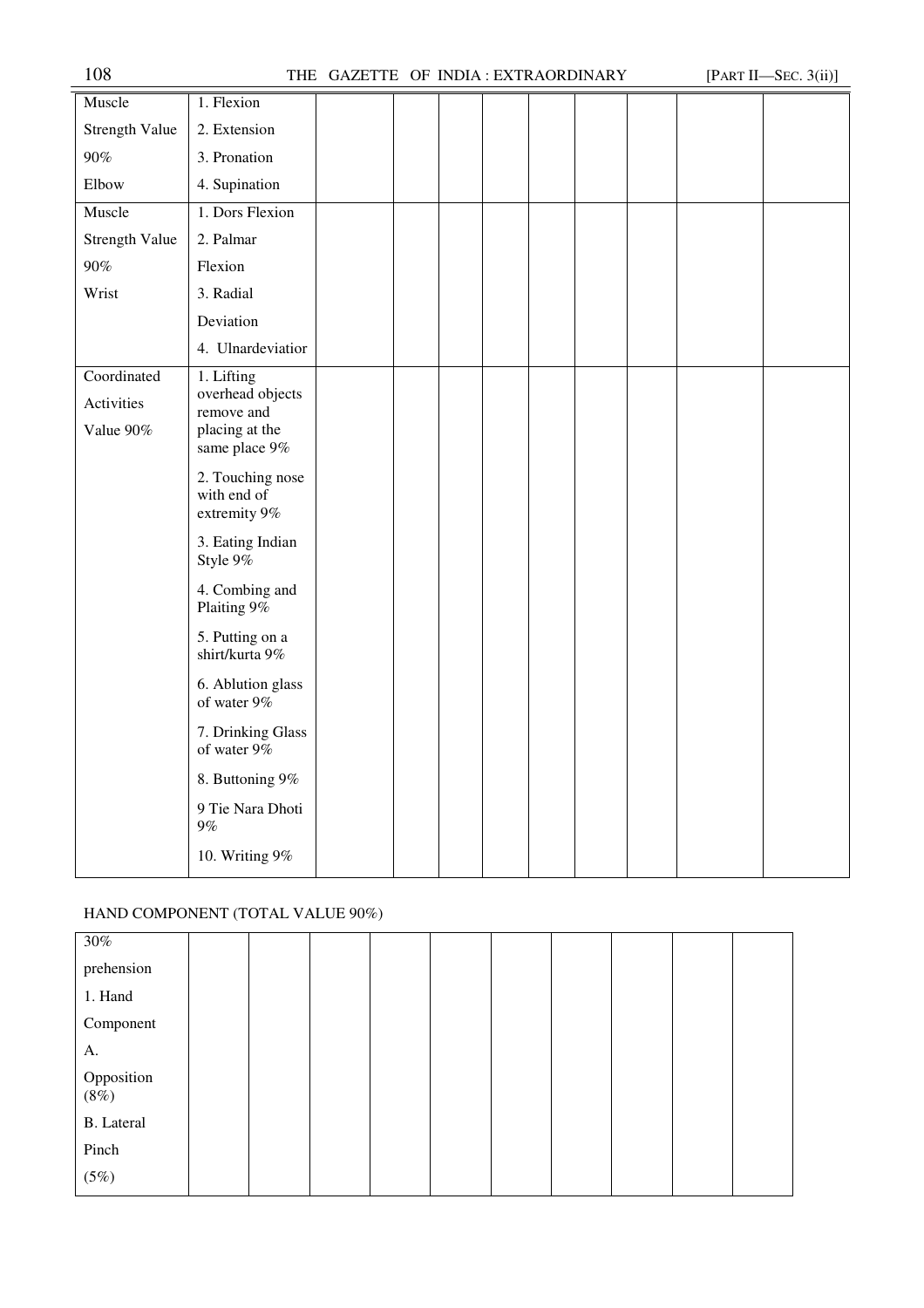| [भाग II-खण्ड $3(ii)$ ] | भारत का राजपत्र : असाधारण | 109 |
|------------------------|---------------------------|-----|
| C. Cylindrical         |                           |     |
| Grasp                  |                           |     |
| D. Spherical           |                           |     |
| Grasp                  |                           |     |
| E. Hook Grasp          |                           |     |
| 2.                     |                           |     |
| Sensation 30%          |                           |     |
| Strength 30%           |                           |     |

Summary value for upper extremity is calculated from component and hand component values.

Add 10% for dominant extremity.

10% Additional weightage to be given to infection, deformity, malalignment, contracture, cosmetic appearance and abnormal mobility.

# **Form B**

# ASSESSMENT PROFORMA FOR LOWER EXTREMITY

Name \_\_\_\_\_\_\_\_\_\_\_\_\_..Age\_\_\_\_\_\_\_\_.Sex\_\_\_\_\_.

Reg. No. ........................................

Diagnosis\_\_\_\_\_\_....................................................................................................

Address\_\_\_\_\_\_\_\_\_\_\_\_............................................................................................

O.P.D\_\_\_\_\_\_\_\_\_\_.Deptt\_\_\_\_\_\_\_\_\_\_.

MOBILITY COMPONENT (Total Value (90%)

| Joint           | <b>Component</b> | <b>Normal</b> | Rt.         | Lt.         | Loss        | Loss        | <b>Mean</b> | Mean<br>Rt. | <b>Combining</b><br>value Rt. | $\%$<br><b>Summary</b> |
|-----------------|------------------|---------------|-------------|-------------|-------------|-------------|-------------|-------------|-------------------------------|------------------------|
|                 |                  | <b>Value</b>  | <b>Side</b> | <b>Side</b> | of          | of          | $\%$        | Lt.         | Lt.                           | value of               |
|                 |                  |               |             |             | $\%$        | $\%$        | Rt.         |             |                               | mobility               |
|                 |                  |               |             |             | Rt.         | Lt.         | Lt.         |             |                               | component              |
|                 |                  |               |             |             | <b>Side</b> | <b>Side</b> |             |             |                               |                        |
| Range of        |                  |               |             |             |             |             |             |             |                               |                        |
| Movement        |                  |               |             |             |             |             |             |             |                               |                        |
| (Active)        |                  |               |             |             |             |             |             |             |                               |                        |
| <b>HIP</b>      |                  |               |             |             |             |             |             |             |                               |                        |
| Range of        |                  |               |             |             |             |             |             |             |                               |                        |
| Movement        |                  |               |             |             |             |             |             |             |                               |                        |
| (Active)        |                  |               |             |             |             |             |             |             |                               |                        |
| Knee            |                  |               |             |             |             |             |             |             |                               |                        |
| Range of        |                  |               |             |             |             |             |             |             |                               |                        |
| Movement        |                  |               |             |             |             |             |             |             |                               |                        |
| (Active)        |                  |               |             |             |             |             |             |             |                               |                        |
| Ankle &<br>Foot |                  |               |             |             |             |             |             |             |                               |                        |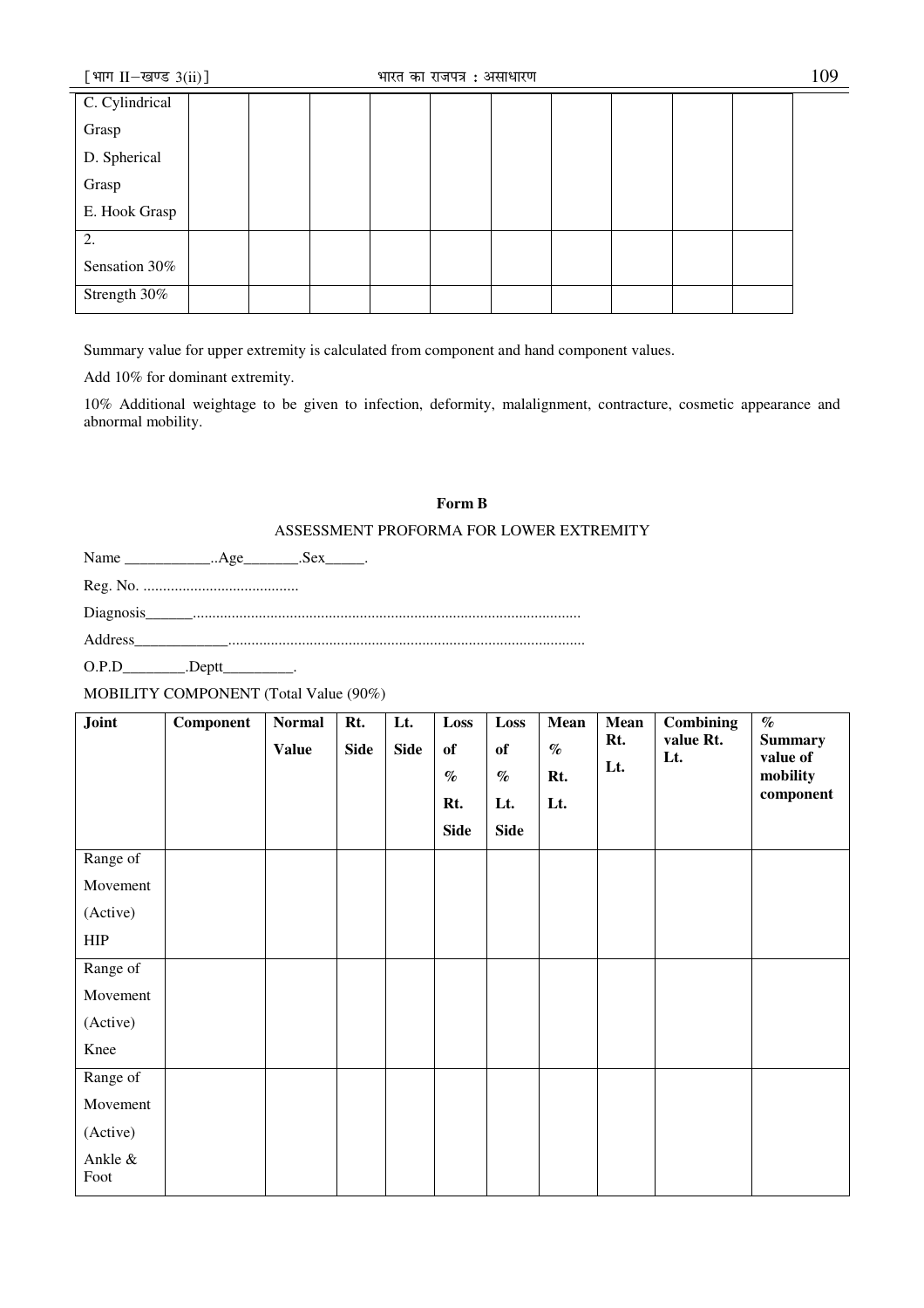| 110                    |  |  |  | THE GAZETTE OF INDIA: EXTRAORDINARY |  | [PART II-SEC. $3(ii)$ ] |
|------------------------|--|--|--|-------------------------------------|--|-------------------------|
| Muscles                |  |  |  |                                     |  |                         |
| Strength               |  |  |  |                                     |  |                         |
| <b>HIP</b>             |  |  |  |                                     |  |                         |
| Muscles                |  |  |  |                                     |  |                         |
| Strength               |  |  |  |                                     |  |                         |
| <b>KNEE</b>            |  |  |  |                                     |  |                         |
| Muscles                |  |  |  |                                     |  |                         |
| Strength               |  |  |  |                                     |  |                         |
| ANKLE &<br><b>FOOT</b> |  |  |  |                                     |  |                         |

# STABILITY COMPONENT (Total Value 90%)

# Based on CLINICAL METHOD of Evaluation

- 1. Standing on both legs 10
- 2. Standing on affected leg 10
- 3. Walking on plain surface 10
- 4. Walking on slope 10
- 5. Climbing Stairs 10
- 6. Taking turns 10
- 7. Squatting on floor 10
- 8. Kneeling 10
- 9. Sitting Cross leg 10

# Total 90

10% is given for complications like (i) Infection (ii) Deformity (iii) Loss of sensation.

# **Appendix III**

# **[see paragraph 1.2.4(d)]**

# **Average Normal Range (degrees) at different Joints:**

| Joint    | <b>Movement</b>             | <b>Average Normal Range</b><br>(degrees) |
|----------|-----------------------------|------------------------------------------|
| Shoulder | Flexion                     | $0-180$                                  |
|          | Extension (hyper)           | $0 - 50$                                 |
|          | Abduction                   | $0-180$                                  |
|          | Adduction                   | $0 - 50$                                 |
|          | Medial (Internal) rotation  | $0 - 80$                                 |
|          | Lateral (External) rotation | $0-90$                                   |
| Elbow    | Flexion                     | $0 - 150$                                |
|          | Extension                   | $\Omega$                                 |
| Forearm  | Pronation                   | $0 - 80$                                 |
|          | Supination                  | $0 - 85$                                 |
| Wrist    | Flexion                     | $0 - 80$                                 |
|          | Extension                   | $0 - 70$                                 |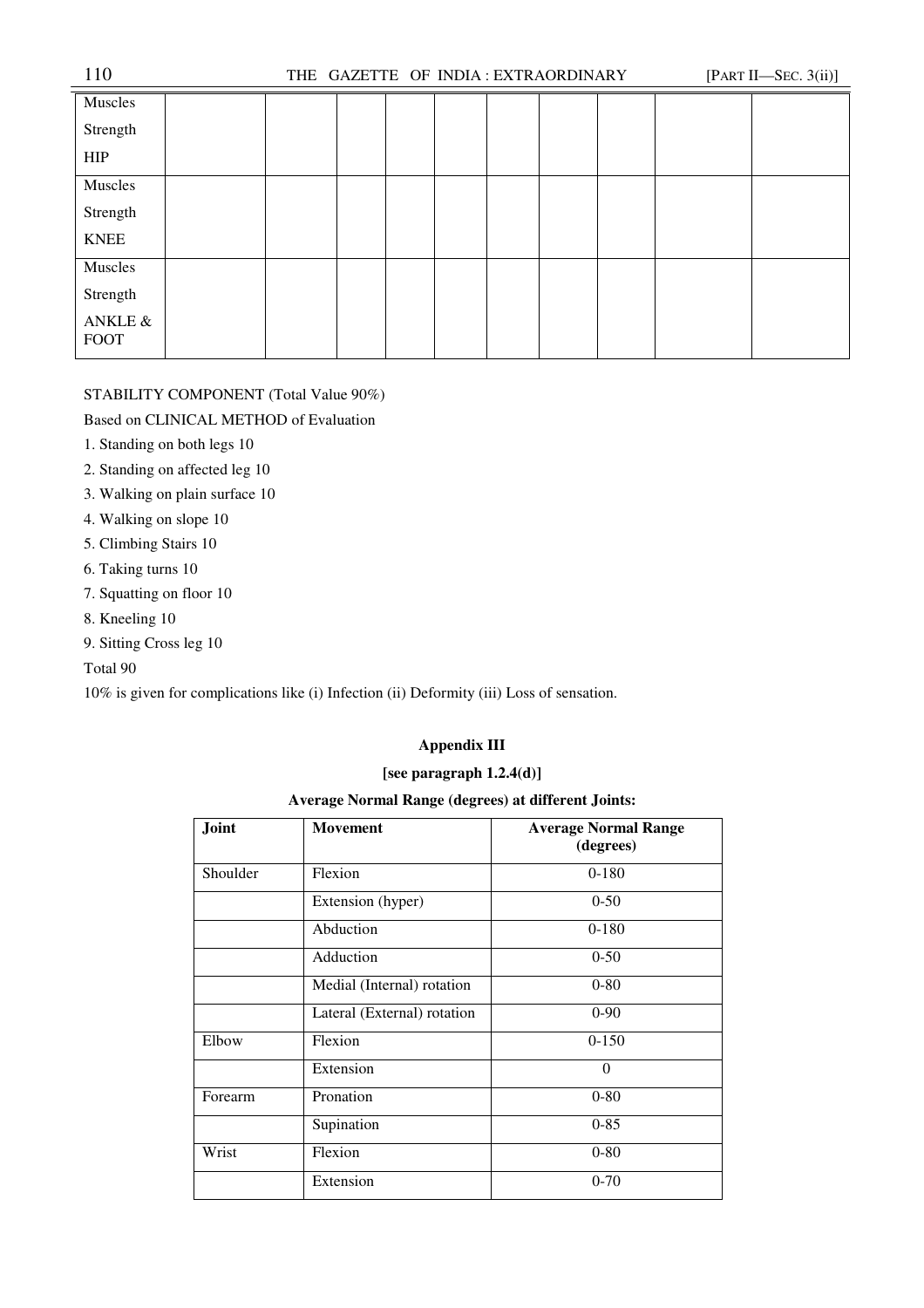|                          | Radial deviation | $0 - 20$                                      |
|--------------------------|------------------|-----------------------------------------------|
|                          | Ulnar deviation  | $0 - 50$                                      |
| Thumb CMC                | Abduction        | $0 - 70$                                      |
|                          | Flexion          | $0 - 15$                                      |
|                          | Extension        | $0 - 20$                                      |
|                          | Opposition       | Tip of thumb to base or tip of fifth<br>digit |
| Thumb MCP                | Flexion          | $0 - 50$                                      |
| Thumb IP                 | Flexion          | $0 - 80$                                      |
| Digits 2-5<br><b>MCP</b> | Flexion          | $0 - 90$                                      |
|                          | Extension        | $0 - 30$                                      |
| PIP                      | Flexion          | $0 - 90$                                      |
| <b>DIP</b>               | Flexion          | $0 - 90$                                      |
|                          | Hyperextension   | $0-10$                                        |

| Joint                | <b>Movement</b>                | <b>Average Normal Range (degrees)</b> |
|----------------------|--------------------------------|---------------------------------------|
| Hip                  | Flexion                        | $0 - 125$                             |
|                      | Extension (hyper)              | $0-15$                                |
|                      | Abduction                      | $0-45$                                |
|                      | Adduction                      | $0 - 30$                              |
|                      | Lateral (External)<br>rotation | $0 - 45$                              |
|                      | Medial (Internal)<br>rotation  | $0-40$                                |
| Knee                 | Flexion                        | $0 - 135$                             |
|                      | Extension (hyper)              | $0 - 10$                              |
| Ankle                | Dorsiflexion                   | $0 - 20$                              |
|                      | Plantarflexion                 | $0 - 50$                              |
| Ankle/Foot           | Inversion                      | $0 - 35$                              |
|                      | Eversion                       | $0 - 25$                              |
|                      | Adduction                      | $0 - 20$                              |
|                      | Abduction                      | $0 - 10$                              |
| MTP joints           | Flexion                        | $0 - 30$                              |
|                      | Extension                      | $\overline{0}$                        |
| IP joints of<br>toes | Flexion                        | $0 - 50$                              |
|                      | Extension                      | $\Omega$                              |

| Thoracolumbar<br>spine (Back) | Flexion   | 0-100 (Thoracic = 40, Lumbar = 60) |
|-------------------------------|-----------|------------------------------------|
|                               | Extension | 0-60 (Thoracic = 25, Lumbar = 35)  |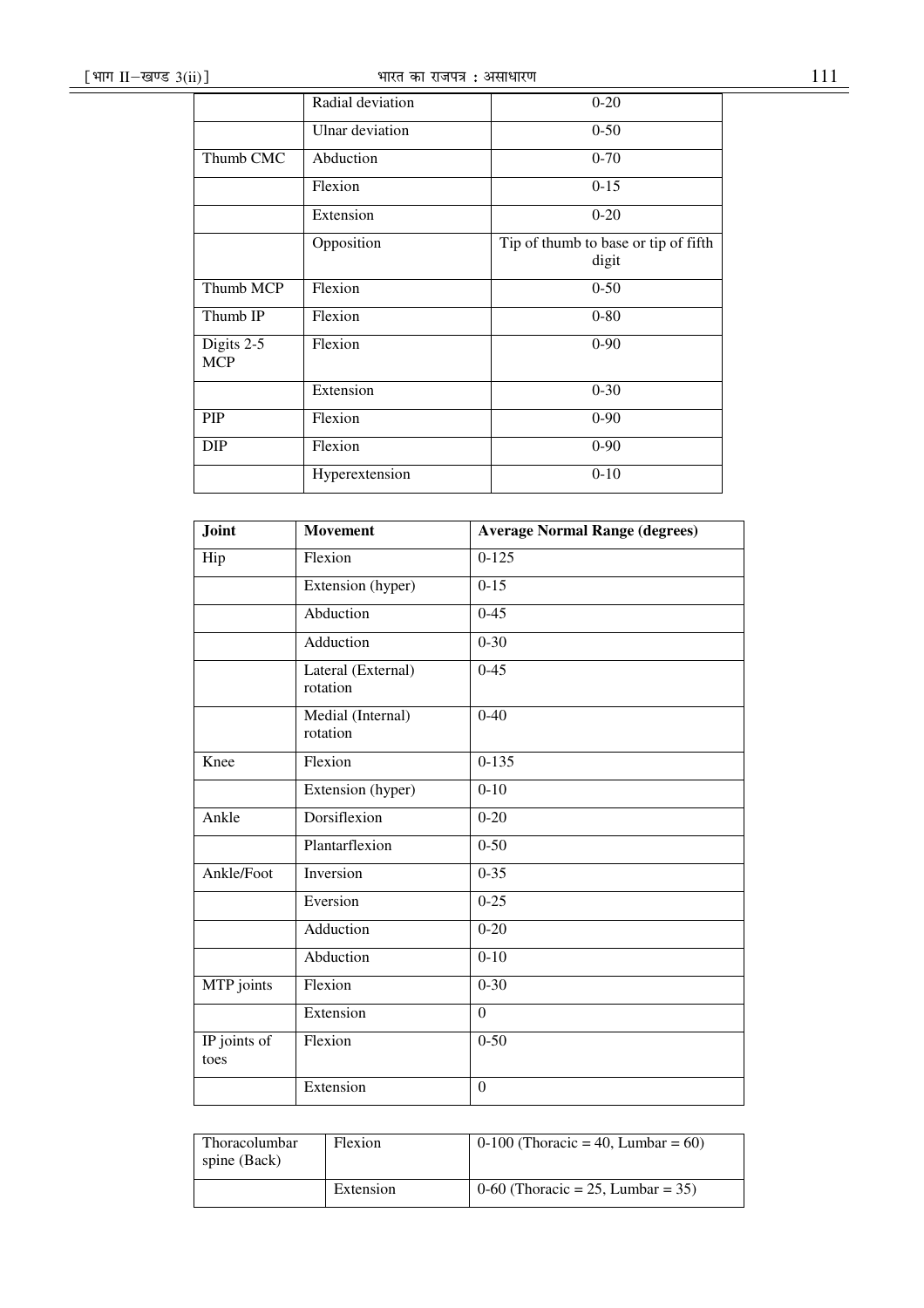# 112 THE GAZETTE OF INDIA : EXTRAORDINARY [PART II—SEC. 3(ii)]

|             | Lateral flexion | 0-30 (Thoracic and Lumbar are almost<br>equal) |
|-------------|-----------------|------------------------------------------------|
|             | Rotation        | 0-45 (on either side, left and right)          |
| <b>Neck</b> | Flexion         | $0 - 50$                                       |
|             | Extension       | $0 - 60$                                       |
|             | Lateral bending | $0 - 45$                                       |
|             | Rotation        | $0 - 80$                                       |

## **Appendix IV**

## **[see paragraph 23.3 and 25.2]**

# **Indian Disability Evaluation and Assessment Scale (IDEAS)**

Indian Disability Evaluation and Assessment Scale (IDEAS) is a scale for measuring and quantifying disability in mental disorders, to be used for assessment of disability related to mental illness, as given below.

# **Items -**

I. **Self Care**: Includes taking care of body hygiene, grooming, health including bathing, toileting, and dressing, eating, and taking care of one's health.

II. **Interpersonal Activities** (Social Relationships): Includes initiating and maintaining interactions with others in contextual and social appropriate manner.

III. **Communication and Understanding**: Includes communication and conversation with others by producing and comprehending spoken/written/non-verbal messages.

IV. **Work**: Three areas are Employment/Housework/ Education Measures on any aspect.

- 1. **Performing in Work/Job**: Performing in work/employment (paid) employment/self-employment/ family concern or otherwise. Measure ability to perform tasks at employment completely and efficiently and in proper time. Includes seeking employment.
- 2. **Performing in Housework**: Maintaining household including cooking, caring for other people at home, taking care of belongings etc. Measures ability to take responsibility for and perform household tasks completely and efficiently and in proper time.
- 3. **Performing in school/college**: Measures performance education related tasks.

# **Scores for each item**:

- 0- NO disability (none, absent, negligible)
- 1- MILD disability (slight, low)
- 2- MODERATE disability (medium, fair)
- 3- SEVERE disability (high, extreme)
- 4- PROFOUND disability (total cannot do)

**TOTAL SCORE :** Add scores of the above 4 items (self-care, interpersonal activities, communication and understanding, and work) and obtain a total score

## **Weightage for Duration of illness** (DOI) :

DOI: < 2 years: score to be added is 1

2-5 years: add 2 .

6-10 years: add 3

> 10 years: add 4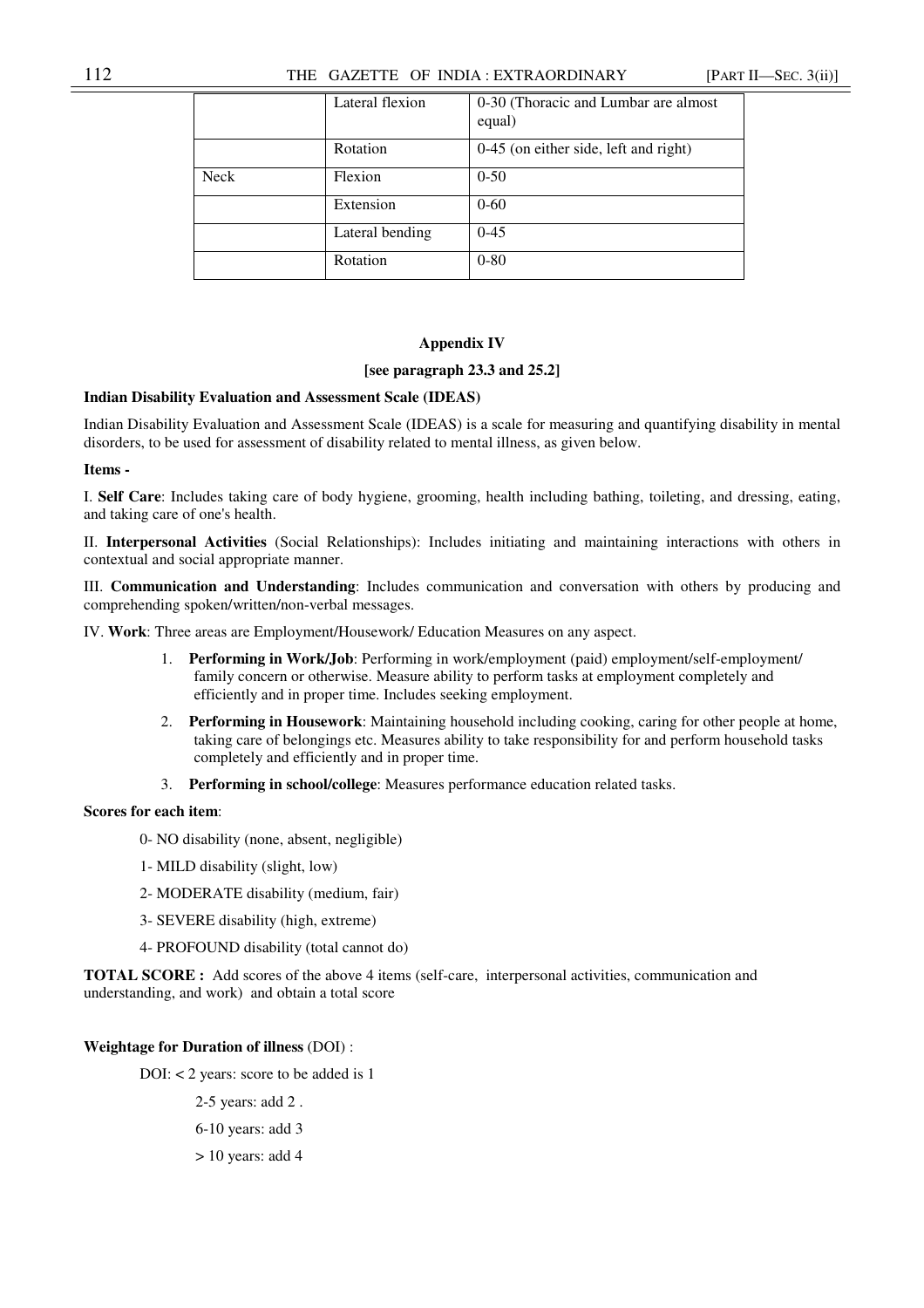# **Global Disability -**

Total Disability score + DOI score = Global Disability Score Percentages:

| 0 No Disability              | $= 0\%$       |
|------------------------------|---------------|
| 1-6 Mild Disability          | $=$ < 40 %    |
| 7-13 Moderate Disability     | $= 40 - 70 %$ |
| 14-19 Severe Disability      | $= 71 - 99\%$ |
| 20 Profound Disability       | $=100\%$      |
| Cut off for welfare measures | $= 40\%$      |
|                              |               |

## **Manual for "IDEAS"**

In order to score this instrument, information from all possible sources should be obtained. This will include interview of patient, the care given and case notes when available.

**I. SELF CARE:** This should be regarded as activity guided by social norms and conventions. The broad areas covered are

- a. Maintenance of personal hygiene and physical health.
- b. Eating habits
- c. Maintenance of personal belongings and living space
- d. Does s/he look after himself, wash his clothes regularly, take a bath and brush his teeth?
- e. DOES s/he have regular meals?
- f. Does s/he take food of right quality and quantity?
- g. What about her/his table manners?
- h. Does s/he take care of personal belongings with reasonable standard of cleanliness and orderliness?

0 = **No disability**: Patient's level and pattern of self-care are normal, within the social cultural and economic context.

1 = **Mild**: Mild deterioration in self-care and appearance (not bathing, shaving, changing clothes for the occasion as expected). Does not have adverse consequences such as hazards to her/his health. No embarrassment to family.

2 = **Moderate**: Lack of concern for self-care should be clearly established such as mild deterioration of physical health, obesity, tooth decay & body odours.

3 = **Severe**: Decline in self-care should be marked in all areas. Patient wearing torn clothes would only wash if made to and would only care if told. Evidence of serious hazards to physical health. (Malnutrition, infection, patient unacceptable in public).

4 = **Profound**: Total or near total lack of self-care (Example: risk to physical survival, needs feeding, washing, putting on clothes etc., constant supervision necessary)

# **II. Inter Personal Activities**

Includes patient's response to questions, requests and demands of others, activities or regulating emotions, activities of initiating, maintaining and terminating interactions and activities of engaging in physical intimacy.

## **Guiding Questions**

- a. What is her/his behaviour with others?
- b. Is s/he polite?
- c. Does s/he respond to questions!
- d. Is s/he able to regulate verbal and physical aggression?
- e. Is s/he able to act independently in social interactions?
- f. How does s/he behave with strangers?
- g. Is s/he able to maintain friendship?
- h. Does s/he show physical expression of affection and desire?

## **Scoring**

0= **No** : Patient gets along reasonably well with people, personal relationships. No friction in inter-personal relationships.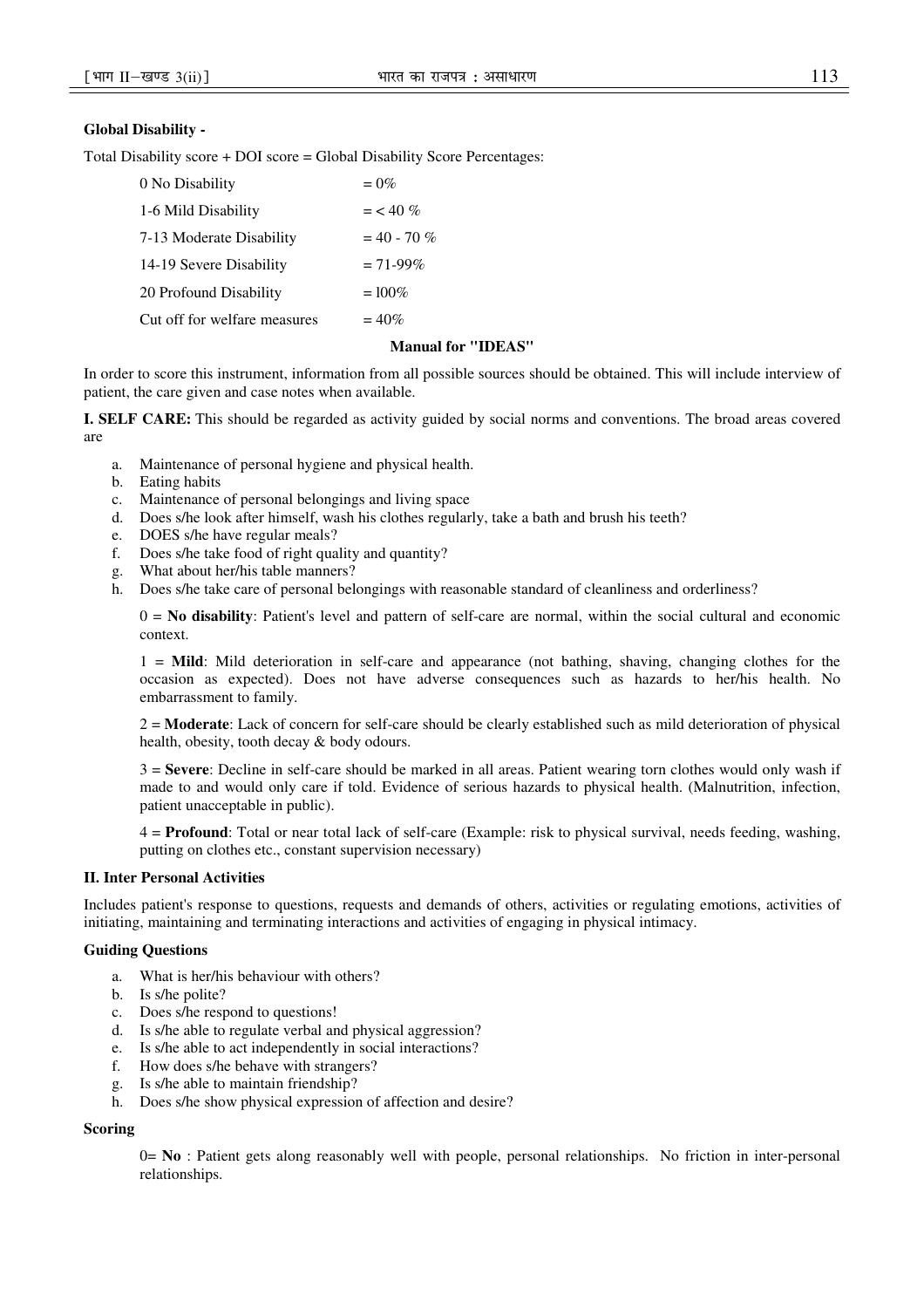1= **Mild** : Some friction on isolated occasions. Patient known to be nervous or irritable but generally tolerated by others.

2= **Moderate**: Factual evidence that pattern of response to people is unhealthy. May be seen or more than few occasions. Could isolate herself/himself from others and avoid company.

3= **Severe**: Behaviour in social situations is undesirable and generalized. Causes serious problems in daily living/or work. Patient is socially ostracized.

4= **Profound**: Patient in serious and lasting conflict, serious danger to problems of others. Family afraid of potential consequences.

## **III. Communication and Understanding**

Understanding spoken messages as well as written and non-verbal messages and ability to deduce messages in order to communicate with others.

## **1. Questions**

- a. Does s/he avoid talking to people?
- b. When people come home what does s/he do?
- c. Does s/he ever visit others?
- d. Is s/he able to start, maintain and end a conversation?
- e. Does s/he understand body language and emotions of others such as smiling, crying, screaming, etc.,
- f. Does s/he indulge in reading and writing?
- g. Do you encourage her/him to be more sociable?

## **Scoring:**

0 = **No disability:** Patient mixes, talks and generally interacts with people as much as can be expected in her/his socio-cultural context. No evidence of avoiding people.

1= **Mild**: Patient described as uncommunicative or solitary in social situations. Signs of social anxiety might be reported.

2= **Moderate**: A very narrow range of social contacts, evidence of active avoidance of people on some occasions and interference with performance of social rules causes concern to family.

3= **Severe**: Evidence of more generalized, active avoidance of contact with people (leave the room when visitors arrive and would not answer the door or phone).

4= **Profound**: Hardly has any contacts and actively avoids people nearly all the time. Eg : may lock herself/himself inside the room. Verbal communication is nil or a bare minimum.

## **IV. Work**

This includes employment, housework and educational performance. Score only one category in case of an overlap.

## **Employment:**

#### **Guiding Questions**

- a. Is s/he employed/unemployed?
- b. If employed, does s/he go to work regularly?
- c. Does s/he like his job and coping well with it?
- d. Can you rely on her/him financially?
- e. If unemployed, does s/he make efforts to find job?

## **Scoring:**

0= **No disability**: Patient goes to work regularly and output and quality of work performance are within acceptable levels for the job.

1= **Mild**: Noticeable decline in patient's ability to work, to cope with it and meet the demands of work. May threaten to quit.

2= **Moderate**: Declining work performance, frequent absences, lack of concern about all this. Financial difficulties foreseen.

3= **Severe**: Marked decline in work performance, disruptive at work, unwilling to adhere to disciplines of work. Threat of losing his job.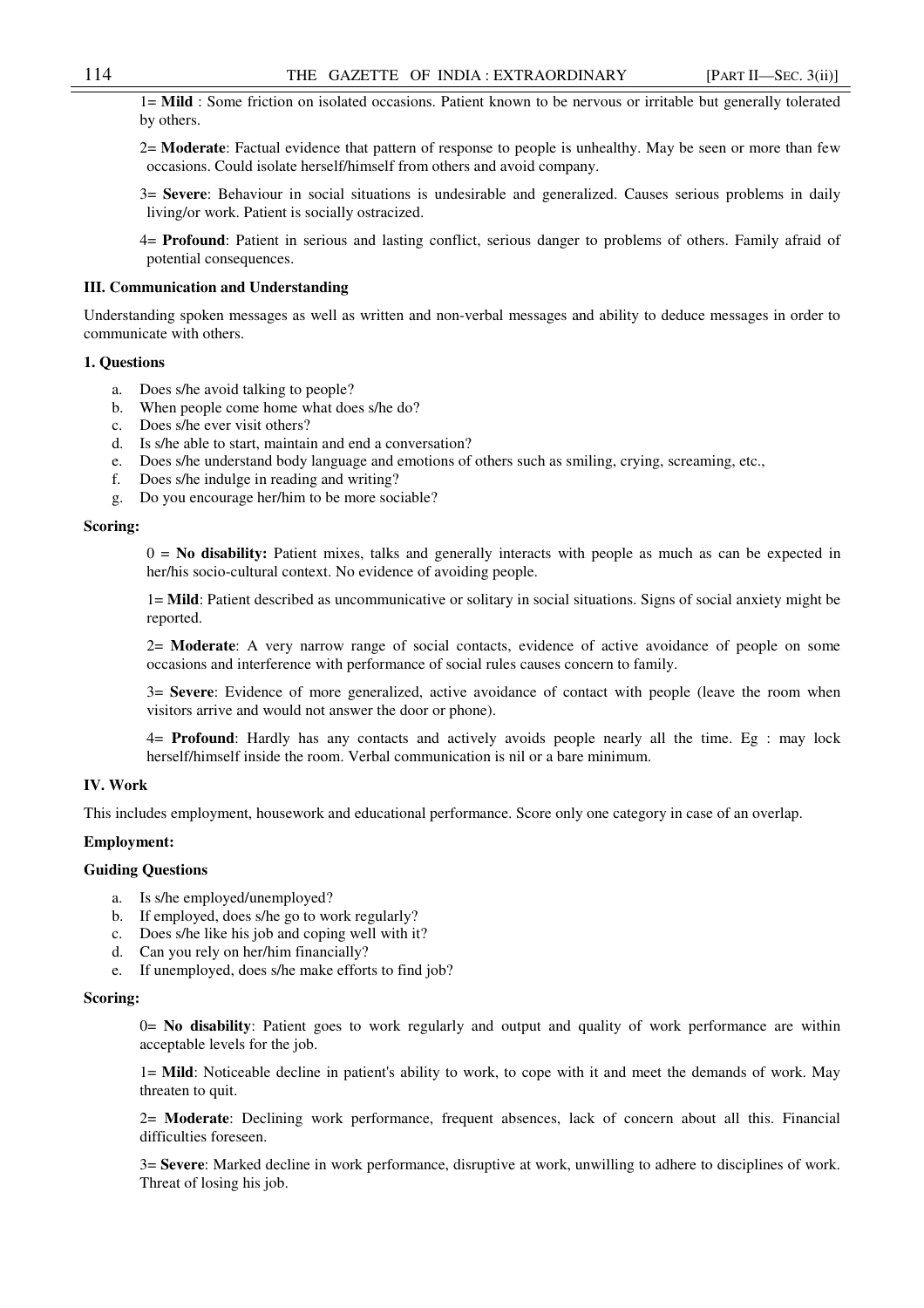find jobs.

In similar ways, **housewives** should be rated on the amount, regularity and efficiency in which tasks in the following areas are completed. Consider the amount of help required completing these. Acquiring daily necessities, making, storing and serving of food, cleaning the house, working with those helping with domestic duties such as maids, cooks etc., looking after possessions and valuable in the house.

**Students** - Assess a score on performance in school/college, regularity, discipline, interest in future studies, behaviour at the educational institution. Those who had to discontinue education on account of mental disability and unable to continue further should be given a score of 4.

|  | <b>IDEAS SCORING SHEET</b> |  |
|--|----------------------------|--|
|--|----------------------------|--|

| <b>ITEMS</b>                    | 0 | $\mathbf{2}$ | 3 |  |
|---------------------------------|---|--------------|---|--|
| Self care                       |   |              |   |  |
| <b>Interpersonal Activities</b> |   |              |   |  |
| Communication & Understanding   |   |              |   |  |
| Work                            |   |              |   |  |
| A. TOTAL SCORE                  |   |              |   |  |
| <b>B. DOI SCORE.</b>            |   |              |   |  |
| <b>GLOBAL SCORE (A+B)</b>       |   |              |   |  |

# **Appendix V**

# **[see paragraph 31]**

**Screening tests for screening for carriers of haemoglobinopathies for sickle cell cases** 

**NESTROFT Test (Naked Eye Single Tube Red cell Osmotic Fragility Test)** 

**DCIP test (Di-Chlorophenol-Indo-Phenol) Solubility Test** 



## **NESTROFT TEST**

Nestroft Test: For Beta thalassemia trait, this test has a high specificity and sensitivity and is easy to perform. The positive test has to be followed by a confirmatory test Sensitivity of 91-100%, specificity of 85.47%. Positive predictive value of 66% and negative predictive value of 97- 100%.

# **Screening protocols for Hemoglobinopathies in community settings and public health facilities Initial screening (1 and 2)**

**Test tube based Turbidity tests** in Community settings (one or more tube tests may be included depending on prevalence)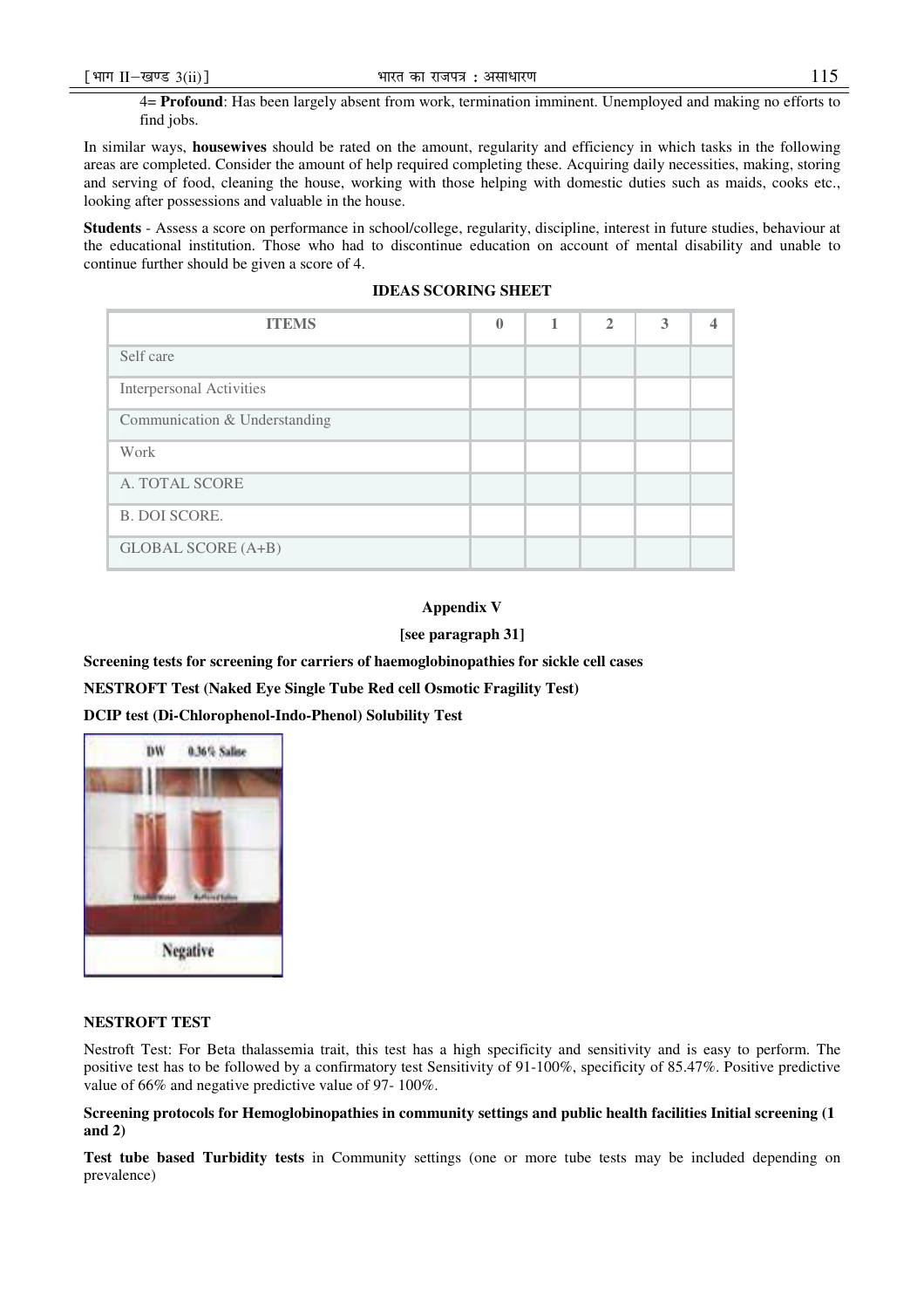# NESTROFT (For Thalassemia major) SOLUBILITY TEST (For HbS)



# **Appendix VI**

## **[see paragraph 37.4]**

Test Name Description

Estimation of Hemoglobin in gm % by digital Hemoglobinometer using a finger prick sample in field / screening point (school).

NESTROFT Naked Eye Single Tube Red cell Osmotic Fragility Test in a single tube with a saline concentration of 0.36%. Can be done on finger -prick sample as screening test for selecting samples for Hb HPLC for detection of β

Thalassemia Trait - CBC Complete Blood Counts are obtained by an automated Blood Cell Counter. Used for determination of Hb level and for RBC parameters (RBC, MCV, MCH, MCHC and RDW) for evaluation of type of anemia. MCV and MCH are the most important indices in diagnosis of thalassemiaPS or GBP Microscopic examination of a stained peripheral blood smear (PS) on a glass slide provides a General Blood Picture. Required to evaluate cases mainly of severe anemia and moderate anemia. GBP in thalassemia major and severe TI is quite characteristic and highly supportive of diagnosis.

Reticulocyte count - Reticulocytes (or Retics) are young RBCs identified by staining by supravital stains like New Methylene Blue. They are usually found to be increased in hemolytic anemias when there is destruction of normal population of RBCs. G6PD enzyme levels are normal in young RBCs even in G6PD deficiency thus a falsely normal or high level of G6PD enzyme may be obtained if test done after clinical symptoms have appeared

Solubility test is used as a simple low cost screening test for sickle cell Hemoglobin (HbS) based on the property of insolubility of HbS in a high molarity phosphate buffer solution forming tactoids (water crystals) producing turbid solution. It does not distinguish between heterozygous or homozygous states. HbD and HbG showing similar mobility as HbS on electrophoresis are soluble. False positives are common due to polycythemia and other abnormal hemoglobins and high HbF may result in a 'false negative' test thus should be used only as a screening test. The test is unreliable upto 6 months of age due to high HbF and thus cannot be used for newborn screening

Sickling Test It is a simple functional test for distinguishing Hb S disorders- HbSS; HbS/E; HbS /β0thal, HbS/ β+thal; HbS/HbD; from other variants having same mobility as HbS.The test is based on 'sickling' of RBCs in reduced oxygenation. There are some other rare variants other than HbS that also produce sickling.

## Serum Ferritin by ELISA

At some stage of the diagnostic protocol, it may become important to determine iron status to arrive at diagnosis. It may be necessary to exclude iron deficiency and in carriers of thalassemia and variant hemoglobins or to establish coexistent iron deficiency that may alter hematologic parameters. Normal or increased iron are found in thalassemia. Quantitative assay of serum Ferritin is a cost effective method for establishing iron deficiency.

Hb HPLC The test based on automated High Performance Liquid Chromatography of Hemoglobin to separate different hemoglobin fractions is used for detection ofThalassemia and common hemoglobinopathies.